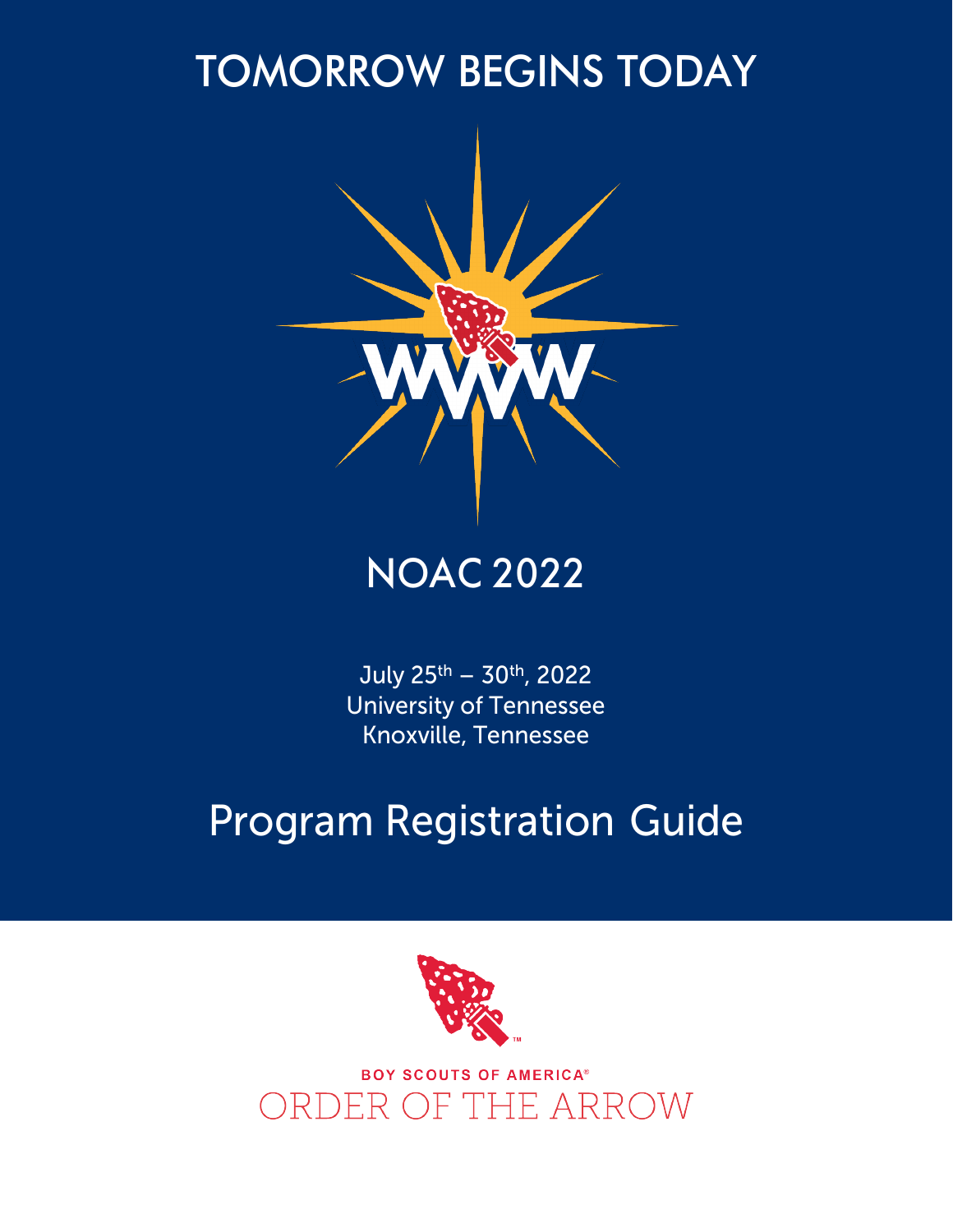This guide is a resource for lodge contingent leaders, delegates, staff, parents, and others interested in the training and program opportunities that will be available at the 2022 National Order of the Arrow Conference. The guide complements the NOAC 2022 Activities Catalog available through the National Order of theArrow Registration System (NOAERS) (https://registration.oa-bsa.org/event/1144/activitycatalog). Please note the activity catalog link will update in real time, should a modification be made to the NOAC planned program.

Between April 4 and May 31, delegate, staff, and contingent registration for conference program will open in NOAERS (https://registration.oa-bsa.org). Beginning April 4, delegates, staff, and contingent leaders need to individually log in to choose their activity preferences. This guide lists the conference program currently scheduled to be offered and should be used as a reference as you choose your preferences on the registration website. If delegates wish to take part in any activity labeled a "contingent" activity, they should speak with their contingent leader, as delegates will be unable to register for these events themselves.

All delegates are expected to attend morning training sessions on Tuesday, Wednesday, and Thursday, most of which begin at 9:00 a.m. Some sessions will not be available every day. All delegates should plan to attend the morning training program and make its selection a priority; if delegates fail to complete this process in the April 4 - May 31 window, their training experience may be negatively impacted.

There are a number of training opportunities to meet your needs and interests. Delegates are asked to choose their desired training sessions in order of priority. Please note that, based on demand and availability, you may not receive your first choice. In addition, training sessions are subject to change without notice. While we will make every effort to accommodate your requests, in some instances there will be constraints that may result in your not receiving your primary choices.

Delegates should not feel compelled to 'fill their schedule' and should only select those activities in which they truly wish and intend to participate.

In early July, delegates, staff, and contingent leaders will be provided their conference schedules via NOAERS. At this time, delegates and contingents will have the option to modify their schedules (drop and add) based on remaining session availability.

Activities are identified as appropriate for and available to youth, adults, or both. Each activity is also categorized by level of instruction. These categories are meant to assist you in the process of selecting a topic and are only recommendations. These levels are:

Basic – appropriate for all Arrowmen Intermediate – some prior knowledge of topic recommended (abbreviated "Int.") Advanced – strong understanding of topic recommended (abbreviated "Adv.")

Any program name designated with a double asterisk (\*\*) is a "drop-in" program and does not require pre-registration but was included here for awareness and planning. Not all listed activities will be available for staff members. Staff members who are interested in pregistering for specific activities should consult the NOAERS Activity Catalog.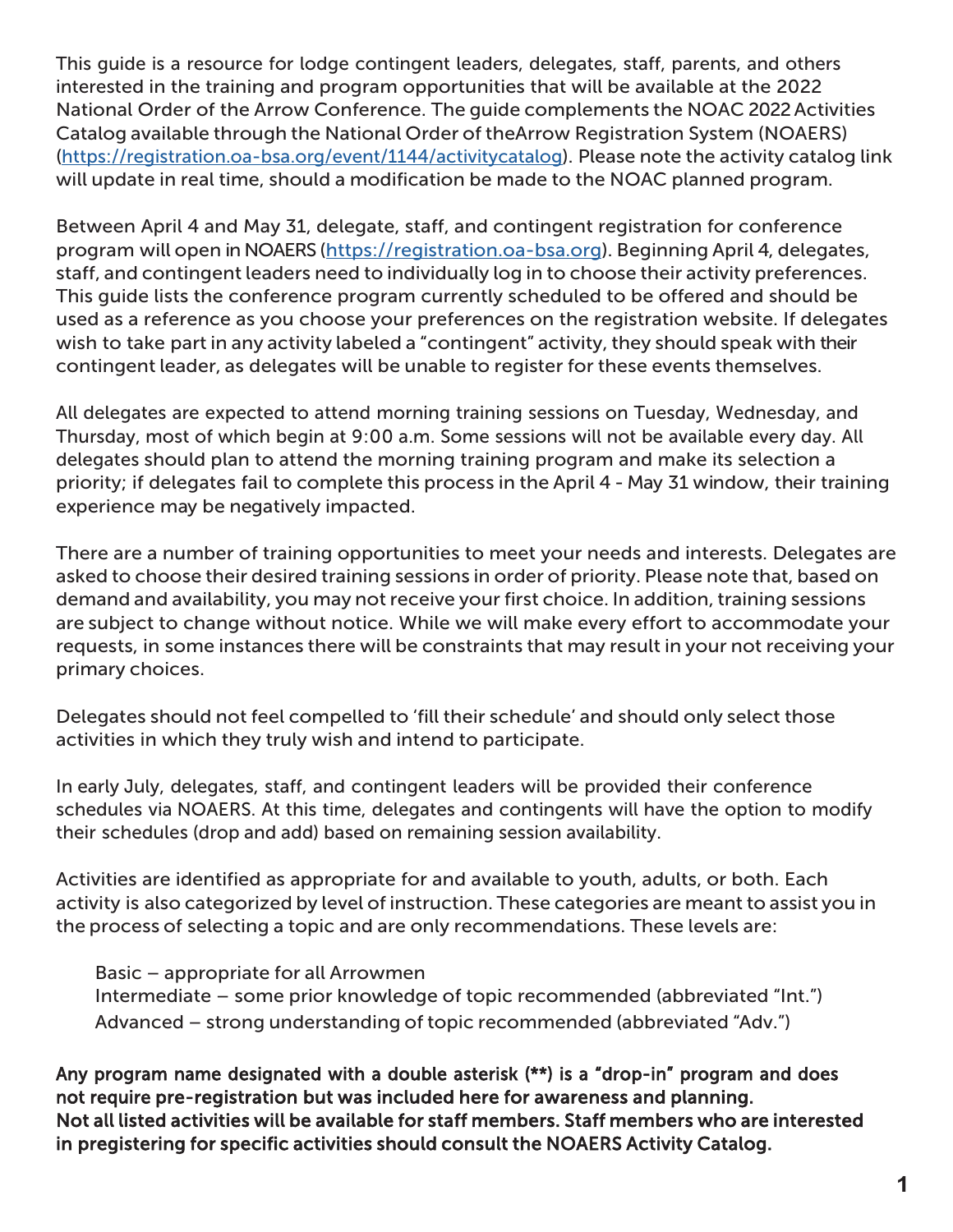#### Brothers,

Our movement is at a critical moment, and the next generations of Arrowmen are counting on each of us to deliver a bright, thriving future for the Order of the Arrow. For us to deliver on this promise, we all must make a commitment to our fundamental values—brotherhood, cheerfulness, and service—today, tomorrow, and for the years to come. At the National Order of the Arrow Conference, we will join in this commitment as we prepare for tomorrow, today.

Staying true to our mission and purpose may seem daunting at first, but future success is earned through efforts made today. Organizations don't move forward, people do. To move forward as an Order, each Arrowman must agree to step up, because tomorrow begins today. Each of us has a role to play for our organization to remain vibrant and relevant for the years to come, and we need your help. When we gather in Knoxville on July 25th at the University of Tennessee for the largest Scouting event of 2022, we will call our movement to action as we demonstrate the power of the Scouting movement in full force.

At the 35th National Order of the Arrow Conference, we'll engage in innovative trainings, celebrations, and festivities and chart a new course for our Order. With activities like nightly shows, competitions, special events, and the Ignite Festival, the conference is packed with exciting offerings that you won't find anywhere else! The conference presents a key opportunity for us to bring the Order of the Arrow into the future, and we hope that you take advantage of the rich programs offered throughout the week. Keep this purpose in mind, and the conference will become a launchpad for positive change for your soon-to-be high performing lodge.

We are excited to join you in Tennessee this summer!

Onward and upward,

**Tim Reiss** Steven Buer

2022 National Chief 2022 National Vice Chief [2022chief@oa-bsa.org](mailto:2022chief@oa-bsa.org) [2022vicechief@oa-bsa.org](mailto:2022vicechief@oa-bsa.org)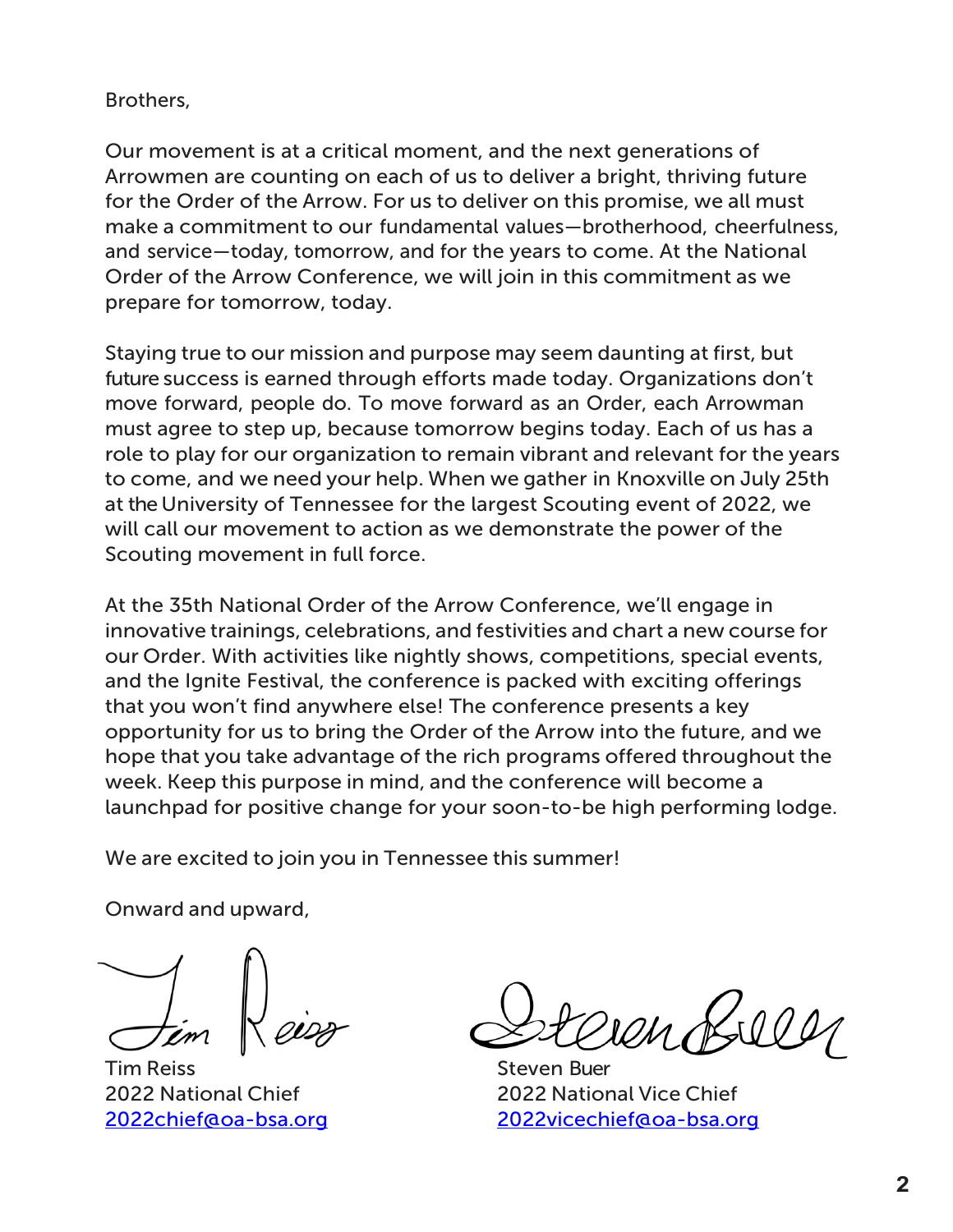#### TABLE OF CONTENTS

Individual Activities

- Page 4: Athletics
- Page 5: Competitions
- Page 7: Other
- Page 8: Recreation
- Page 10: Special Receptions and Meals
- Page 11: Training (Inductions, Ceremonies, American Indian, Etc.)
- Page 18: Training (Leadership, Lodge Operations, Outdoor Adventure, Etc.)

#### Contingent Activities

- Page 30: Athletics
- Page 31: Competitions
- Page 33: National Council of Chiefs
- Page 33: Recreation
- Page 34: Special Receptions and Meals
- Page 35: Training (Leadership, Lodge Operations, Outdoor Adventure, Etc.)

Note: Activity listings in this guide may become out-ofdate as the conference approaches and listings are updated in the National OA Event Registration System (NOAERS). For the most up-to-date information, please visit the NOAERS Activity Catalog. More information can be found on page 1.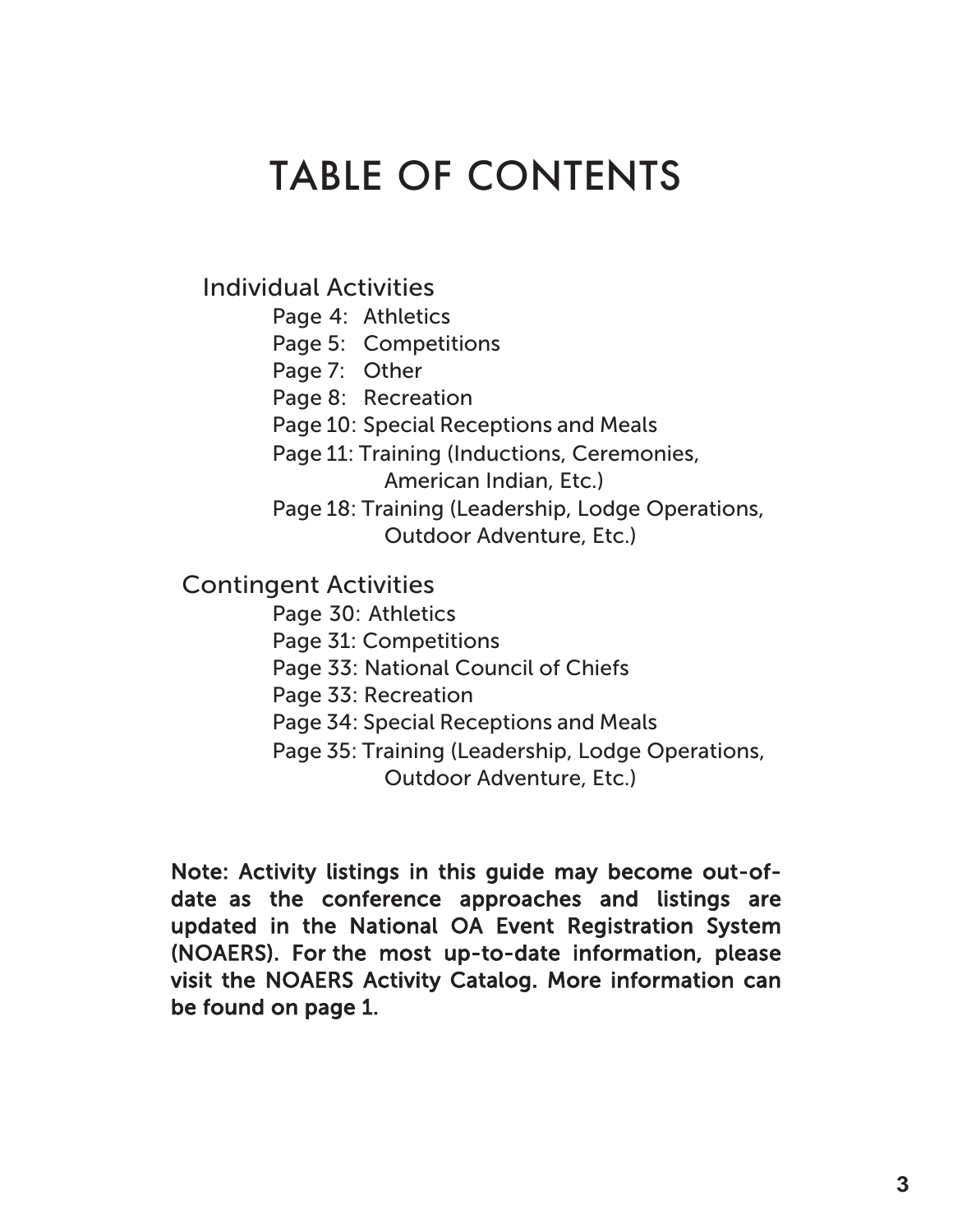# **Athletics**

| <b>Activity Name</b>             | Intended<br>Audience | Level        | Description                                                                                                                                                                                                                                                                                                             |
|----------------------------------|----------------------|--------------|-------------------------------------------------------------------------------------------------------------------------------------------------------------------------------------------------------------------------------------------------------------------------------------------------------------------------|
| 100m Dash                        | Youth                | <b>Basic</b> | Join us on the track for the 100m dash<br>This event will be offered in the following categories:<br>-Under-18<br>$-18-20$                                                                                                                                                                                              |
| <b>400m Run</b>                  | Youth                | <b>Basic</b> | Join us on the track for the 400m run<br>This event will be offered in the following categories:<br>-Under-18<br>$-18-20$                                                                                                                                                                                               |
| 50m Dash                         | Youth                | <b>Basic</b> | Join us on the track for the 50m dash<br>This event will be offered in the following categories:<br>-Under-18<br>$-18-20$                                                                                                                                                                                               |
| 5K Brotherhood Youth &<br>Run    | Adult                | <b>Basic</b> | Is walking too boring? Try competing in the NOAC 5K and<br>take a lap around the UTK campus! Optional \$20 payment<br>gets you a special T-Shirt, Patch, and Finishing Medal.<br>This event will be offered in the following categories:<br>-Under-18<br>$-18-20$<br>$-218$ over                                        |
| AM Workout**                     | Youth                | <b>Basic</b> | Morning Workout is an AM activity for early birds to get their<br>blood pumping. Groups will be led in a variety of light<br>exercises such as yoga, calisthenics, and dancing before<br>breakfast.                                                                                                                     |
| Long Jump                        | Youth                | <b>Basic</b> | Join us on the track for the Long Jump<br>This event will be offered in the following categories:<br>-Under-18<br>$-18-20$                                                                                                                                                                                              |
| <b>Triathlon</b><br>(Individual) | Youth                | <b>Basic</b> | Can you swim, bike, and run faster than your fellow<br>Arrowmen? Then you should enter the NOAC Triathlon. This<br>event will be a swim in the UTK pool, a bike around campus,<br>and a run to complete the course.<br>This event will be offered in the following categories:<br>-Under-18<br>$-18-20$<br>$-21$ & over |
| <b>Volunteer Refs</b>            | Adult                | <b>Basic</b> | Enjoy refereeing sporting events? Join us as a volunteer ref<br>on Mon, Tues or Wed afternoon, or the Finals on Friday<br>morning.                                                                                                                                                                                      |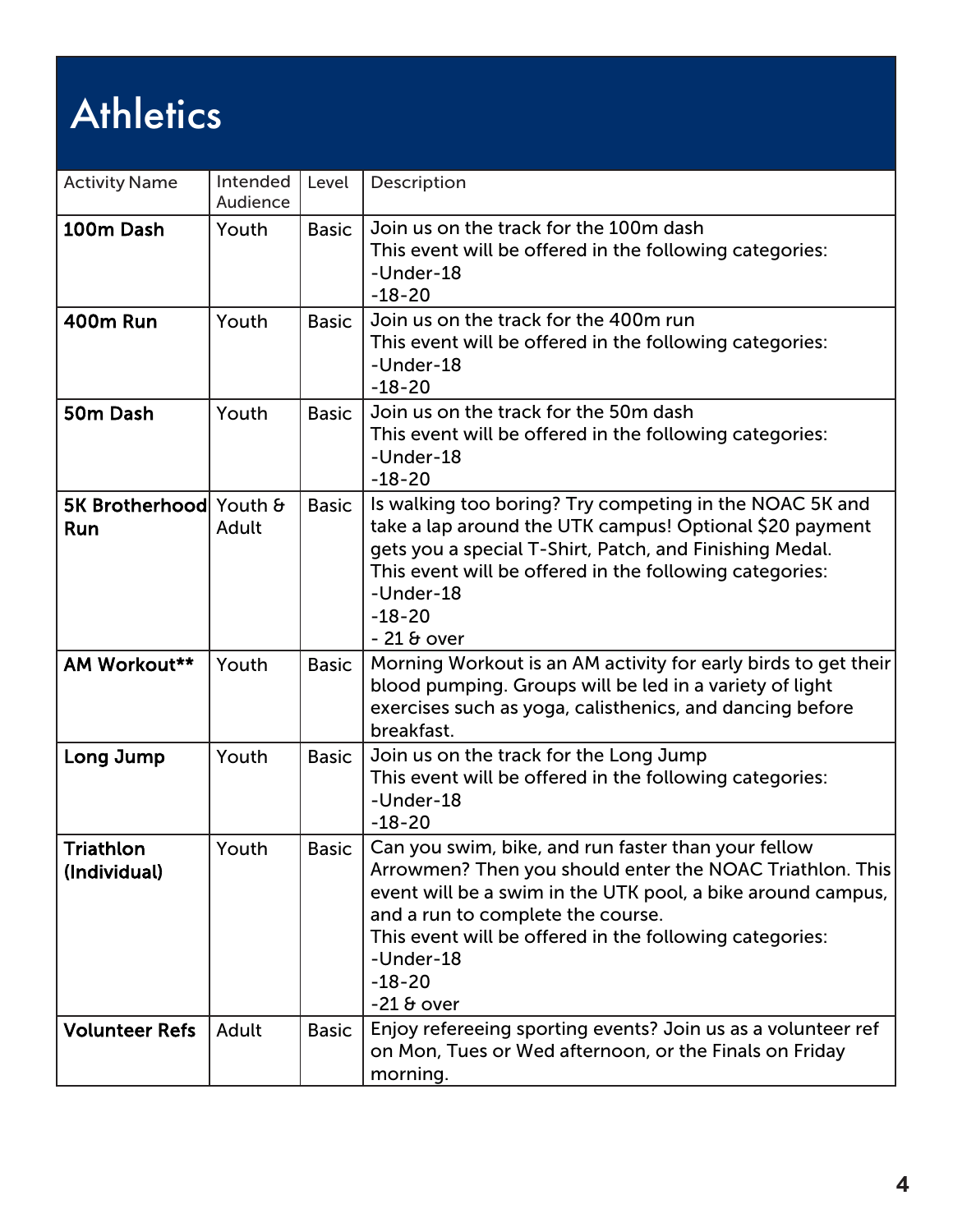# **Competitions**

| <b>Activity Name</b>                                               | Intended<br>Audience | Level        | Description                                                                                                                                                                                                                                |
|--------------------------------------------------------------------|----------------------|--------------|--------------------------------------------------------------------------------------------------------------------------------------------------------------------------------------------------------------------------------------------|
| American<br><b>Indian Arts and</b><br><b>Crafts</b><br>Competition | Youth                | <b>Basic</b> | The American Indian Arts and Crafts Competition is to help<br>preserve the skills and talents necessary to make high<br>quality, historically accurate American Indian style material.<br>Must be under 21 to compete in this competition. |
| Lip Sync Battle                                                    | Youth                | <b>Basic</b> | Come and imitate your favorite music star by lip syncing the<br>words to their hit songs. This is a contest for individuals and<br>groups. Finalists will compete in the championship round at<br>the Festival on Friday.                  |
| <b>Lodge Chief</b><br>Olympics                                     | Youth                | <b>Basic</b> | Lodge Chiefs! Do you have what it takes to take on this<br>series of obstacles and competitions to come out on top?                                                                                                                        |
| <b>Mascot</b><br>Mayhem                                            | Youth                | <b>Basic</b> | Calling all Lodge Mascots! Do you have what it takes to take<br>on this series of obstacles and competitions to come out on<br>top?                                                                                                        |
| <b>Men's Chicken</b><br><b>Dance</b><br>Competition                | Youth                | <b>Basic</b> | The Chicken Dance Individual Dance Competition is for<br>youth Arrowmen. Competition will be in heats of about 10-<br>20 dancers culminating in the competition between the top<br>10 dancers.                                             |
| <b>Men's Fancy</b><br>Dance<br>Competition                         | Youth                | <b>Basic</b> | The Fancy Dance Individual Dance Competition is for youth<br>Arrowmen. Competition will be in heats of about 10-20<br>dancers culminating in the competition between the top 10<br>dancers.                                                |
| <b>Men's Grass</b><br>Dance<br>Competition                         | Youth                | <b>Basic</b> | The Grass Dance Individual Dance Competition is for youth<br>Arrowmen. Competition will be in heats of about 10-20<br>dancers culminating in the competition between the top 10<br>dancers.                                                |
| <b>Men's Northern</b><br>Traditional<br>Dance<br>Competition       | Youth                | <b>Basic</b> | The Northern Traditional Dance Individual Dance<br>Competition is for youth Arrowmen. Competition will be in<br>heats of about 10-20 dancers culminating in the<br>competition between the top 10 dancers.                                 |
| <b>Men's Old Time</b><br><b>Sioux Dance</b><br>Competition         | Youth                | <b>Basic</b> | The Old Time Sioux Dance Individual Dance Competition is<br>for youth Arrowmen. Competition will be in heats of about<br>10-20 dancers culminating in the competition between the<br>top 10 dancers.                                       |
| <b>Men's Straight</b><br><b>Dance</b><br>Competition               | Youth                | <b>Basic</b> | The Straight Dance Individual Dance Competition is for<br>youth Arrowmen. Competition will be in heats of about 10-<br>20 dancers culminating in the competition between the top<br>10 dancers.                                            |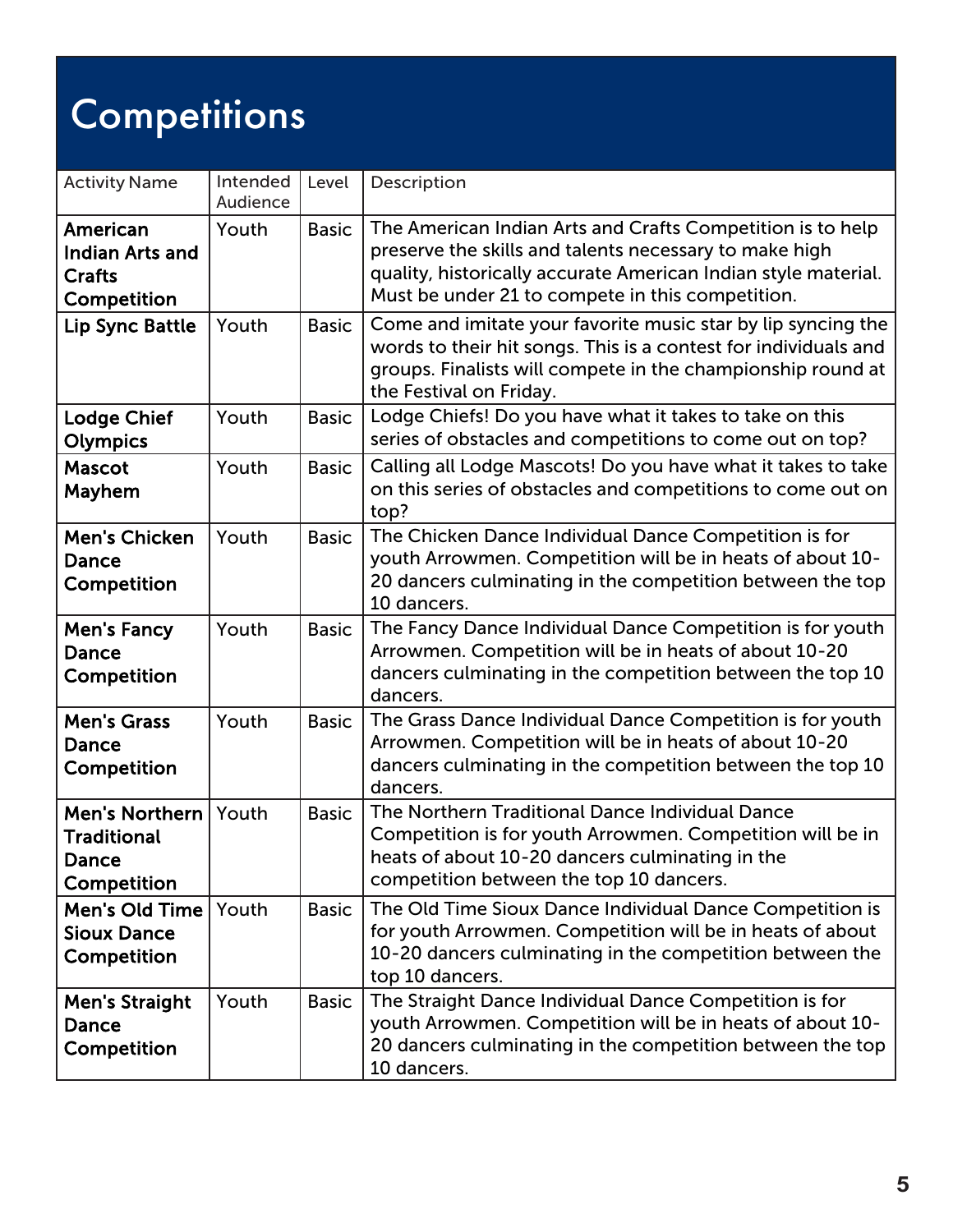# Competitions

| <b>Activity Name</b>                                                            | Intended<br>Audience | Level        | Description                                                                                                                                                                                                                                                                                                                                                                      |
|---------------------------------------------------------------------------------|----------------------|--------------|----------------------------------------------------------------------------------------------------------------------------------------------------------------------------------------------------------------------------------------------------------------------------------------------------------------------------------------------------------------------------------|
| <b>NOAC Has</b><br><b>Talent</b>                                                | Youth                | <b>Basic</b> | What's your talent? Sign up and come show off your<br>specialty to your friends. This can be singing, dancing,<br>musical instruments, acting, joke-telling or any talent you<br>are proud of. The top contestants will have the final contest<br>at the Festival on Friday.                                                                                                     |
| <b>NOAC Science</b><br>Fair                                                     | Youth                | <b>Basic</b> | Have a great idea for a Science Fair competition? Already<br>competed and want to compete more? Register your<br>exhibit for the fourth NOAC Science Fair! Once you register,<br>the fair competition details will be sent to you in advance of<br>NOAC. Bring your exhibit for display all week and see if you<br>claim one of the top prizes as part of the NOAC Science Fair! |
| <b>OA Jeopardy</b>                                                              | Youth                | <b>Basic</b> | Think you know your OA knowledge? Put it to the test<br>during OA Jeopardy.                                                                                                                                                                                                                                                                                                      |
| <b>Women's Fancy</b> Youth<br>Dance<br>Competition                              |                      | <b>Basic</b> | The Fancy Dance Individual Dance Competition is for female<br>youth Arrowmen. Pending enough participants (15),<br>competition will be in heats of 10-15 dancers culminating in<br>the competition between the top 7-10 dancers.                                                                                                                                                 |
| Women's Jingle Youth<br><b>Dress</b><br>Competition                             |                      | <b>Basic</b> | The Jingle Dress Individual Dance Competition is for female<br>youth Arrowmen. Pending enough participants (15),<br>competition will be in heats of 10-15 dancers culminating in<br>the competition between the top 7-10 dancers.                                                                                                                                                |
| <b>Women's</b><br><b>Northern</b><br><b>Traditional</b><br>Dance<br>Competition | Youth                | <b>Basic</b> | The Northern Traditional Dance Individual Dance<br>Competition is for female youth Arrowmen. Competition<br>will be in heats of about 10-20 dancers culminating in the<br>competition between the top 10 dancers.                                                                                                                                                                |
| Women's<br>Southern<br><b>Traditional</b><br>Dance<br>Competition               | Youth                | <b>Basic</b> | The Southern Traditional Dance Individual Dance<br>Competition is for female youth Arrowmen. Competition<br>will be in heats of about 10-20 dancers culminating in the<br>competition between the top 10 dancers.                                                                                                                                                                |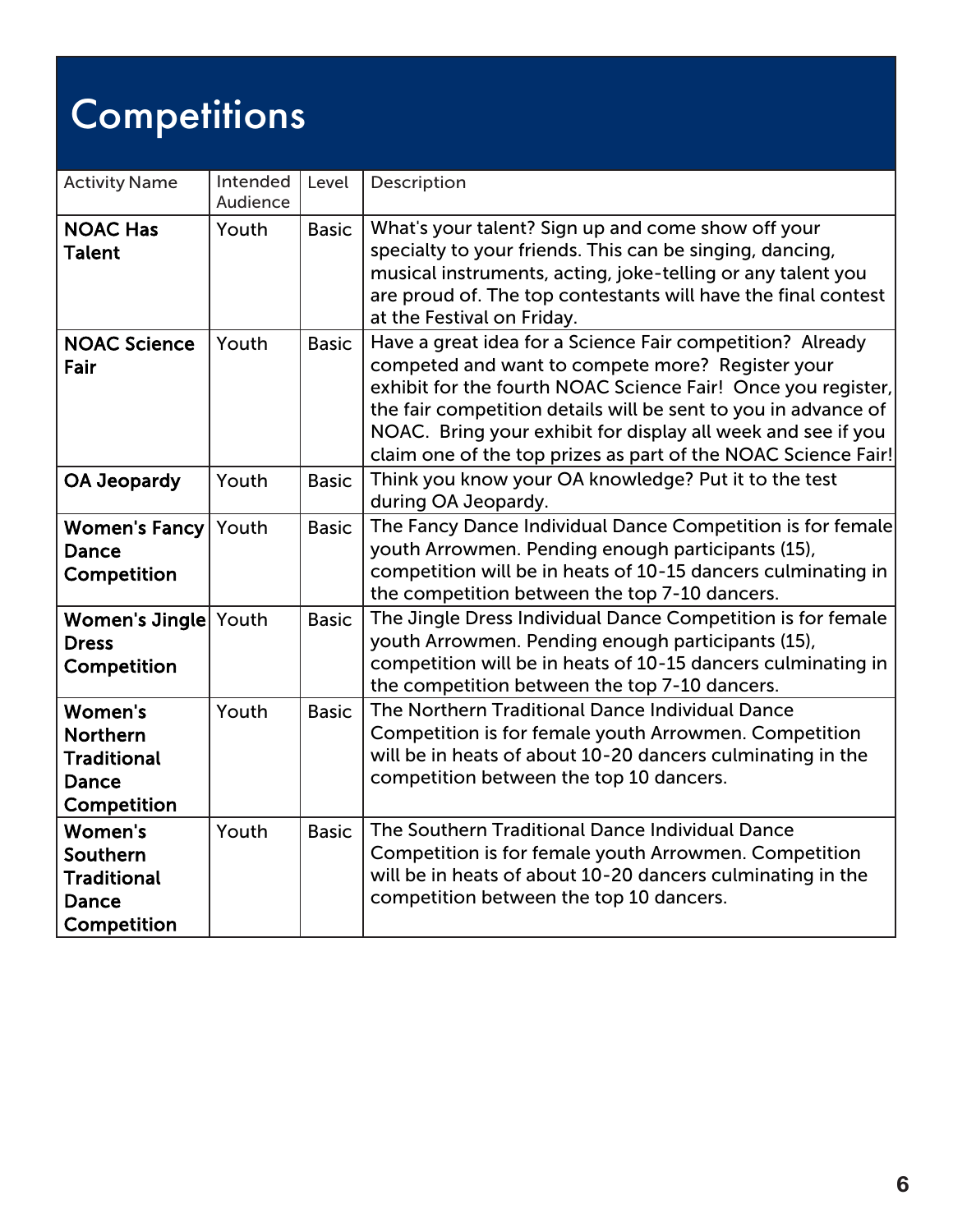# **Other**

| <b>Activity Name</b>                                         | Intended<br>Audience | Level        | Description                                                                                                                                                                                                                                                                                                                                                                                                                   |
|--------------------------------------------------------------|----------------------|--------------|-------------------------------------------------------------------------------------------------------------------------------------------------------------------------------------------------------------------------------------------------------------------------------------------------------------------------------------------------------------------------------------------------------------------------------|
| <b>ACES Village**</b>                                        | Youth &<br>Adult     | <b>Basic</b> | Be sure to stop by the ACES (Arrowman Conservation,<br>Education, and Sustainability) Village to learn about<br>conservation and sustainability from exhibitors from across<br>the country. Exhibits will include the four OA High<br>Adventure programs, hands on trail building techniques, and<br>many more.                                                                                                               |
| <b>Adventure</b><br><b>Central</b><br><b>Volunteer Staff</b> | Adult                | <b>Basic</b> | Be a part of the most exciting program area at the NOAC-<br>Adventure Central. Contingent Staff members will help to<br>deliver exciting program to youth, including rock climbing,<br>SCUBA, STEM and a whole lot more! Serve as little as one<br>afternoon or as much as                                                                                                                                                    |
| <b>Brotherhood</b><br>Powwow**                               | Youth &<br>Adult     | <b>Basic</b> | The powwow open for all participants and staff on Friday<br>afternoon                                                                                                                                                                                                                                                                                                                                                         |
| <b>Eternal Bond</b><br>Ceremony                              | Youth &<br>Adult     | <b>Basic</b> | This first-time event at a NOAC is a spiritual ceremony to<br>remember our departed Arrowmen. Registrants for this<br>event will receive an email in mid-June to submit a name of<br>a departed Arrowman from their lodge and a corresponding<br>photo to be included in this special ceremony.                                                                                                                               |
| Goodman<br>Gala**                                            | Youth &<br>Adult     | <b>Basic</b> | Everyone is welcome after the closing show to attend the<br>Goodman Gala, an ice cream social event.                                                                                                                                                                                                                                                                                                                          |
| Hackathon                                                    | Youth &<br>Adult     | <b>Basic</b> | This hands-on, high-energy event will focus on identifying<br>problems, engaging creativity, and creating solutions at all<br>levels of the organization. Delegates will experience<br>engaging training, a creativity and ideation session, and a<br>typical 'hackathon' competition. Similarly, delegates will be<br>provided with feedback about current programs in the OA<br>and prompted to 'hack' a solution together. |
| OA High<br><b>Adventure</b><br>Reunion**                     | Youth &<br>Adult     | <b>Basic</b> | Have you experienced one of the Order of the Arrow High<br>Adventure programs? Don't miss the chance to reunite with<br>fellow crew members and reminisce on your experiences.<br>The reunion will be hosted in the ACES (Arrowman<br>Conservation, Education, and Sustainability) Village on<br>Thursday afternoon.                                                                                                          |
| Patch Trading** Youth &                                      | Adult                | <b>Basic</b> | Have an itch to trade patches? Patch trading will be open<br>during activity time and nights after the show. Look out for<br>the official patch trading location. Remember to be<br>respectful and have fun trading.                                                                                                                                                                                                          |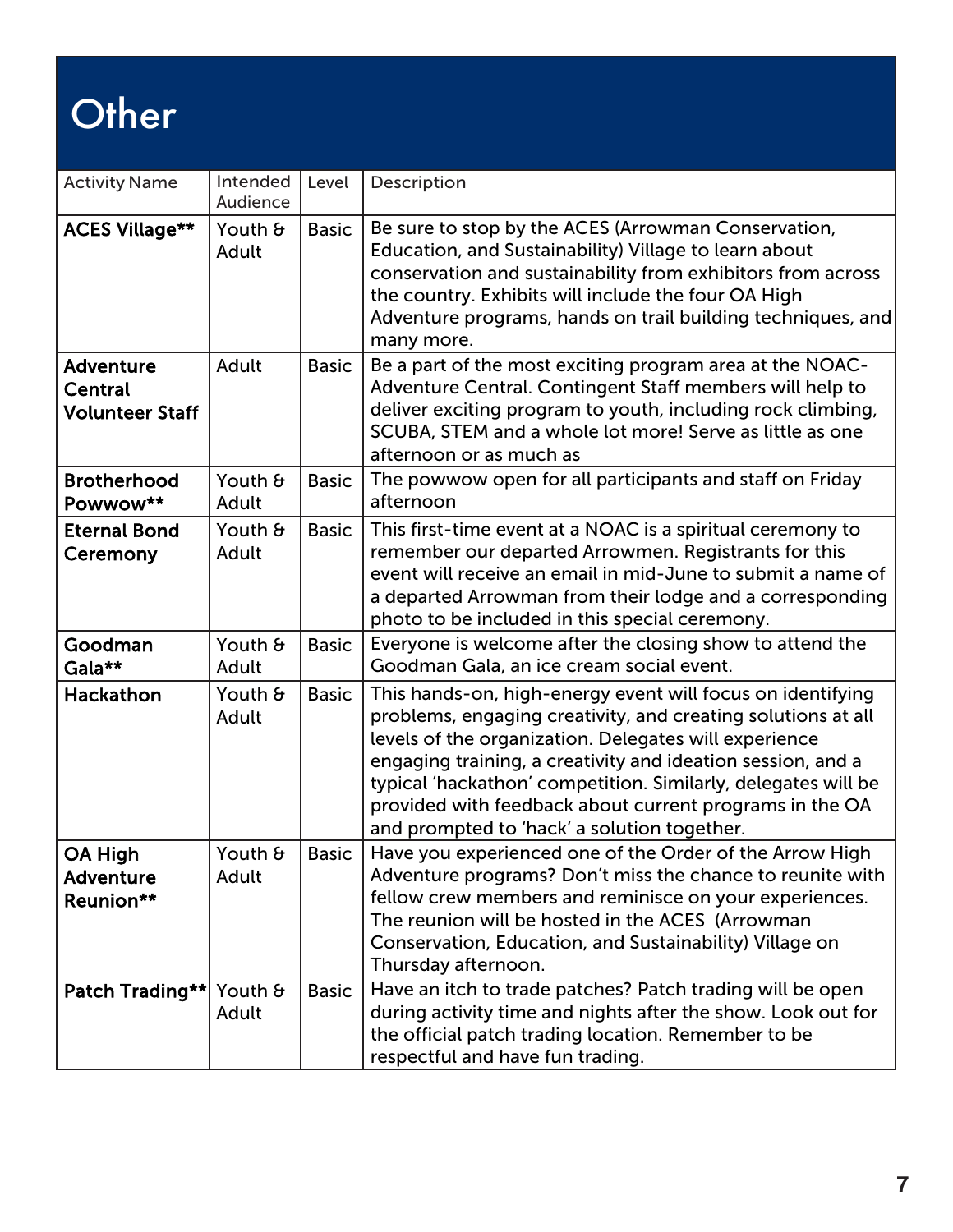# **Other**

| <b>Activity Name</b>                                                                   | Intended<br>Audience | Level        | Description                                                                                                                                                                                                          |
|----------------------------------------------------------------------------------------|----------------------|--------------|----------------------------------------------------------------------------------------------------------------------------------------------------------------------------------------------------------------------|
| <b>The Goodman</b><br>Edson<br>Observatory<br>$ $ (GEO), the<br>conference<br>museum** | Youth &<br>Adult     | <b>Basic</b> | Learn more about the history of the Order of the Arrow<br>through an immersive experience featuring displays of our<br>past guided by our top-notch historian volunteers.                                            |
| Vibe Rooms**                                                                           | Youth &<br>Adult     | <b>Basic</b> | Sometimes NOAC can just be a little overwhelming, so<br>come hang out at the Relax room! Chill out in a cooled-off<br>room and relax with some board games and video games, as<br>well as other exciting activities. |

#### **Recreation**

| <b>Activity Name</b>                 | Intended<br>Audience    | Level        | Description                                                                                                                                                                                                                                                                                                                            |
|--------------------------------------|-------------------------|--------------|----------------------------------------------------------------------------------------------------------------------------------------------------------------------------------------------------------------------------------------------------------------------------------------------------------------------------------------|
| 2022 Goodman Youth $\theta$<br>Open  | Adult                   | <b>Basic</b> | Spend a relaxing day at Three Ridges golf course, playing 18<br>holes with Arrowmen from across the country. \$85 fee.<br>Shotgun start 10 a.m., and transportation is provided. Lunch<br>will be provided at the course. Limited rentals available -<br>contact course on your own at (865) 687-4797 for<br>equipment rental details. |
| <b>Adventure</b><br>Lab**            | Youth &<br>Adult        | <b>Basic</b> | Venture around the University of Tennessee campus,<br>searching for clues and hints to guide you to the next geo<br>location! There are 3 separate games with 10 challenges.<br>Can you solve them all?                                                                                                                                |
| Chainsaw<br>Carving**                | Youth &<br>Adult        | <b>Basic</b> | Watch a professional carve a wooden piece of art with a<br>chainsaw.                                                                                                                                                                                                                                                                   |
| <b>Eastern Region</b><br>Gathering** | Youth &<br>Adult        | <b>Basic</b> | Enjoy an evening of festive fun and fellowship with the new<br>Eastern Region!                                                                                                                                                                                                                                                         |
| Gateway<br>Region<br>Gathering**     | Youth $\theta$<br>Adult | <b>Basic</b> | Enjoy an evening of festive fun and fellowship with the new<br><b>Gateway Region!</b>                                                                                                                                                                                                                                                  |
| Ignite Festival**                    | Youth &<br>Adult        | <b>Basic</b> | Conference-Wide Festival with Activities, Games, Food, and<br>Fellowship                                                                                                                                                                                                                                                               |
| Log Branding**                       | Youth &<br>Adult        | <b>Basic</b> | Pieces cut off from log sawing may be branded with NOAC<br>or Scouting-specific branding.                                                                                                                                                                                                                                              |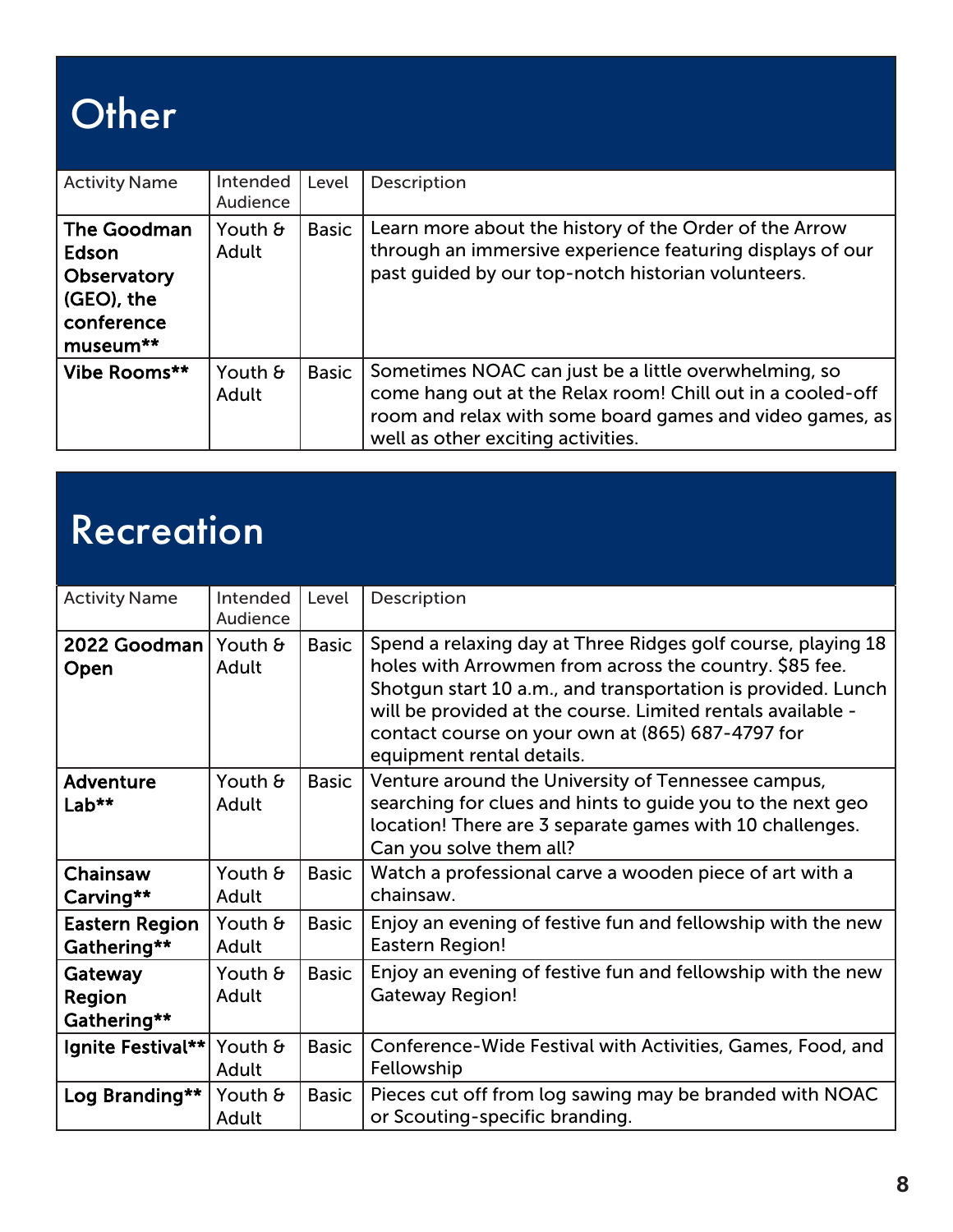#### Recreation

| <b>Activity Name</b>                                                   | Intended<br>Audience | Level        | Description                                                                                                                                                                                                                                                                                                                                                                                                                                                                                                                                        |
|------------------------------------------------------------------------|----------------------|--------------|----------------------------------------------------------------------------------------------------------------------------------------------------------------------------------------------------------------------------------------------------------------------------------------------------------------------------------------------------------------------------------------------------------------------------------------------------------------------------------------------------------------------------------------------------|
| Log Roll**                                                             | Youth &<br>Adult     | <b>Basic</b> | Bring out your inner lumberjack by doing some log rolling.<br>Compete against others to see who can roll for the longest<br>and come later in the day for the ultimate bracket<br>showdown!                                                                                                                                                                                                                                                                                                                                                        |
| Log Sawing**                                                           | Youth &<br>Adult     | <b>Basic</b> | Individual races for log sawing. Individuals or Teams will<br>slowly saw off small pieces of a large log.                                                                                                                                                                                                                                                                                                                                                                                                                                          |
| Open Swim**                                                            | Youth &<br>Adult     | <b>Basic</b> | Is it too hot? Cool off by the pool and make a splash! Enjoy<br>open swimming.                                                                                                                                                                                                                                                                                                                                                                                                                                                                     |
| <b>SCUBA</b>                                                           | Youth &<br>Adult     | <b>Basic</b> | Enjoy the opportunity to learn the basics of SCUBA diving in<br>an indoor pool.                                                                                                                                                                                                                                                                                                                                                                                                                                                                    |
| <b>Section</b><br>Gatherings**                                         | Youth &<br>Adult     | <b>Basic</b> | Reconnect with other members of your section for<br>fellowship and fun.                                                                                                                                                                                                                                                                                                                                                                                                                                                                            |
| <b>Tennessee</b><br><b>River Voyage -</b><br>Mountain<br><b>Biking</b> | Youth                | Int.         | Come experience a taste of OA High Adventure! Participants<br>will begin their voyage by mountain biking at the ljams<br>Nature Center. Then participants will canoe down the<br>Tennessee River back to the UT. Total biking distance up to<br>10 miles and canoeing distance of ~4 miles. Participants<br>must be BSA Swimmers and have basic experience<br>canoeing.                                                                                                                                                                            |
| <b>Tennessee</b><br><b>River Voyage -</b><br><b>Rock Climbing</b>      | Youth                | Int.         | Come experience a taste of OA High Adventure! Participants<br>will begin their voyage by hiking into the Ijams Crag - a rock<br>climbing area with open face routes 30-60 feet in length<br>and varying from 5.6 - 5.13 in difficulty. After climbing at the<br>Crag, participants will hike to the Tennessee River and canoe<br>back to UT. Total hiking distance of ~3 miles and canoeing<br>distance of ~4 miles. Participants must be BSA Swimmers<br>and have basic experience canoeing. Experience climbing<br>recommended but not required. |
| <b>Tomahawk</b><br>Throwing**                                          | Youth &<br>Adult     | <b>Basic</b> | Tomahawk range with wooden targets. Aim downrange for<br>a bullseye.                                                                                                                                                                                                                                                                                                                                                                                                                                                                               |
| Yard Games**                                                           | Youth &<br>Adult     | <b>Basic</b> | Yard games are a group of light activities for Scouts and<br>Scouters to relax and unwind in teambuilding or lightly<br>competitive games such as giant Jenga, giant Chess, bean<br>bag toss, and many more. Yard games will be distributed<br>throughout NOAC for the enjoyment of all attendees.                                                                                                                                                                                                                                                 |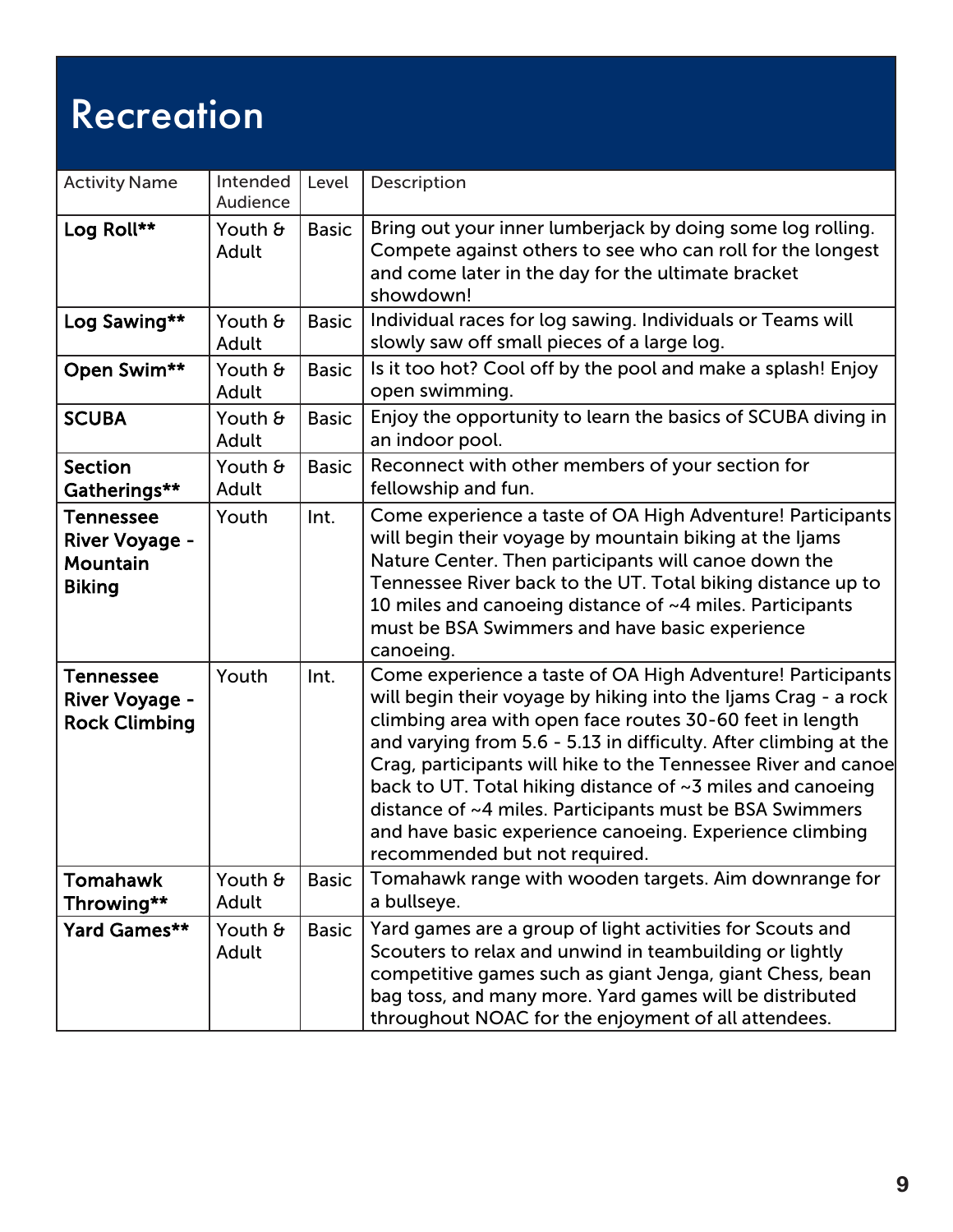# Special Receptions & Meals

| <b>Activity Name</b>                                   | Intended<br>Audience    | Level        | Description                                                                                                                                                                                                                                                                                                                                                                                                                                                                                     |
|--------------------------------------------------------|-------------------------|--------------|-------------------------------------------------------------------------------------------------------------------------------------------------------------------------------------------------------------------------------------------------------------------------------------------------------------------------------------------------------------------------------------------------------------------------------------------------------------------------------------------------|
| <b>ArrowPride</b><br>Lunch & Learn                     | Youth &<br>Adult        | <b>Basic</b> | Open to all interested delegates and staff! Join the<br>ArrowPride team for lunch to hear about their programming,<br>meet the staff, and socialize with other like-minded NOAC<br>delegates over a fun and informative meal (provided). You<br>must pre-register to ensure we order enough food.                                                                                                                                                                                               |
| <b>Jewish</b><br>Service**                             | Youth &<br>Adult        | <b>Basic</b> | 30-minute morning religious service every day of the<br>conference (Mon-Fri)                                                                                                                                                                                                                                                                                                                                                                                                                    |
| <b>Muslim</b><br>Service**                             | Youth &<br>Adult        | <b>Basic</b> | 30-minute morning religious service every day of the<br>conference (Mon-Fri)                                                                                                                                                                                                                                                                                                                                                                                                                    |
| <b>National</b><br><b>Recognition</b><br><b>Dinner</b> | Youth &<br>Adult        | <b>Basic</b> | A night of celebration for recipients of the 2020 & 2022<br>Distinguished Service Award (DSA) and Red Arrow Award.<br>(Ticket purchase required) Celebrate with your friends and<br>honor those who have given unselfishly to the Order.<br>Tickets are \$75.00 and available on a first-come, first-served<br>basis. Includes: presentations / dinner / special recognition<br>item / guest speaker. NOTE: This event is open to all NOAC<br>delegates and staff.                              |
| <b>National</b><br><b>Recognition</b><br>Reception     | Youth &<br>Adult        | <b>Basic</b> | Meet and greet the 2022 Distinguished Service Award (DSA)<br>and Red Arrow Award recipients after the Tuesday night<br>show. Celebrate with your friends and honor those who<br>have given unselfishly to the Order.                                                                                                                                                                                                                                                                            |
| <b>NESA@NOAC</b><br><b>Dinner</b>                      | Youth &<br>Adult        | <b>Basic</b> | Celebrate the 50th anniversary of the National Eagle Scout<br>Association - NESA @ NOAC. All delegates and staff are<br>invited to attend this special event dinner to celebrate what<br>means to be an Eagle Scout in America today. Tickets are<br>\$50.00 and available on a first-come, first-served basis.<br>Includes: dinner / special recognition item / quest speaker.<br>NOTE: This event to open to all NOAC delegates and staff;<br>you do NOT need to be an Eagle Scout to attend. |
| <b>OA Alliance</b><br>Gathering**                      | Adult                   | <b>Basic</b> | Meet and greet for alumni who come to the conference for<br>the Monday alumni day                                                                                                                                                                                                                                                                                                                                                                                                               |
| Protestant<br>Service**                                | Youth &<br>Adult        | <b>Basic</b> | 30-minute morning religious service every day of the<br>conference (Mon-Fri)                                                                                                                                                                                                                                                                                                                                                                                                                    |
| Roman Catholic Youth &<br>Service**                    | Adult                   | <b>Basic</b> | 30-minute morning religious service every day of the<br>conference (Mon-Fri)                                                                                                                                                                                                                                                                                                                                                                                                                    |
| Roman Catholic Youth &<br>Mass (Staff)**               | Adult                   | <b>Basic</b> | Catholic mass available for staff members on Sunday                                                                                                                                                                                                                                                                                                                                                                                                                                             |
| <b>Scout is</b><br>Reverent<br>Service**               | Youth $\theta$<br>Adult | <b>Basic</b> | One-hour interfaith service for delegates and staff of various<br>faiths on Thursday afternoon before dinner                                                                                                                                                                                                                                                                                                                                                                                    |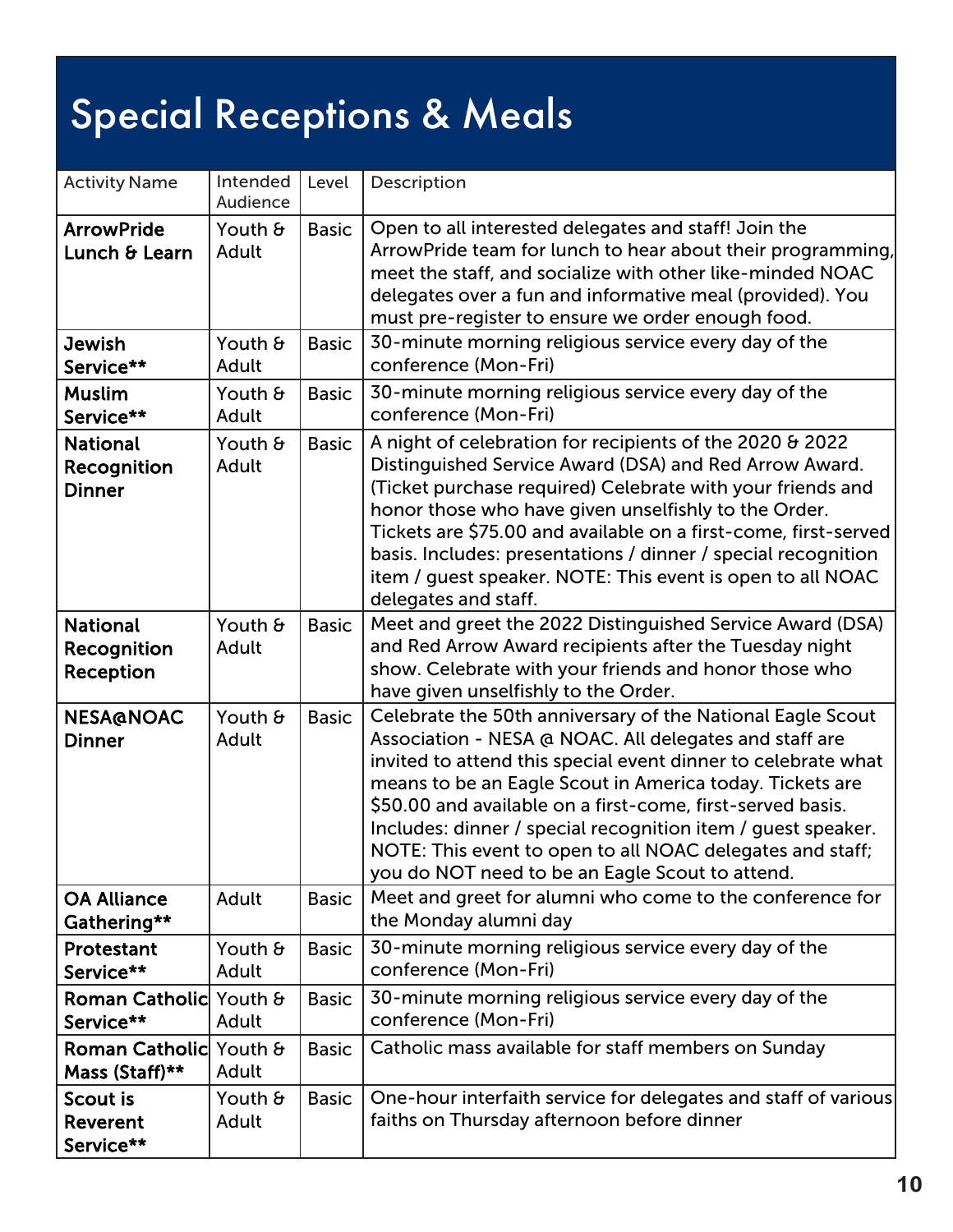#### Special Receptions & Meals

| <b>Activity Name</b>                                       | Intended<br>Audience | Level        | Description                                                                                                                                                                                                                                                                                                         |
|------------------------------------------------------------|----------------------|--------------|---------------------------------------------------------------------------------------------------------------------------------------------------------------------------------------------------------------------------------------------------------------------------------------------------------------------|
| Scouts of Color Youth &<br>Lunch & Learn                   | Adult                | <b>Basic</b> | Open to all interested delegates and staff! Join the Scouts of<br>Color team for lunch to hear about their programming,<br>meet the staff, and socialize with other like-minded NOAC<br>delegates over a fun and informative meal (provided). You<br>must pre-register to ensure we order enough food.              |
| <b>Scouts with</b><br><b>Disabilities</b><br>Lunch & Learn | Youth &<br>Adult     | <b>Basic</b> | Open to all interested delegates and staff! Join the Scouts<br>with Disabilities team for lunch to hear about their<br>programming, meet the staff, and socialize with other like-<br>minded NOAC delegates over a fun and informative meal<br>(provided). You must pre-register to ensure we order<br>enough food. |
| <b>Section</b><br>Dinner**                                 | Youth &<br>Adult     | <b>Basic</b> | Section leadership (advisers and elected officers) are invited<br>to attend the Section Leadership Dinner. Meet other Section<br>leaders, share best practices, and enjoy great food. (Limited<br>to 5 attendees per Section)                                                                                       |
| Women in<br><b>Scouting Lunch</b><br>& Learn               | Youth &<br>Adult     | <b>Basic</b> | Open to all interested delegates and staff! Join the Women<br>in Scouting team for lunch to hear about their<br>programming, meet the staff, and socialize with other like-<br>minded NOAC delegates over a fun and informative meal<br>(provided). You must pre-register to ensure we order<br>enough food.        |
| <b>World's Fair</b><br>Globe -<br>Reception**              | Youth                | <b>Basic</b> | See our 2022 NOAC home at night at one of the most<br>recognizable landmarks in Knoxville, the World's Fair Globe.<br>Snacks and refreshments are included during this exclusive<br>event. Participation is on a first-come, first-served basis.                                                                    |

| <b>Activity Name</b>                  | Intended<br>Audience | Level        | Description                                                                                                                                                                                                                                                                                                                                |
|---------------------------------------|----------------------|--------------|--------------------------------------------------------------------------------------------------------------------------------------------------------------------------------------------------------------------------------------------------------------------------------------------------------------------------------------------|
| American<br>Indian<br><b>Beadwork</b> | Youth &<br>Adult     | <b>Basic</b> | A demonstration class and partially hands-on craft<br>workshop where Arrowmen will receive instruction on two<br>American Indian beadwork techniques - lane stitch and<br>applique stitch beadwork. Arrowmen will have the<br>opportunity to practice these techniques and potentially<br>bring a small in-progress beadwork project home. |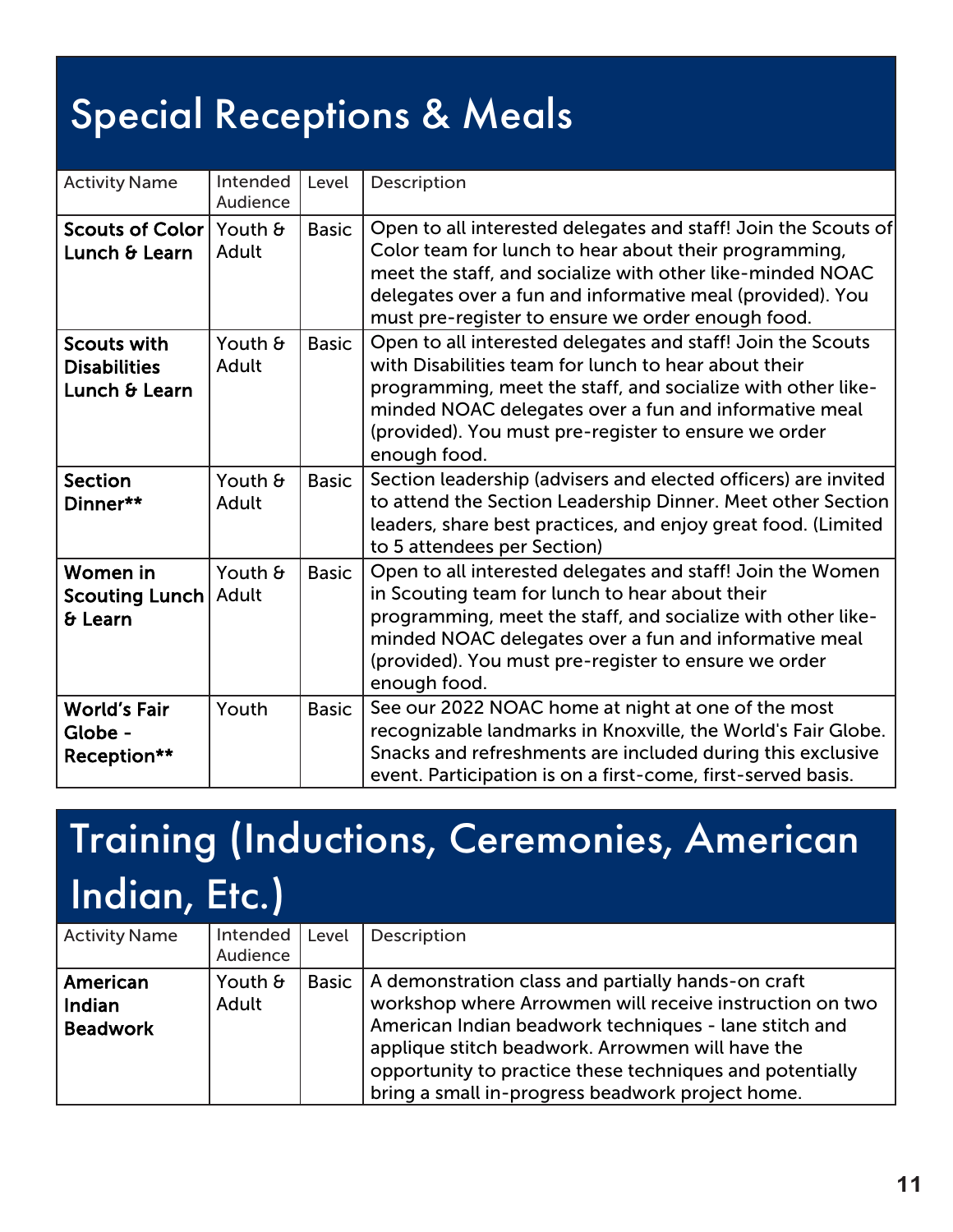| <b>Activity Name</b>                                                                            | Intended<br>Audience | Level        | Description                                                                                                                                                                                                                                                                                                                                                                     |
|-------------------------------------------------------------------------------------------------|----------------------|--------------|---------------------------------------------------------------------------------------------------------------------------------------------------------------------------------------------------------------------------------------------------------------------------------------------------------------------------------------------------------------------------------|
| American<br><b>Indian Open</b><br>Forum                                                         | Youth &<br>Adult     | <b>Basic</b> | An interactive session where Arrowmen will have the<br>opportunity to socialize and connect with native families<br>from around the country. Arrowmen will be encouraged to<br>come with discussion topics to add to the conversation.                                                                                                                                          |
| American<br>Indian<br><b>Ribbonwork</b>                                                         | Youth &<br>Adult     | <b>Basic</b> | A demonstration class and partially hands-on craft<br>workshop where Arrowmen will receive instruction on fabric<br>applique used for all American Indian dance styles and<br>ribbonwork techniques used for southern straight dancers.                                                                                                                                         |
| American<br><b>Indian Singing</b><br>101                                                        | Youth &<br>Adult     | <b>Basic</b> | This class focuses on the fundamentals and structure of<br>both Northern and Southern Style Pow-wow singing and<br>drumming techniques. Proper etiquette at the drum and<br>history of this singing will be discussed as well.                                                                                                                                                  |
| An Introduction Youth &<br>to Polestar                                                          | Adult                | <b>Basic</b> | Experience Polestar: Induction Leadership Training, an<br>interactive in-depth exploration of the purpose of the OA,<br>the unit election, call-out, ceremonies, the Ordeal, Journey<br>to Brotherhood, and Brotherhood. For Ordeal, Brotherhood,<br>and Vigil Honor members.                                                                                                   |
| <b>Beyond the</b><br><b>Triangle - The</b><br><b>Vigil Honor</b><br><b>Experience Part</b>      | Youth &<br>Adult     | <b>Basic</b> | Enhance your understanding of the Vigil Honor induction by<br>examining the process from start to finish, and learn ways to<br>improve the induction experience for the Vigil Honor<br>candidate. This training will focus on the administrative<br>aspects of the Vigil Honor induction, from selection to<br>notification to public recognition. Vigil Honor members<br>only. |
| <b>Beyond the</b><br><b>Triangle - The</b><br><b>Vigil Honor</b><br><b>Experience Part</b><br>Ш | Youth &<br>Adult     | <b>Basic</b> | Enhance your understanding of the Vigil Honor induction by<br>examining the symbolism behind the ceremony to provide a<br>foundation of the induction experience for the Vigil Honor<br>candidate. Vigil Honor members only.                                                                                                                                                    |
| <b>Brotherhood:</b><br><b>The Legend</b><br><b>Continues</b>                                    | Youth &<br>Adult     | <b>Basic</b> | A deeper exploration into the Brotherhood Ceremony<br>symbolism and the legend within the legend. Brotherhood<br>and Vigil Honor members only.                                                                                                                                                                                                                                  |
| <b>Bustle</b><br>Construction                                                                   | Youth &<br>Adult     | <b>Basic</b> | A demonstration class focused on bustle construction for<br>dancers. This training will primarily focus on the featherwork<br>techniques behind any dancer's bustle construction,<br>including the differences between various bustle types.                                                                                                                                    |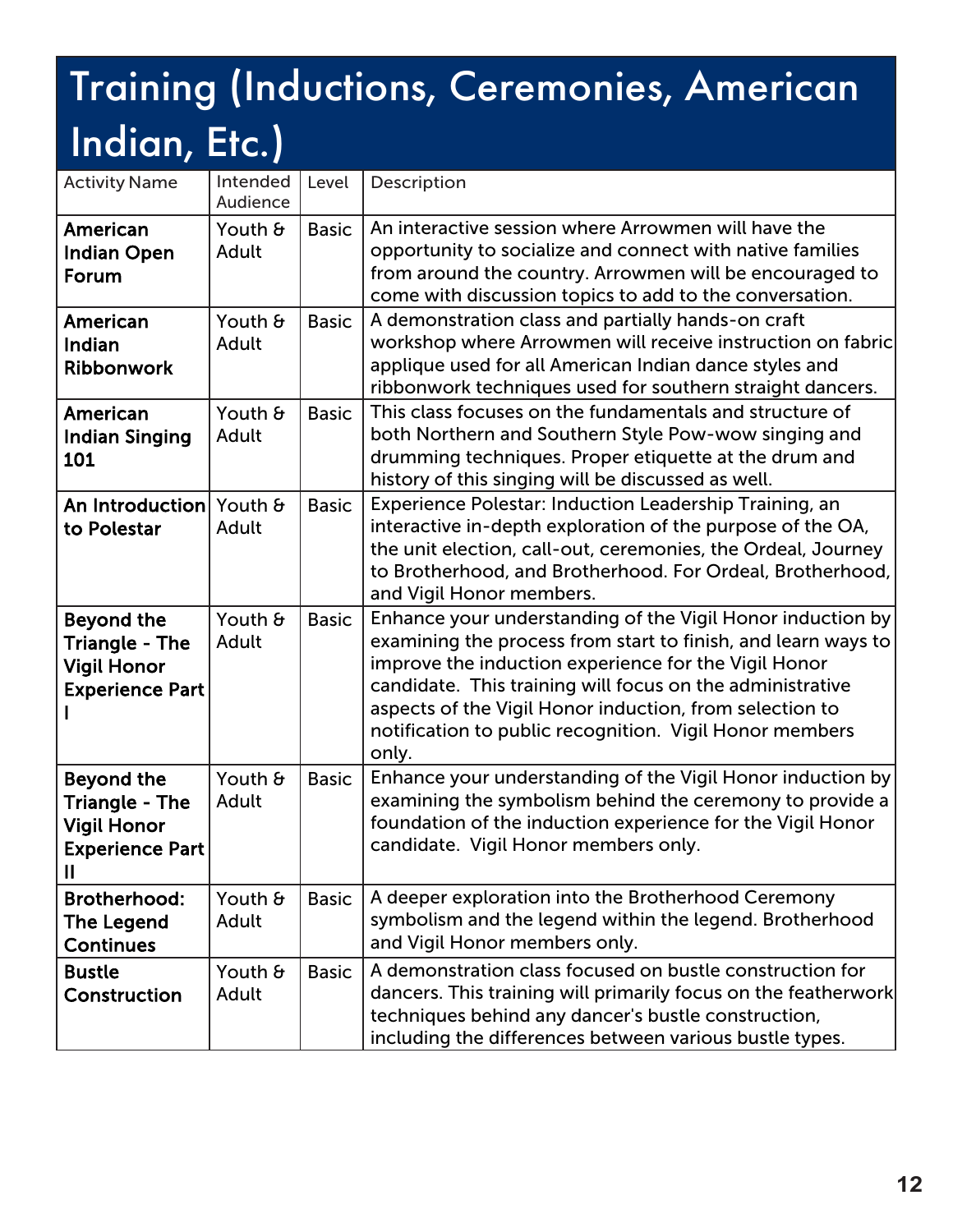| <b>Activity Name</b>                                                         | Intended<br>Audience | Level        | Description                                                                                                                                                                                                                                                                                                                                                                                                                                                                                                                                                                                                                  |
|------------------------------------------------------------------------------|----------------------|--------------|------------------------------------------------------------------------------------------------------------------------------------------------------------------------------------------------------------------------------------------------------------------------------------------------------------------------------------------------------------------------------------------------------------------------------------------------------------------------------------------------------------------------------------------------------------------------------------------------------------------------------|
| <b>Ceremonies</b><br><b>Advising</b>                                         | Adult                | <b>Basic</b> | Ceremonies Advising is designed to teach both new and<br>experienced advisers how to fulfill the ceremonial mission as<br>role-model teachers and be inspirational examples for the<br>Arrowmen they advise. This session provides participants<br>with everything they need to know to build a great<br>ceremonial team! Learn ways to inspire new Arrowmen to<br>become ceremonialists and continue the tradition. Adult<br>delegates only.                                                                                                                                                                                |
| <b>Elangomat</b><br>Workshop                                                 | Youth &<br>Adult     | <b>Basic</b> | Explore how to recruit, build, and sustain an effective<br>elangomat program in your lodge. Learn how elangomats<br>can be used for future impact on candidates and new<br>members throughout the induction process.                                                                                                                                                                                                                                                                                                                                                                                                         |
| <b>Engagement</b><br>and Activation:<br>The Journey to<br><b>Brotherhood</b> | Youth &<br>Adult     | Int.         | Explore the Journey to Brotherhood program, the Extended<br>Elangomat program, and discuss different ways to inspire<br>Arrowmen to seal their membership and leave a legacy of<br>Cheerful Service. Brotherhood and Vigil Honor members<br>only.                                                                                                                                                                                                                                                                                                                                                                            |
| <b>Evaluating</b><br><b>Ceremonies</b>                                       | Adult                | <b>Basic</b> | Learn about the current national OA standard for evaluating<br>a ceremonies team in an informative and interactive session.<br>Evaluating Ceremonies provides advanced training that<br>complements and builds upon the Ceremonies Advising<br>course. Because evaluations acutely affect ceremonialists,<br>adviser-evaluators must be highly skilled to avoid harm and<br>inspire learning. This course features an in-depth<br>examination of the adviser/Arrowman relationship in the<br>evaluation setting, examines advanced symbolism, and<br>features interactive skill-building exercises. Adult delegates<br>only. |
| <b>Exemplar</b><br><b>Brotherhood</b><br>Ceremony<br><b>Viewing Session</b>  | Youth &<br>Adult     | <b>Basic</b> | The Exemplar program recognizes the best ceremony teams<br>in the nation. Here is your opportunity to watch some of the<br>nation's best ceremonialists conduct the Brotherhood<br>Ceremony. Brotherhood and Vigil Honor members only.<br>Please note that evaluation participants may not watch<br>other teams prior to their lodge's Exemplar evaluation.                                                                                                                                                                                                                                                                  |
| <b>Exemplar pre-</b><br>Ordeal<br>Ceremony<br><b>Viewing Session</b>         | Youth &<br>Adult     | <b>Basic</b> | The Exemplar program recognizes the best ceremony teams<br>in the nation. Here is your opportunity to watch some of the<br>nation's best ceremonialists conduct the pre-Ordeal<br>Ceremony. Please note that evaluation participants may not<br>watch other teams prior to their lodge's Exemplar<br>evaluation.                                                                                                                                                                                                                                                                                                             |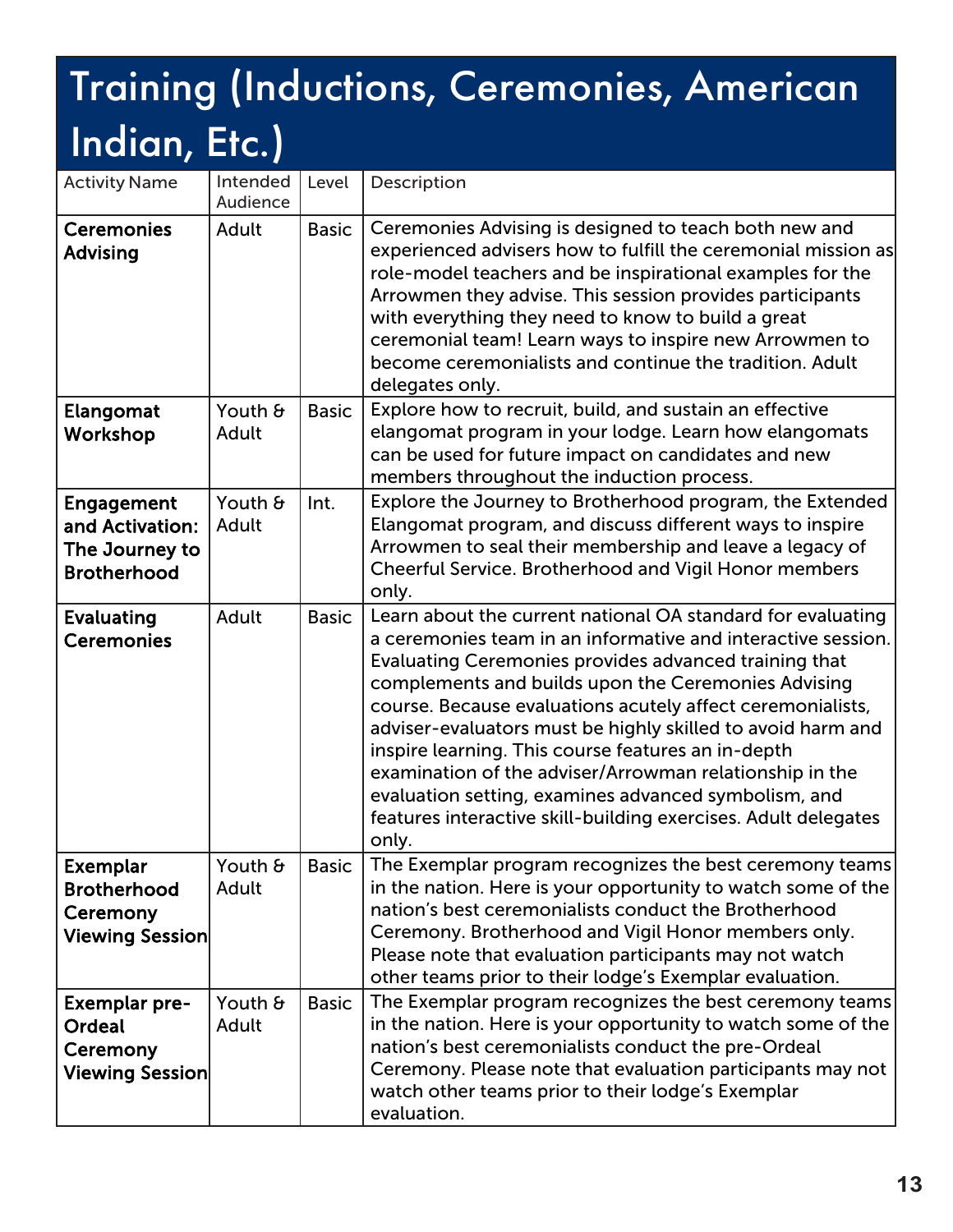| <b>Activity Name</b>                                    | Intended<br>Audience | Level        | Description                                                                                                                                                                                                                                                                                                                                                                                                                                                                                                                                                                                                                                                              |
|---------------------------------------------------------|----------------------|--------------|--------------------------------------------------------------------------------------------------------------------------------------------------------------------------------------------------------------------------------------------------------------------------------------------------------------------------------------------------------------------------------------------------------------------------------------------------------------------------------------------------------------------------------------------------------------------------------------------------------------------------------------------------------------------------|
| Fan<br>Construction                                     | Youth &<br>Adult     | <b>Basic</b> | A demonstration class covering the construction of different<br>fans used by dancers. Flat fans, wing fans, loose fans, and<br>other leatherworking techniques will be discussed. We will<br>look at the different construction techniques, materials, and<br>steps involved in each of these different types of fans.                                                                                                                                                                                                                                                                                                                                                   |
| Individual and<br><b>Team Coaching</b>                  | Youth                | <b>Basic</b> | Individual and Team Coaching provides one-on-one<br>coaching to individual ceremonialists and/or ceremony<br>teams from a trained NOAC ceremonies evaluator.<br>Participating teams and/or individuals can receive coaching<br>on any official Order of the Arrow ceremony. This is open to<br>one, two, three, or all four members of a team, regardless of<br>skill level. Costumes are optional but not required to<br>participate in Individual Coaching. Coaching sessions will be<br>recorded so that guests can continue their improvement at<br>their home lodges. Only one member of a team should<br>register to secure a session for the members of the team. |
| Inside the<br>Ordeal<br>Ceremony                        | Youth &<br>Adult     | <b>Basic</b> | Analyze the Ordeal Ceremony and learn about the meaning,<br>symbolism, and the symbolic progression to the Ordeal<br>Ceremony.                                                                                                                                                                                                                                                                                                                                                                                                                                                                                                                                           |
| Inside the pre-<br><b>Ordeal</b><br>Ceremony            | Youth &<br>Adult     | <b>Basic</b> | Analyze the pre-Ordeal Ceremony and learn about the<br>meaning, symbolism, and the symbolic progression to the<br>pre-Ordeal Ceremony.                                                                                                                                                                                                                                                                                                                                                                                                                                                                                                                                   |
| Introduction to<br>Ceremonial<br><b>Skills Workshop</b> | Youth &<br>Adult     | <b>Basic</b> | Geared towards new members with an interest in learning<br>about ceremonies. This session focuses on the skills needed<br>for the pre-Ordeal and Ordeal ceremonies, the four principal<br>characters, and ways to learn how to be a ceremonialist.                                                                                                                                                                                                                                                                                                                                                                                                                       |
| Managing<br>Lodge<br><b>Inductions</b>                  | Youth &<br>Adult     | <b>Basic</b> | Learn and discover ways to utilize national resources to<br>organize the different inductions committees in conducting<br>the induction sequence. Examine the steps of the induction<br>experience, beginning at the Unit Election/Visitation and<br>continuing through the Brotherhood Ceremony. Explore the<br>10 Induction Principles, share best practices, and learn<br>where to find resources that can help manage your lodge's<br>inductions.                                                                                                                                                                                                                    |
| <b>Men's Basic</b><br><b>Dance Outfits</b>              | Youth &<br>Adult     | <b>Basic</b> | An overview craft-style class where Arrowmen will receive<br>instruction on the basic aspects of American Indian men's<br>dance outfits. There will be a focus on how to make ribbon<br>shirts, other "tops", leggings, and aprons.                                                                                                                                                                                                                                                                                                                                                                                                                                      |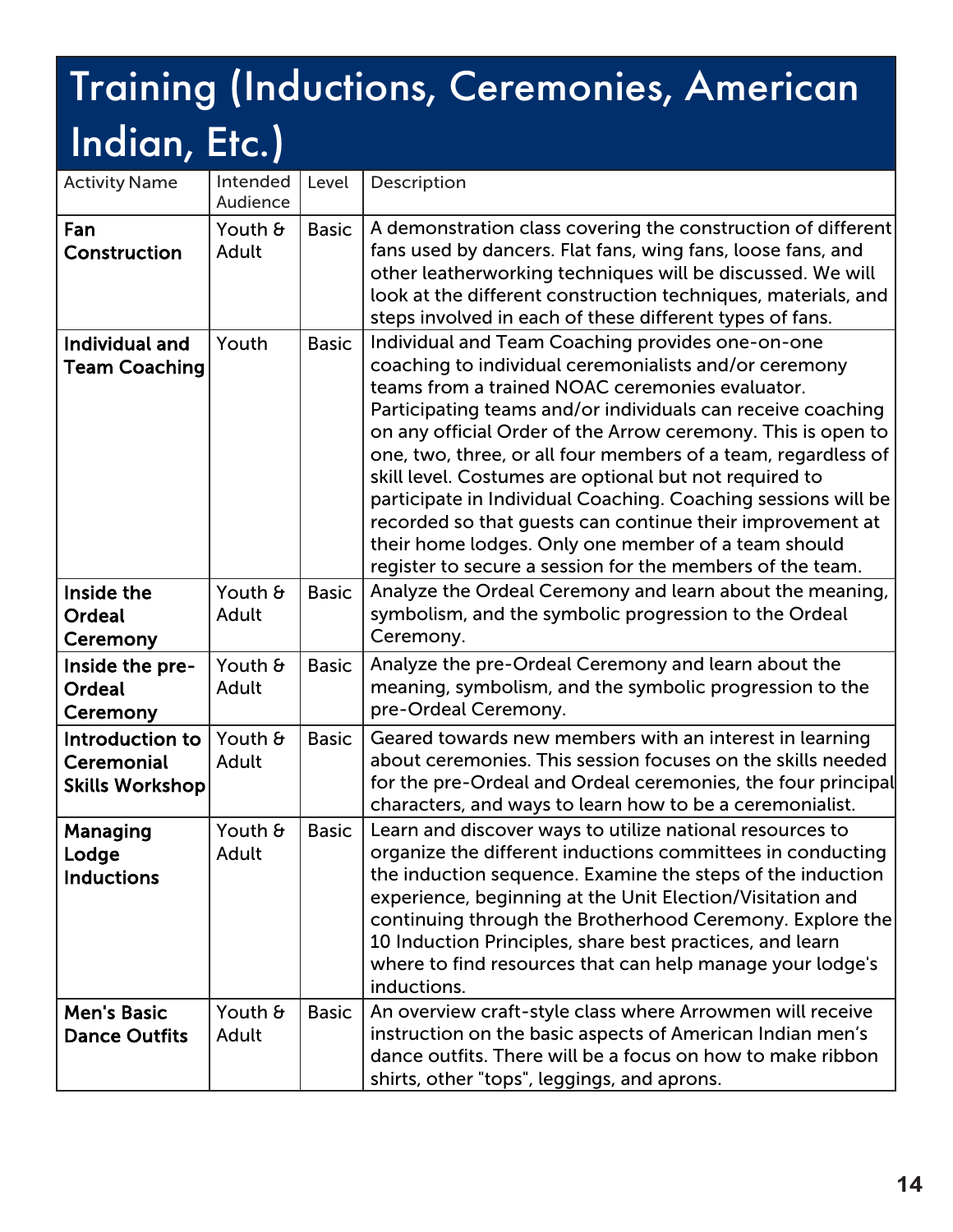| <b>Activity Name</b>                                                       | Intended<br>Audience | Level        | Description                                                                                                                                                                                                                                                                                                               |
|----------------------------------------------------------------------------|----------------------|--------------|---------------------------------------------------------------------------------------------------------------------------------------------------------------------------------------------------------------------------------------------------------------------------------------------------------------------------|
| <b>Men's Chicken</b><br>Dance                                              | Youth &<br>Adult     | <b>Basic</b> | An overview of the Men's Chicken Dance Style. This training<br>will include a brief history of the style, a discussion on the<br>dance clothes for this style, modern powwow trends, and an<br>interactive demonstration of the dance style.                                                                              |
| <b>Men's Fancy</b><br>Dance                                                | Youth &<br>Adult     | <b>Basic</b> | An overview of the Men's Fancy Dance Style. This training<br>will include a brief history of the style, a discussion on the<br>dance clothes for this style, modern powwow trends, and an<br>interactive demonstration of the dance style.                                                                                |
| <b>Men's Grass</b><br>Dance                                                | Youth &<br>Adult     | <b>Basic</b> | An overview of the Grass Dance Style. This training will<br>include a brief history of the style, a discussion on the dance<br>clothes for this style, modern powwow trends, and an<br>interactive demonstration of the dance style                                                                                       |
| Men's Northern<br><b>Traditional and</b><br><b>Old Time Sioux</b><br>Dance | Youth &<br>Adult     | <b>Basic</b> | An overview of the Men's Northern Traditional and Old Time<br>Sioux Dance Styles. This training will include a brief history<br>of the styles, a discussion on the dance clothes for these<br>styles, and an interactive demonstration of the dance styles.                                                               |
| <b>Men's Straight</b><br><b>Dance</b>                                      | Youth &<br>Adult     | <b>Basic</b> | An overview of the Men's Southern Straight Dance Style.<br>This training will include a brief history of the style, a<br>discussion on the dance clothes for this style, modern<br>powwow trends, and an interactive demonstration of the<br>dance style.                                                                 |
| <b>Moccasin</b><br>Construction                                            | Youth &<br>Adult     | <b>Basic</b> | This overview class focuses on how to properly construct<br>and decorate Plains moccasins, used by both men and lady<br>dancers. There will be a special focus on Sioux and<br>Cheyenne style moccasins.                                                                                                                  |
| <b>National</b><br><b>Inductions</b><br>Forum**                            | Youth &<br>Adult     | <b>Basic</b> | Join a panel discussion of national leaders to discuss<br>inductions, symbolism, best practices, policies, and future<br>changes. Questions will be accepted from the audience.                                                                                                                                           |
| <b>New Standard</b><br>Ordeal<br><b>Induction</b><br>Workshop              | Youth &<br>Adult     | <b>Basic</b> | Learn how to plan, organize, and execute an effective<br>Ordeal induction weekend using the newly developed<br>template. Provide newly inducted Arrowmen with a<br>memorable experience and run an effective orientation to<br>inspire them to engage with your lodge and the Order of the<br>Arrow.                      |
| <b>Northern</b><br>Women's<br><b>Dance Outfits</b>                         | Youth &<br>Adult     | <b>Basic</b> | An overview craft-style class where Arrowmen will receive<br>instruction on the finer points of constructing the dance<br>outfits of two ladies American Indian dance styles - Jingle<br>Dress and Fancy Shawl. Both styles will be focused on with<br>outfits on display for learners to see and ask questions<br>about. |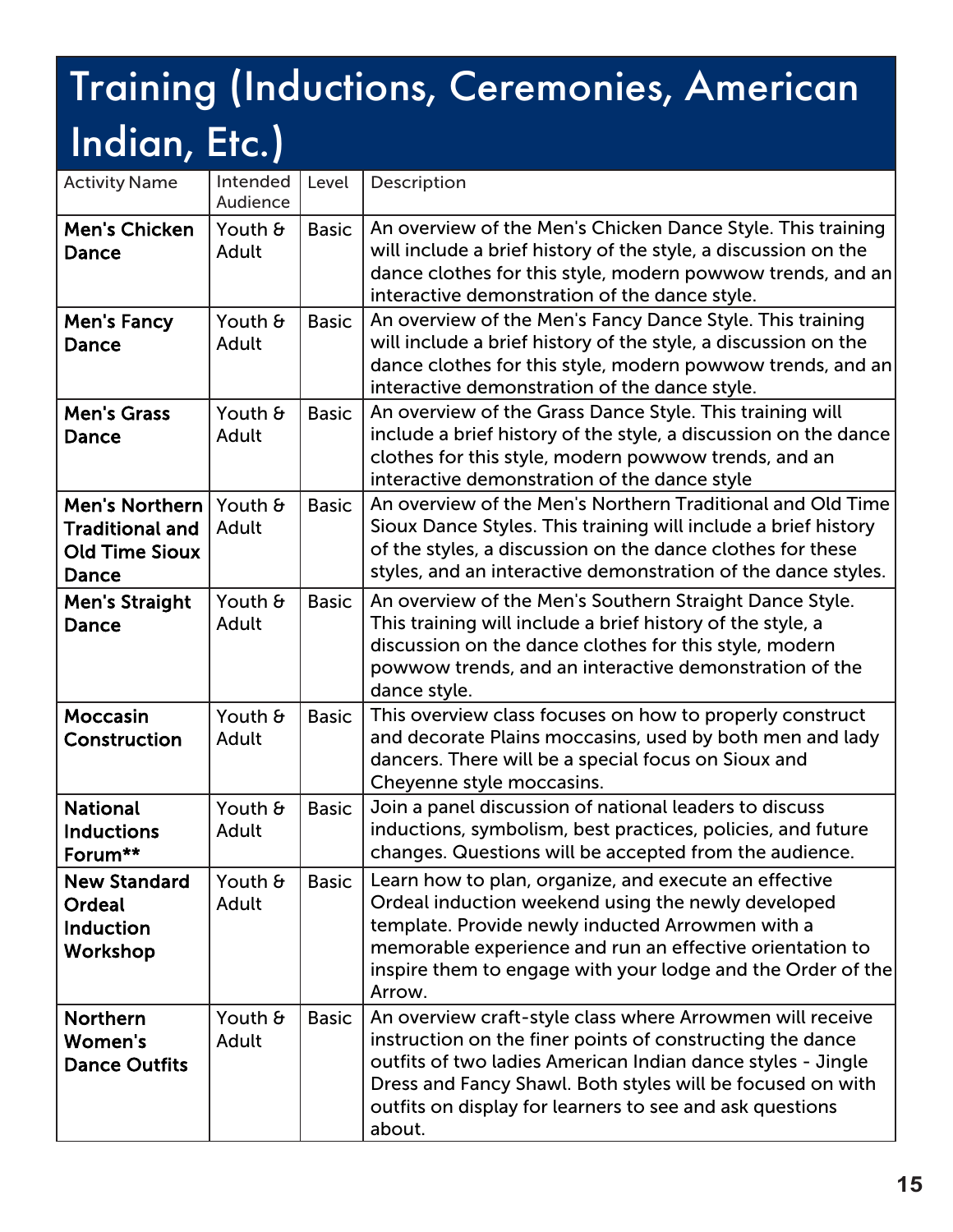| <b>Activity Name</b>                                                                                                   | Intended<br>Audience | Level        | Description                                                                                                                                                                                                                                                                                                                                                                                                                                                                                                                                                                         |
|------------------------------------------------------------------------------------------------------------------------|----------------------|--------------|-------------------------------------------------------------------------------------------------------------------------------------------------------------------------------------------------------------------------------------------------------------------------------------------------------------------------------------------------------------------------------------------------------------------------------------------------------------------------------------------------------------------------------------------------------------------------------------|
| Polestar, Closer Youth &<br>to the Fire                                                                                | Adult                | Adv.         | Focus deeply on the fundamental purpose of the unit<br>election, call-out, ceremonies, Ordeal, Journey to<br>Brotherhood, and Brotherhood, and explore best practices<br>of those parts of the Induction to elevate the candidate<br>experience. For Brotherhood and Vigil Honor members only.                                                                                                                                                                                                                                                                                      |
| Pre-<br>engagement<br><b>Workshop: Unit</b><br><b>Elections/Visita</b><br>tions and the<br><b>Call-Out</b><br>Ceremony | Youth &<br>Adult     | <b>Basic</b> | Learn ways to enhance the induction experience before<br>candidates become members. Examine ways to utilize the<br>Troop/Team Representative to improve communications,<br>how to organize Unit Election/Visitation teams, how to<br>develop a Call-Out Ceremony unique to your lodge and<br>share best practices.                                                                                                                                                                                                                                                                  |
| Seeking the<br><b>Vision: Allowat</b><br><b>Sakima</b>                                                                 | Youth &<br>Adult     | <b>Basic</b> | Seeking the Vision is a course that focuses on the rehearsal<br>process. Utilizing techniques used by professional actors<br>and directors, the course encourages Arrowmen to tap into<br>their own creativity and intuition to find the Allowat Sakima<br>within and create dynamic performances. Emphasis is given<br>to vocal projection and variety, physical presence,<br>understanding of the text, and a personal connection to the<br>candidates. Volunteers will have an opportunity to work<br>with our experienced instructors. All levels of experience are<br>welcome. |
| Seeking the<br>Vision:<br><b>Kichkinet</b>                                                                             | Youth &<br>Adult     | <b>Basic</b> | Seeking the Vision is a course that focuses on the rehearsal<br>process. Utilizing techniques used by professional actors<br>and directors, the course encourages Arrowmen to tap into<br>their own creativity and intuition to find the Kichkinet within<br>and create dynamic performances. Emphasis is given to<br>vocal projection and variety, physical presence,<br>understanding of the text, and a personal connection to the<br>candidates. Volunteers will have an opportunity to work<br>with our experienced instructors. All levels of experience are<br>welcome.      |
| Seeking the<br><b>Vision: Meteu</b>                                                                                    | Youth &<br>Adult     | <b>Basic</b> | Seeking the Vision is a course that focuses on the rehearsal<br>process. Utilizing techniques used by professional actors<br>and directors, the course encourages Arrowmen to tap into<br>their own creativity and intuition to find the Meteu within<br>and create dynamic performances. Emphasis is given to<br>vocal projection and variety, physical presence,<br>understanding of the text, and a personal connection to the<br>candidates. Volunteers will have an opportunity to work<br>with our experienced instructors. All levels of experience are<br>welcome.          |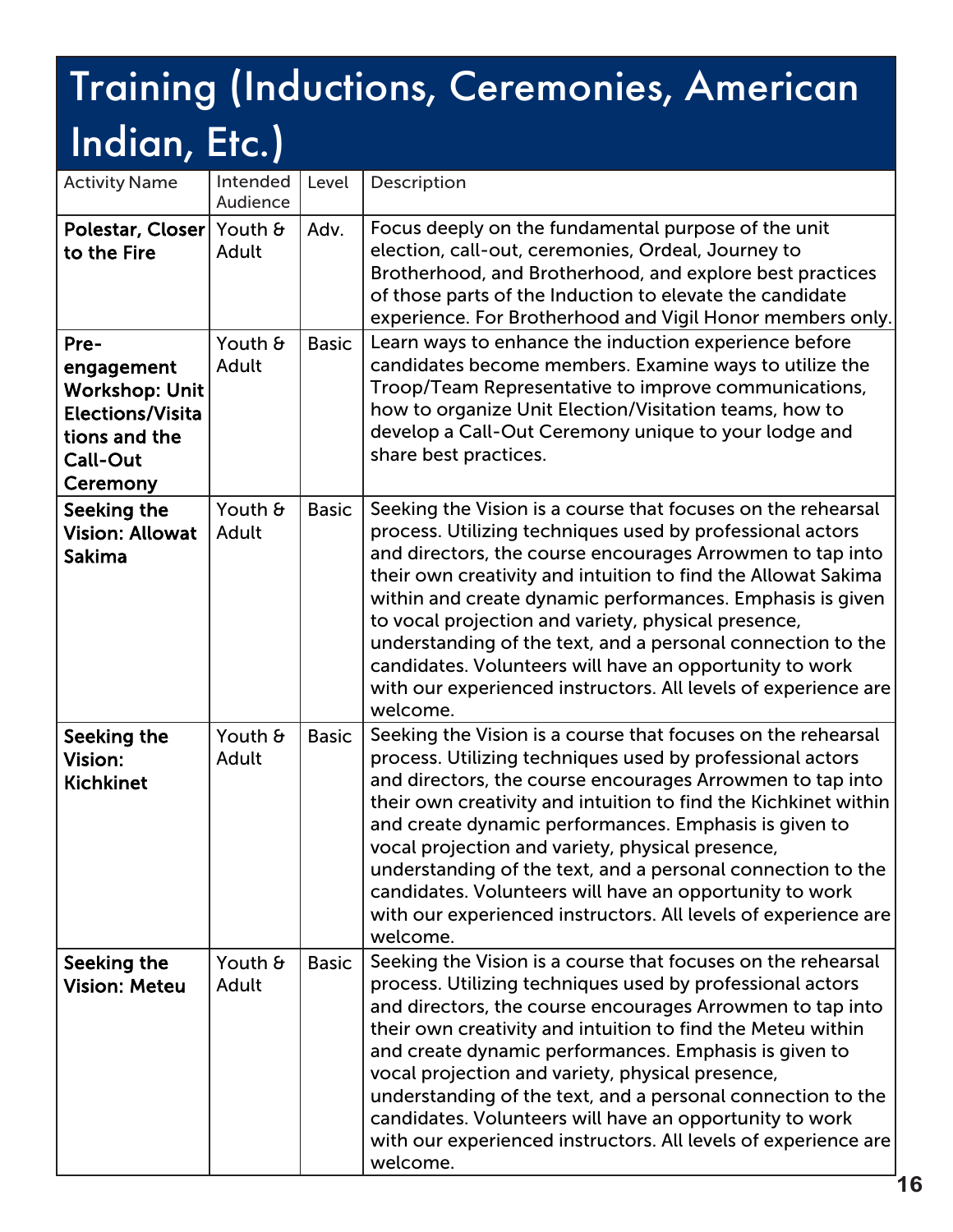| <b>Activity Name</b>                                                                  | Intended<br>Audience | Level        | Description                                                                                                                                                                                                                                                                                                                                                                                                                                                                                                                                                                  |
|---------------------------------------------------------------------------------------|----------------------|--------------|------------------------------------------------------------------------------------------------------------------------------------------------------------------------------------------------------------------------------------------------------------------------------------------------------------------------------------------------------------------------------------------------------------------------------------------------------------------------------------------------------------------------------------------------------------------------------|
| Seeking the<br><b>Vision: Nutiket</b>                                                 | Youth &<br>Adult     | <b>Basic</b> | Seeking the Vision is a course that focuses on the rehearsal<br>process. Utilizing techniques used by professional actors<br>and directors, the course encourages Arrowmen to tap into<br>their own creativity and intuition to find the Nutiket within<br>and create dynamic performances. Emphasis is given to<br>vocal projection and variety, physical presence,<br>understanding of the text, and a personal connection to the<br>candidates. Volunteers will have an opportunity to work<br>with our experienced instructors. All levels of experience are<br>welcome. |
| Unit<br><b>Elections/Visita</b><br>tions/and the<br>Call-Out<br>Ceremony<br>Symposium | Youth &<br>Adult     | <b>Basic</b> | The Unit Elections/Visitations and Call-Out Ceremony<br>Symposium provides advanced discussion that<br>complements and builds upon the Pre-engagement<br>Workshop.                                                                                                                                                                                                                                                                                                                                                                                                           |
| <b>Women's Basic</b><br><b>Dance Outfits</b>                                          | Youth &<br>Adult     | <b>Basic</b> | An overview craft-style class where Arrowmen will receive<br>instruction on the basic aspects of American Indian women's<br>dance outfits. There will be a focus on instruction on how to<br>make both a T-dress and a set of leggings.                                                                                                                                                                                                                                                                                                                                      |
| Women's Fancy Youth &<br>Dance                                                        | Adult                | <b>Basic</b> | An overview of the Women's Fancy Dance Style. This<br>training will include a brief history of the style, a discussion<br>of the dance clothes for this style, modern powwow trends,<br>and an interactive demonstration of the dance style.                                                                                                                                                                                                                                                                                                                                 |
| Women's Jingle Youth &<br><b>Dress</b>                                                | Adult                | <b>Basic</b> | An overview of the Women's Jingle Dress Dance Style. This<br>training will include a brief history of the style, a discussion<br>of the dance clothes for this style, modern powwow trends,<br>and an interactive demonstration of the dance style.                                                                                                                                                                                                                                                                                                                          |
| Women's<br><b>Northern</b><br><b>Traditional</b><br><b>Dance</b>                      | Youth &<br>Adult     | <b>Basic</b> | An overview of the Women's Northern Traditional Dance<br>Style. This training will include a brief history of the style, a<br>discussion of the dance clothes for this style, modern<br>powwow trends, and an interactive demonstration of the<br>dance style.                                                                                                                                                                                                                                                                                                               |
| Women's<br>Southern<br><b>Traditional</b><br><b>Dance</b>                             | Youth &<br>Adult     | <b>Basic</b> | An overview of the Women's Southern Traditional Dance<br>Style. This training will include a brief history of the style, a<br>discussion of the dance clothes for this style, modern<br>powwow trends, and an interactive demonstration of the<br>dance style.                                                                                                                                                                                                                                                                                                               |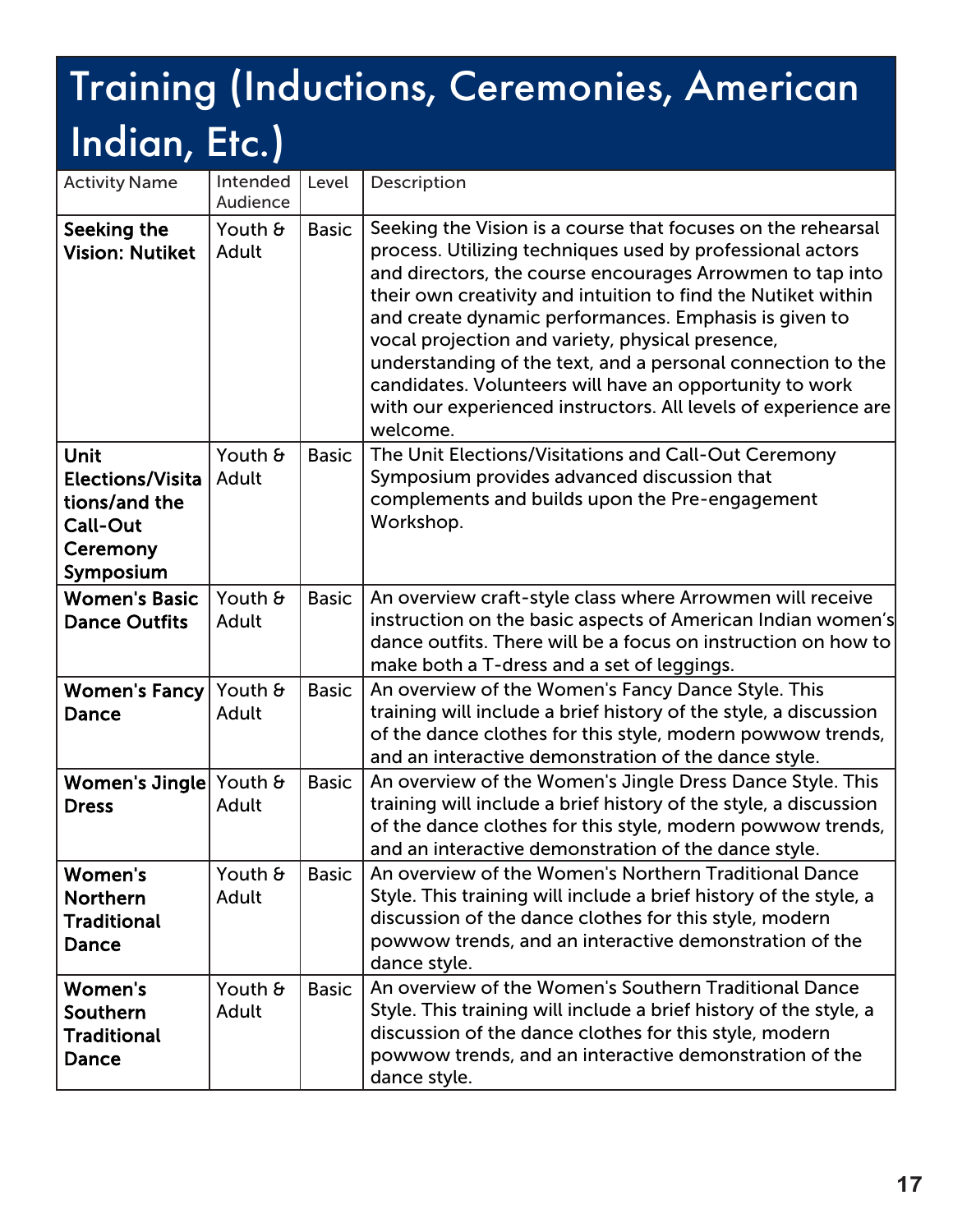| <b>Activity Name</b>                                                                        | Intended<br>Audience | Level        | Description                                                                                                                                                                                                                                                                                                                                                                                                                                                                                                                                                                                                                                                                                                                                                                                                                                                                                                                                                                                                 |
|---------------------------------------------------------------------------------------------|----------------------|--------------|-------------------------------------------------------------------------------------------------------------------------------------------------------------------------------------------------------------------------------------------------------------------------------------------------------------------------------------------------------------------------------------------------------------------------------------------------------------------------------------------------------------------------------------------------------------------------------------------------------------------------------------------------------------------------------------------------------------------------------------------------------------------------------------------------------------------------------------------------------------------------------------------------------------------------------------------------------------------------------------------------------------|
| ACS (Arrowman Youth &<br>Conservation<br>School): Level 1<br>- Conservation<br><b>Track</b> | Adult                | <b>Basic</b> | 3-Day Course; Pre-Requisite: None. Days 1 and 2 (NOAC<br>Training Days 1 and 2; Tuesday and Wednesday) will each be<br>a half day of morning classroom training on-campus<br>covering trail tools, basics of trail design and planning,<br>basics of the Incident Command System, intro to outdoor<br>ethics, intro to sustainability, basics of materials, and basics<br>of trail construction and maintenance projects. Day 3<br>(NOAC Training Day 3; Thursday) will be a full day of field<br>training where students will participate as crew members in<br>the nearby off-campus Conservation Project gaining hands-<br>on experience in trail work. Typical participation in Day 3<br>involves physical labor as crew members, but we will<br>accommodate persons of all abilities to meaningfully<br>participate in the conservation project.                                                                                                                                                       |
| ACS (Arrowman Youth &<br>Conservation<br>School): Level 1<br>- Ethics Track                 | Adult                | <b>Basic</b> | 3-Day Course; Pre-Requisite: None. Day 1 (NOAC Training<br>Day 1; Tuesday) will be a half day of morning classroom<br>training on-campus covering trail tools, basics of trail design<br>and planning, basics of the Incident Command System, intro<br>to outdoor ethics, and intro to sustainability. Day 2 (NOAC<br>Training Day 2; Wednesday) will be a half day of morning<br>classroom training on-campus covering the basics of<br>Outdoor Ethics and Conservation, the Outdoor Ethics Guide,<br>and basics of sustainability projects. Day 3 (NOAC Training<br>Day 3; Thursday) will be a full day of field training where<br>students will participate as crew members in the nearby off-<br>campus Conservation or Sustainability Projects gaining<br>hands-on experience in sustainability field work. Typical<br>participation in Day 3 involves physical labor as crew<br>members, but we will accommodate persons of all abilities<br>to meaningfully participate in the conservation project. |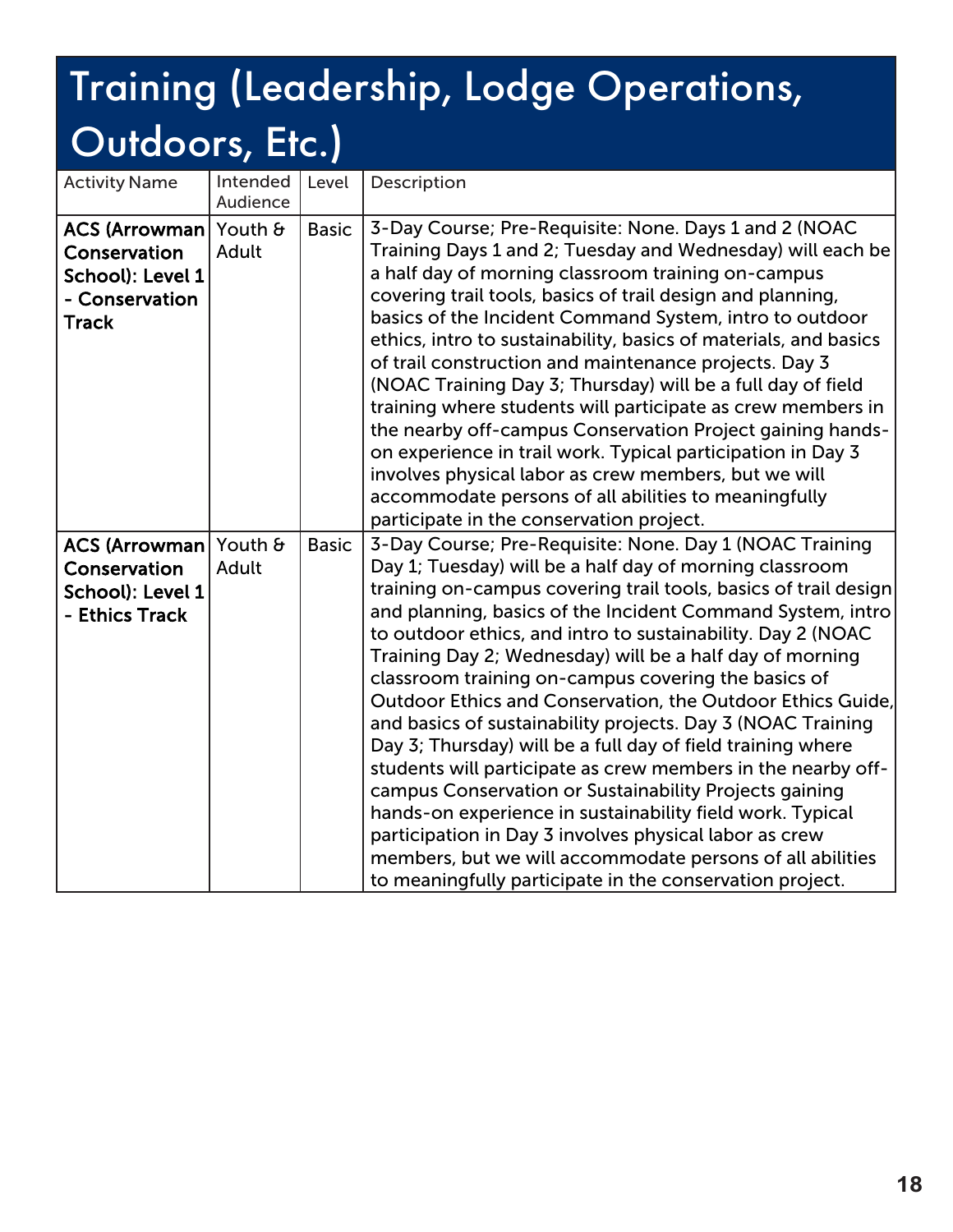| <b>Activity Name</b>                                                                          | Intended<br>Audience | Level        | Description                                                                                                                                                                                                                                                                                                                                                                                                                                                                                                                                                                                                                                                                                                                                                                                                                                                                                                           |
|-----------------------------------------------------------------------------------------------|----------------------|--------------|-----------------------------------------------------------------------------------------------------------------------------------------------------------------------------------------------------------------------------------------------------------------------------------------------------------------------------------------------------------------------------------------------------------------------------------------------------------------------------------------------------------------------------------------------------------------------------------------------------------------------------------------------------------------------------------------------------------------------------------------------------------------------------------------------------------------------------------------------------------------------------------------------------------------------|
| ACS (Arrowman Youth &<br>Conservation<br>School): Level 1<br>- Sustainability<br><b>Track</b> | Adult                | <b>Basic</b> | 3-Day Course; Pre-Requisite: None. Day 1 (NOAC Training<br>Day 1; Tuesday) will be a half day of morning classroom<br>training on-campus covering trail tools, basics of trail design<br>and planning, basics of the Incident Command System, intro<br>to outdoor ethics, and intro to sustainability. Day 2 (NOAC<br>Training Day 2; Wednesday) will be a half day of morning<br>classroom training on-campus covering the basics of<br>sustainability service projects. Day 3 (NOAC Training Day 3;<br>Thursday) will be a full day of field training where students<br>will participate as crew members in the nearby off-campus<br>Sustainability Project gaining hands-on experience in<br>sustainability field work. Typical participation in Day 3<br>involves physical labor as crew members, but we will<br>accommodate persons of all abilities to meaningfully<br>participate in the conservation project. |
| ACS (Arrowman Youth &<br>Conservation<br>School): Level 2<br>- Conservation<br><b>Track</b>   | Adult                | Int.         | 3-Day Course. Pre-Requisite: Level 1 ACS Certification. Day 1<br>(NOAC Training Day 1; Tuesday morning) will be a half day<br>of afternoon classroom training on-campus covering<br>advanced trail construction design and techniques. Days 2<br>and 3 (NOAC Training Days 2 and 3; Wednesday and<br>Thursday) will each be a full day of field training where<br>students will participate as squad leaders in the nearby off-<br>campus conservation project gaining hands-on experience<br>in trail work under the supervision of OA High Adventure<br>Foremen and providing leadership as squad leaders to ACS<br>Level 1 students and other members of the general NOAC<br>populace. Typical participation in Days 2 and 3 involve<br>physical labor as crew members, but we will accommodate<br>persons of all abilities to meaningfully participate in the<br>conservation project.                            |
| <b>Adult</b><br>Roundtable                                                                    | Adult                | <b>Basic</b> | Are you an adult who is looking to make an everlasting<br>impact in Scouting? This session is designed specifically for<br>you. During this interactive discussion, we cover topics such<br>as leveraging your position as an adviser, the stakeholders of<br>our Order, and how to engage other adults in the program.                                                                                                                                                                                                                                                                                                                                                                                                                                                                                                                                                                                               |
| <b>Advising 101</b>                                                                           | Youth &<br>Adult     | <b>Basic</b> | Are you struggling with finding connection with your<br>Arrowmen? Are you a new adviser? Then this session is<br>designed to help. From being able to effectively mentor and<br>work with youth, to coaching them through failure, we<br>cover it all.                                                                                                                                                                                                                                                                                                                                                                                                                                                                                                                                                                                                                                                                |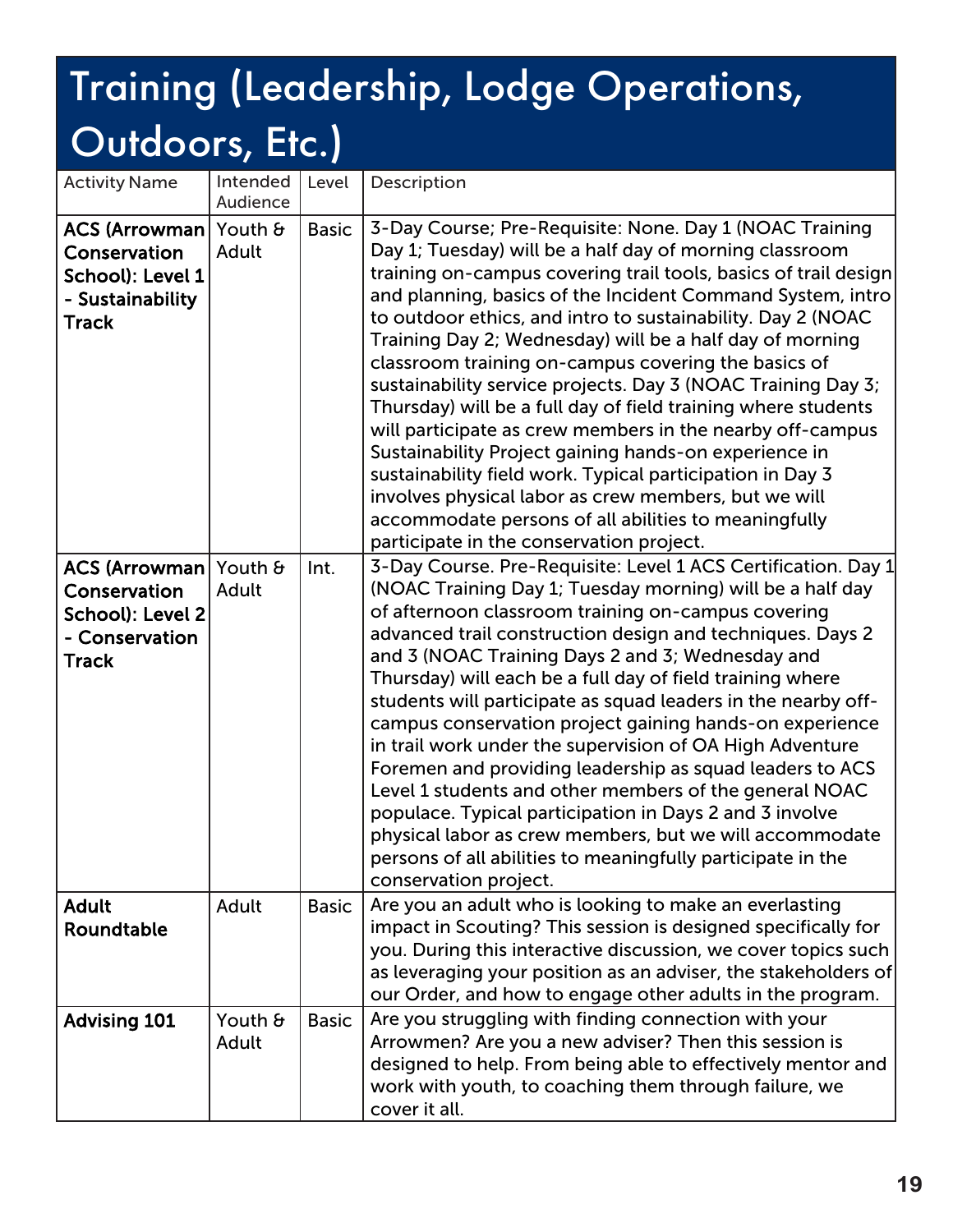| <b>Activity Name</b>                                                                                           | Intended<br>Audience | Level        | Description                                                                                                                                                                                                                                                                                                                                                                                  |
|----------------------------------------------------------------------------------------------------------------|----------------------|--------------|----------------------------------------------------------------------------------------------------------------------------------------------------------------------------------------------------------------------------------------------------------------------------------------------------------------------------------------------------------------------------------------------|
| An Arrowmen's<br><b>Guide to</b><br><b>Getting Your</b><br><b>Life Together</b>                                | Youth                | <b>Basic</b> | Do you find yourself in an unproductive loop? You want to<br>do more, and be more, but don't have the tools necessary to<br>succeed? This session will help you with just that; along the<br>way, you will discover how to manage time, be productive,<br>and organize your digital life.                                                                                                    |
| Arrowman<br>Conservation<br><b>School</b>                                                                      | Youth &<br>Adult     | <b>Basic</b> | A 3-day training covering all you need to know to plan and<br>execute a conservation project back home                                                                                                                                                                                                                                                                                       |
| Becoming a<br>???; Achieving<br><b>Your Vision in</b><br>Life                                                  | Youth                | <b>Basic</b> | Have you ever sat in your bed and asked yourself "why am I<br>not doing anything?" If you said no, you're lying to yourself,<br>but knowing what you want to become and understanding<br>your end goal is the key to understanding the journey. Here<br>you will learn to leverage your strengths to get started,<br>overcome obstacles, and finally become a better version of<br>yourself. |
| <b>Branching out</b><br>with STEM                                                                              | Youth &<br>Adult     | <b>Basic</b> | Are you a nerd? Do you love science, technology,<br>engineering and math? This session is perfect for the STEM-<br>passionate individuals looking to work with other Arrowmen<br>on fun experiments, learning about opportunities for STEM<br>in Scouting, and engineering competitions.                                                                                                     |
| <b>BSA Alumni</b><br>Workshop                                                                                  | Youth &<br>Adult     | Int.         | Activities to keep all Arrowmen connected to the BSA.                                                                                                                                                                                                                                                                                                                                        |
| <b>BSA</b><br><b>Distinguished</b><br>Conservation<br><b>Service Award</b><br>Program - how<br>can we earn it? | Youth &<br>Adult     | <b>Basic</b> | Come learn about the BSA's new conservation award. The<br><b>BSA Distinguished Conservation Service Award program</b><br>encourages and recognizes Scouts, Sea Scouts, and<br>Venturers who design, lead, and carry out conservation<br>projects that are based on sound scientific principles and<br>practices.                                                                             |
| <b>Building Your</b><br>Team                                                                                   | Youth &<br>Adult     | <b>Basic</b> | At its core, the Order of the Arrow is an organization built on<br>strengthening the bonds of brotherhood. During this<br>session, we learn about recognizing diversity within our<br>teams, mediating conflicts, and the traits of a successful<br>team.                                                                                                                                    |
| Captivating<br><b>Followers</b>                                                                                | Youth &<br>Adult     | <b>Basic</b> | Looking to bring others into the Scouting program? Are you<br>finding it difficult to have meaningful connections with<br>Arrowmen? This session is for you. During these sessions,<br>we cover using social media tools effectively, maintaining<br>relationships with audiences, and engaging our alumni to<br>strengthen our traditions.                                                  |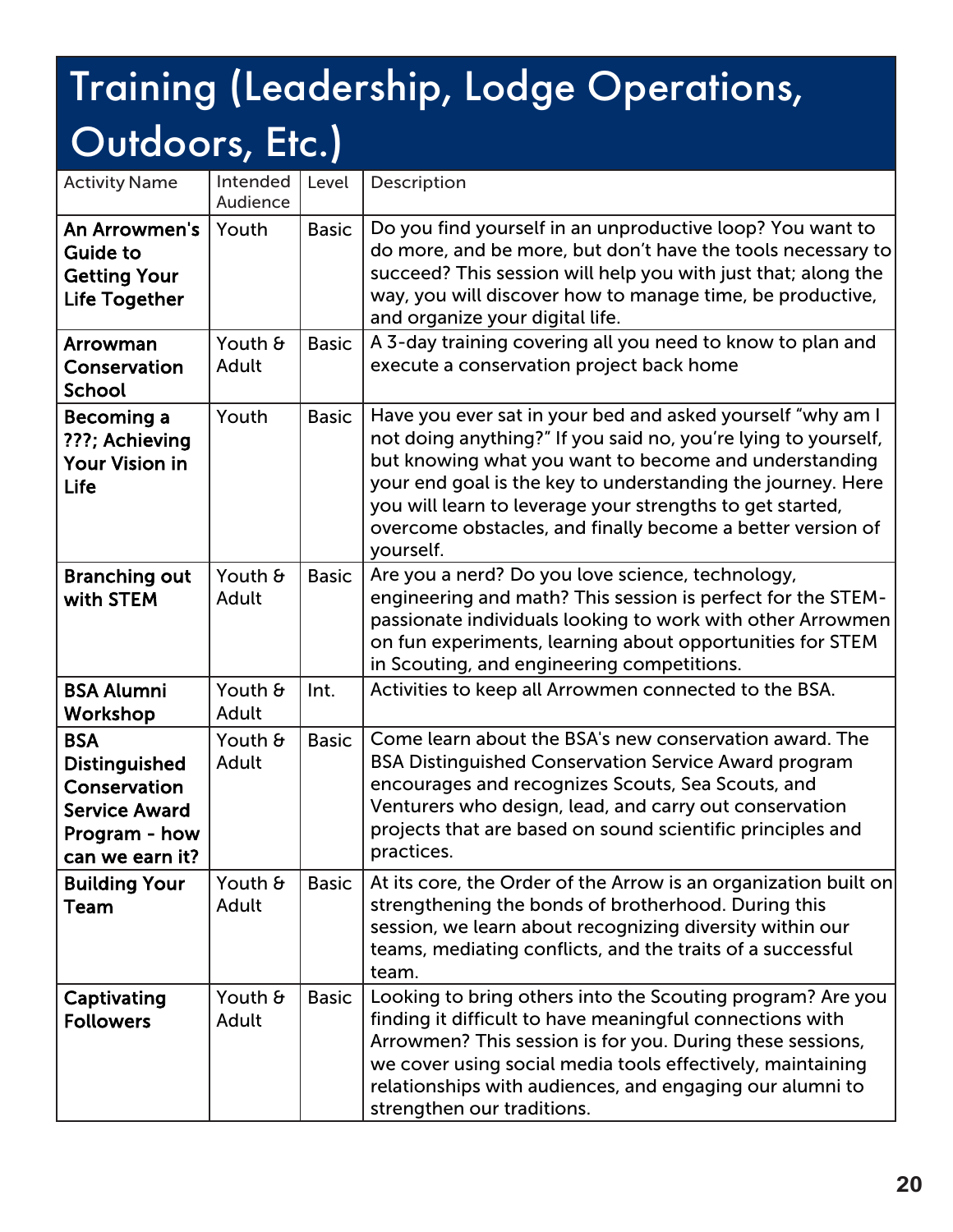| <b>Activity Name</b>                                            | Intended<br>Audience | Level        | Description                                                                                                                                                                                                                                                                                                                                                                                                                                                                                                                                                                                                                                                                                                                   |
|-----------------------------------------------------------------|----------------------|--------------|-------------------------------------------------------------------------------------------------------------------------------------------------------------------------------------------------------------------------------------------------------------------------------------------------------------------------------------------------------------------------------------------------------------------------------------------------------------------------------------------------------------------------------------------------------------------------------------------------------------------------------------------------------------------------------------------------------------------------------|
| Conservation<br><b>Service Project</b>                          | Youth &<br>Adult     | <b>Basic</b> | Volunteers will work alongside the Arrowman Conservation<br>School staff, participants, and OA High Adventure foreman<br>at the nearby off-site Ijams Nature Center. Volunteers<br>choosing the conservation project will work on the trail-<br>building aspects of the Service Project. Typical participation<br>involves physical labor as crew members, but we will<br>accommodate persons of all abilities to meaningfully<br>participate in the service project. Participants will be<br>provided hardhats, gloves, and eye protection. Participants<br>need to bring and wear their own work clothes (sturdy long<br>pants, work boots, and optional long-sleeve shirt), as well as<br>bring their own water bottle(s). |
| <b>DEI: Advising</b><br>and Supporting                          | Adult                | <b>Basic</b> | This session will engage advisers with an opportunity to<br>discuss how the OA's membership is constantly evolving and<br>how to learn tactics to support all members. Participants will<br>learn how diversity, equity, and inclusion is critical to<br>fulfilling the Order of the Arrow's mission and purpose and<br>makes the Order of the Arrow a strong organization fulfilling<br>its mission and purpose. Participants will hear from OA<br>members about how they have experienced a sense of<br>belonging within the organization, engage in conversations<br>about difference, and learn about supporting the growth<br>toward a more inclusive and equitable space.                                               |
| DEI: Catalyst -<br>Intergroup<br>Dialogue &<br><b>Relations</b> | Youth &<br>Adult     | Int.         | This three-day training experience will engage advisers with<br>an opportunity to discuss how the OA's membership is<br>constantly evolving and how to learn tactics to support all<br>members. Participants will learn how diversity, equity, and<br>inclusion is critical to fulfilling the Order of the Arrow's<br>mission and purpose and makes the Order of the Arrow a<br>strong organization fulfilling its mission and purpose.<br>Participants will hear from OA members about how they<br>have experienced a sense of belonging within the<br>organization, engage in conversations about difference, and<br>learn about supporting the growth toward a more inclusive<br>and equitable space.                      |
| <b>DEI: Equitable</b><br>and Inclusive<br>Leadership            | Youth &<br>Adult     | <b>Basic</b> | This session will focus on engaging participants in a re-<br>imaging of what an equitable and inclusive leader is within<br>the Order of the Arrow. Participants will gain crucial skills<br>that can help them identify opportunities and strengths<br>within themselves and the teams they lead. Participants will<br>begin to develop an action plan to incorporate into their<br>everyday practice as an equitable and inclusive leader.                                                                                                                                                                                                                                                                                  |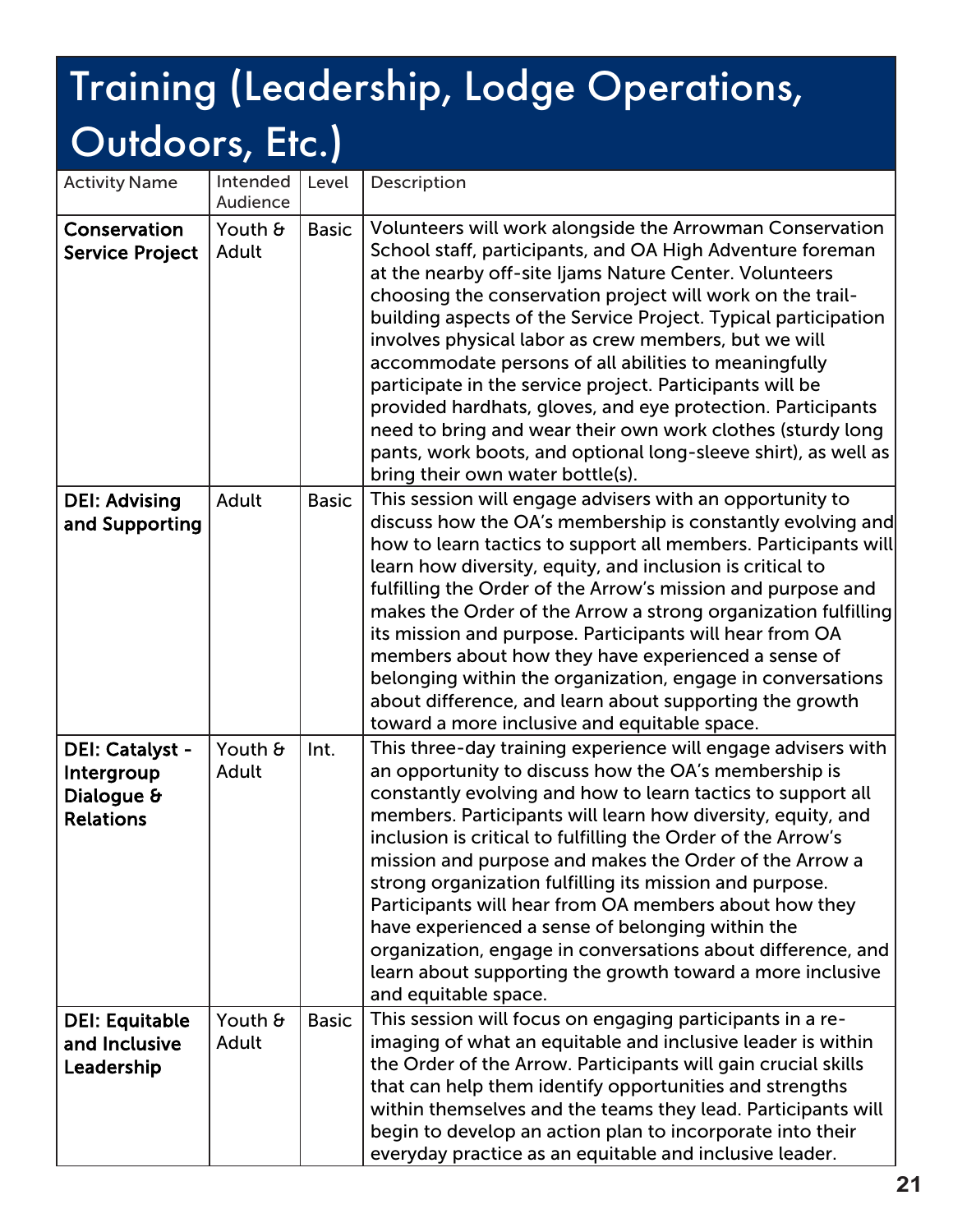| <b>Activity Name</b>                                                                                 | Intended<br>Audience | Level        | Description                                                                                                                                                                                                                                                                                                                                                                                                                                                                                                                                                                                                                                                                                                             |
|------------------------------------------------------------------------------------------------------|----------------------|--------------|-------------------------------------------------------------------------------------------------------------------------------------------------------------------------------------------------------------------------------------------------------------------------------------------------------------------------------------------------------------------------------------------------------------------------------------------------------------------------------------------------------------------------------------------------------------------------------------------------------------------------------------------------------------------------------------------------------------------------|
| <b>DEI: Facilities</b><br><b>Dialogues</b>                                                           | Youth &<br>Adult     | <b>Basic</b> | This session will focus on establishing an initial<br>understanding of common concepts and framework as it<br>relates to engaging in dialogue about equity, diversity, and<br>inclusion. Participants will learn tactics to employ while<br>discussing DEI topics and how to navigate four types of<br>participants they may encounter within their groups.<br>Additionally, participants will engage in various case studies<br>to practice these techniques.                                                                                                                                                                                                                                                          |
| DEI: Know, Be,<br>Do                                                                                 | Youth &<br>Adult     | <b>Basic</b> | This session will focus on engaging participants through<br>stories about current OA members living with the various<br>social identities and what participation in our organization<br>means to them. Participants will learn from their peers and<br>begin to engage in conversations that will focus on creating<br>welcoming and inclusive events for all OA members. The<br>session will conclude by providing OA members with case<br>studies that may occur in a chapter, lodge, and/or section<br>setting. Participants will be able to engage in conversations<br>across difference and ideate on the most effective ways to<br>create an inclusive space and how to actively engage in<br>upstander behavior. |
| <b>DEI: Wellbeing</b><br>Workshop                                                                    | Youth &<br>Adult     | <b>Basic</b> | This session will provide guidance in understanding how<br>mental health impacts so many OA members. Participants<br>will gain a greater understanding of the concerns members<br>face, learn how to practice empathic listening, and develop<br>tools for incorporating self-care and care of others into their<br>leadership practice.                                                                                                                                                                                                                                                                                                                                                                                |
| <b>Empowering</b><br>Change                                                                          | Youth &<br>Adult     | <b>Basic</b> | Are you looking to be a catalyst for change but don't know<br>where to start? This session is just for you. During this time,<br>you will discover how to empower yourself to boost your<br>confidence, delegate others to accomplish tasks, and finally<br>create changes in the world to make an impact for the<br>better.                                                                                                                                                                                                                                                                                                                                                                                            |
| <b>Fun and Safety</b><br>– How They<br><b>Work Together:</b><br><b>Adviser</b><br><b>Perspective</b> | Adult                | <b>Basic</b> | How to guide the youth in safely executing events: meetings<br>to large scale events.                                                                                                                                                                                                                                                                                                                                                                                                                                                                                                                                                                                                                                   |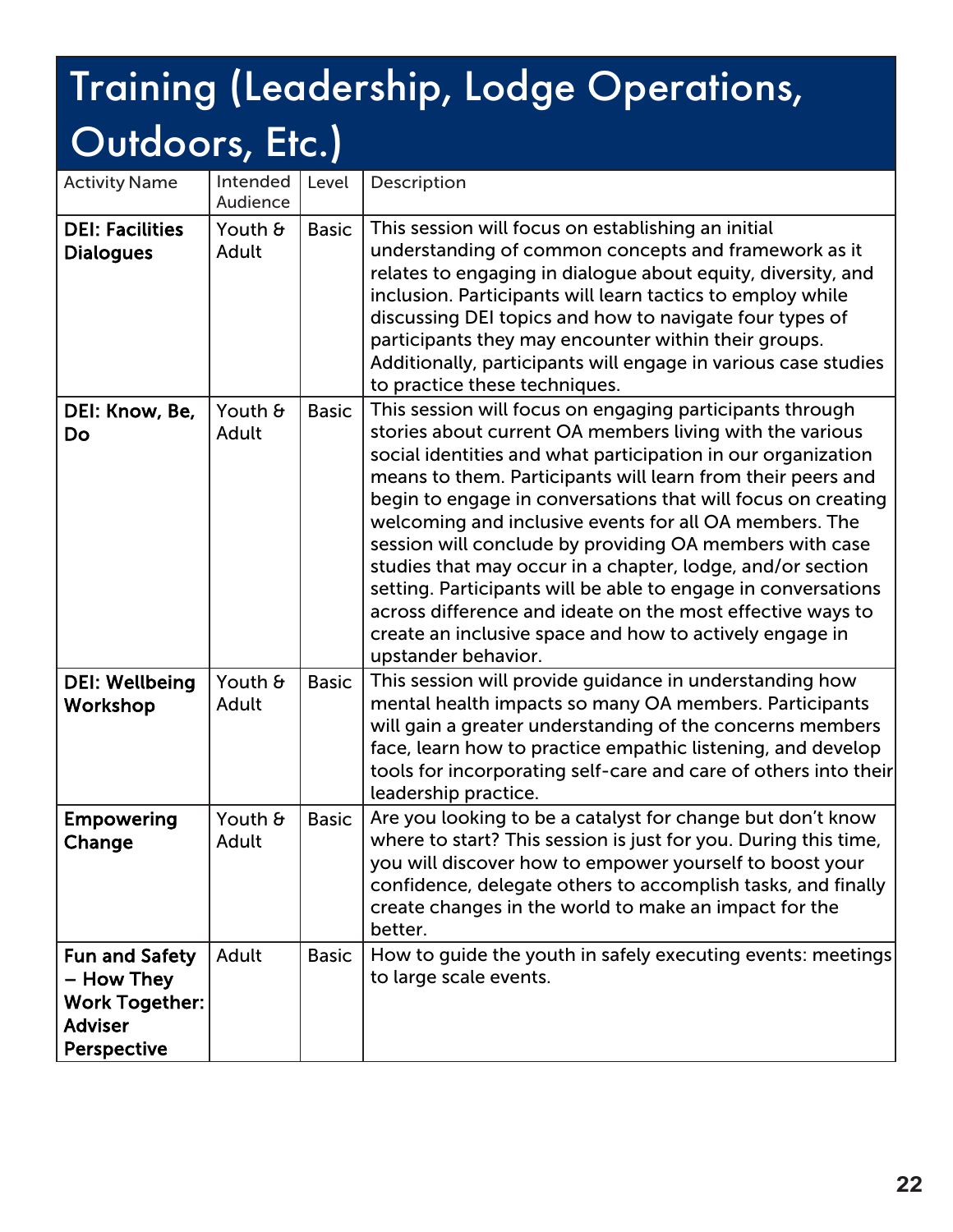| <b>Activity Name</b>                                                                                      | Intended<br>Audience | Level        | Description                                                                                                                                                                                                                                                                                                                                                                                                                                                                                                                                                                                                          |
|-----------------------------------------------------------------------------------------------------------|----------------------|--------------|----------------------------------------------------------------------------------------------------------------------------------------------------------------------------------------------------------------------------------------------------------------------------------------------------------------------------------------------------------------------------------------------------------------------------------------------------------------------------------------------------------------------------------------------------------------------------------------------------------------------|
| <b>Fun and Safety</b><br>- How They<br><b>Work Together:</b><br><b>Youth Leader</b><br><b>Perspective</b> | Youth                | <b>Basic</b> | Planning OA events of all sizes to minimize risk of accidents<br>or injuries.                                                                                                                                                                                                                                                                                                                                                                                                                                                                                                                                        |
| GEO (Goodman) Youth &<br>Edson<br>Observatory)<br><b>Guided Tour</b>                                      | Adult                | <b>Basic</b> | This one (1) hour guided tour will provide participants with<br>the opportunity to tour the 2022 NOAC Goodman Edson<br>Observatory (GEO) to learn about our Order of the Arrow<br>history throughout the past 107 years. A GEO staff member<br>will guide participants through the exhibition, focusing on<br>key moments and elements of our Order. Additionally,<br>participants will learn about exhibit planning, design, and<br>construction to equip them with best practices for<br>developing a temporary museum to use at lodge and<br>council events.                                                      |
| Hackathon 101                                                                                             | Youth &<br>Adult     | <b>Basic</b> | This course will prepare youth and adults to participate in<br>the 2022 NOAC Hackathon, which will run from Thursday<br>noon to Friday noon. Learn about problem-solving,<br>technology, group arrangements, Hackathon rules, and<br>related topics. (Session required for everyone participating<br>in the NOAC Hackathon.) Attendance is limited to those<br>individuals who are registered for the NOAC Hackathon. All<br>youth and adults signed up for the Hackathon will also be<br>automatically signed up for this training session.                                                                         |
| Inductions,<br><b>Dues Payment</b><br>& More - What's<br><b>New in OALM</b>                               | Youth &<br>Adult     | <b>Basic</b> | This session is for lodge leaders, advisers, and current<br>LodgeMaster users who want to learn about everything new<br>and exciting in LodgeMaster since the last NOAC. The<br>session will focus on all the new induction tools available to<br>lodges, talk about the unit leader portal and the member<br>portal, then dive in-depth into the new dues, event<br>registration, and payment processing functionality in<br>LodgeMaster and the member portal. The team will also<br>discuss future plans, and the last section of the session will<br>be dedicated to answering questions and talking with users. |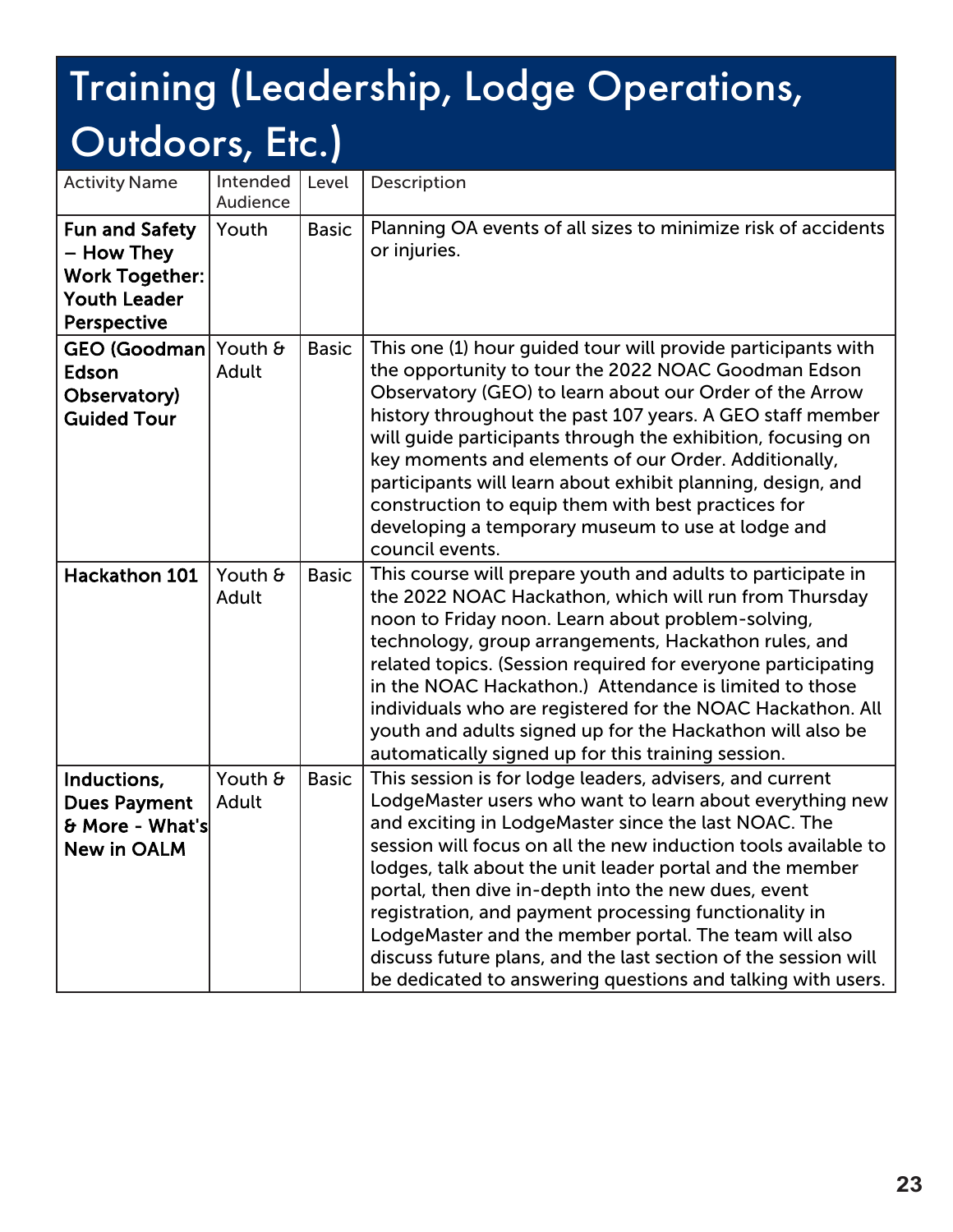| <b>Activity Name</b>                                                         | Intended<br>Audience | Level        | Description                                                                                                                                                                                                                                                                                                                                                                                                                                                                                                        |
|------------------------------------------------------------------------------|----------------------|--------------|--------------------------------------------------------------------------------------------------------------------------------------------------------------------------------------------------------------------------------------------------------------------------------------------------------------------------------------------------------------------------------------------------------------------------------------------------------------------------------------------------------------------|
| <b>Information</b><br><b>Security</b><br><b>Considerations</b><br>for Lodges | Youth &<br>Adult     | <b>Basic</b> | You have probably read a lot about hacks, malware, and<br>information breaches in the news. Have you ever wondered<br>what you can do to help protect your lodge's information?<br>Well, wonder no more! In this session, the OA National<br>Technology Subcommittee's Security team will present<br>useful, actionable best practices and lessons learned. We'll<br>talk through the best (and worst!) ways to store your lodge<br>information securely, with most of the solutions being free<br>or close to it. |
| International<br>Scouting in the<br><b>US</b>                                | Youth &<br>Adult     | <b>Basic</b> | Using Sustainable Development Goals (SDG) as part of your<br>Unit and Council programming.                                                                                                                                                                                                                                                                                                                                                                                                                         |
| International<br><b>Scouting</b><br><b>Opportunities</b>                     | Youth &<br>Adult     | <b>Basic</b> | Discuss opportunities for International Scouting experiences                                                                                                                                                                                                                                                                                                                                                                                                                                                       |
| Life Skills for<br>the Future                                                | Youth                | <b>Basic</b> | Are you ever stumped about how to apply for college? A<br>job? Well, this is the session for you. Find skills that will help<br>you in life when applying for jobs, creating resumes, and<br>preparing for interviews. Learn skills that will help kick off<br>your career in the professional world.                                                                                                                                                                                                              |
| <b>LNT (Leave No</b><br><b>Trace) Trainer</b><br>Course                      | Youth &<br>Adult     | <b>Basic</b> | Have you ever wanted to be a LNT Trainer? Here is your<br>chance. This conference-long course will put you in the<br>middle of learning and teaching other NOAC Arrowmen<br>about Leave No Trace principles. This course has a limited<br>number of slots and a cost of \$30.                                                                                                                                                                                                                                      |
| Lodge Alumni<br><b>Groups</b>                                                | Youth &<br>Adult     | <b>Basic</b> | Learn to build a lodge alumni group and leverage these<br>connections to enhance your lodge program.                                                                                                                                                                                                                                                                                                                                                                                                               |
| Lodge Historian Youth &<br><b>Summit</b>                                     | Adult                | <b>Basic</b> | This three (3) hour session is intended for lodge historians,<br>historical committee members, and OA history enthusiasts<br>to provide a toolkit for engaging in local lodge history and<br>will showcase tools for capturing local history. This session<br>will include featured keynote speakers, hands-on practice, a<br>panel discussion, and practical skills to help share and<br>preserve your lodge's story. Participants will enjoy this fast-<br>paced, interactive block session.                     |
| <b>Making Events</b><br>Count                                                | Youth &<br>Adult     | <b>Basic</b> | Do your events feel like a letdown? Well, let's just say we<br>know that they can all be better. Knowing how to plan the<br>best possible lodge events is critical to bringing an<br>Arrowmen back after the Induction process. In this session<br>you will learn how to use your resources effectively and plan<br>your lodge's best event.                                                                                                                                                                       |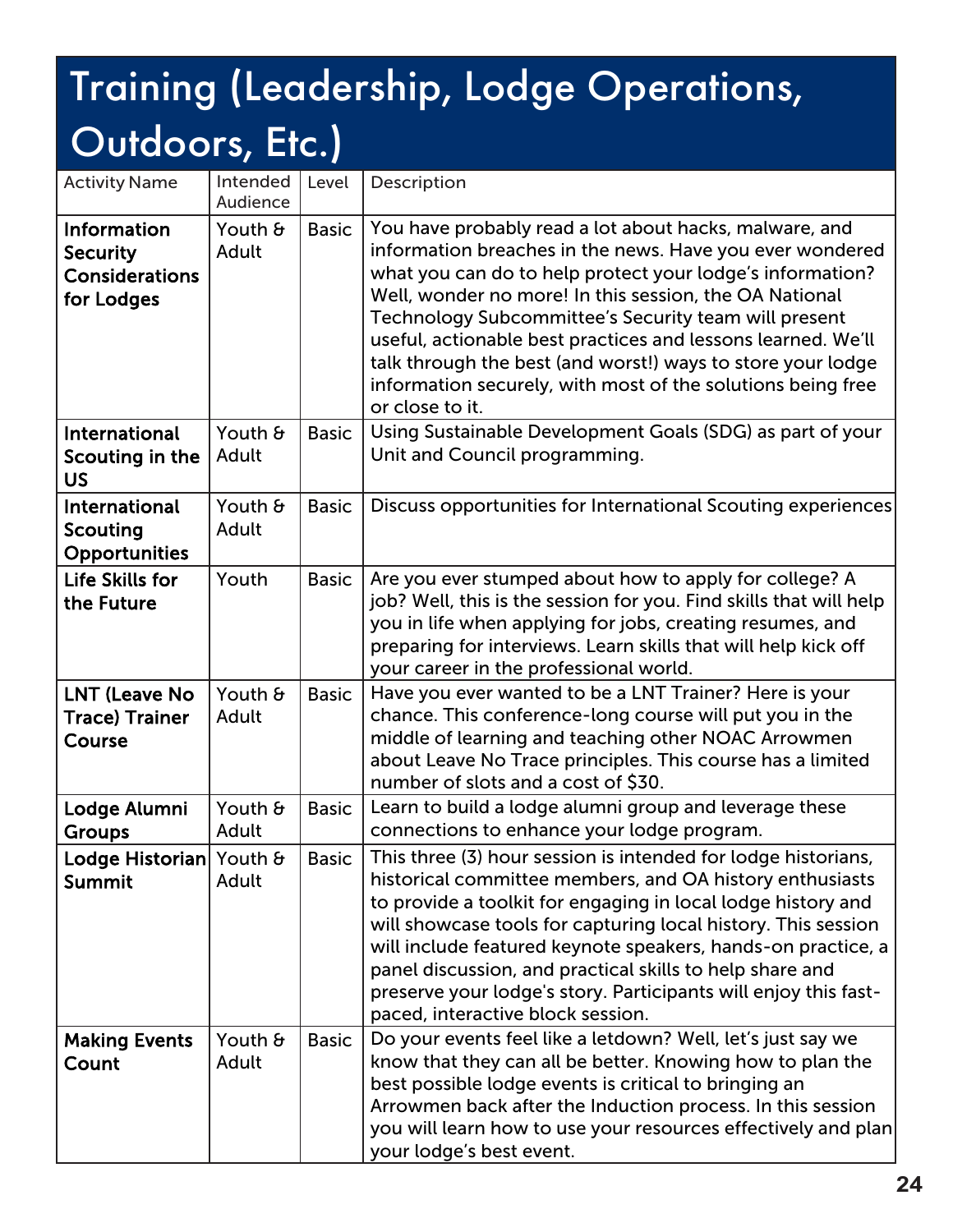| <b>Activity Name</b>                                            | Intended<br>Audience | Level        | Description                                                                                                                                                                                                                                                                                                                                                                                                                                                                                                 |
|-----------------------------------------------------------------|----------------------|--------------|-------------------------------------------------------------------------------------------------------------------------------------------------------------------------------------------------------------------------------------------------------------------------------------------------------------------------------------------------------------------------------------------------------------------------------------------------------------------------------------------------------------|
| <b>Making LLD</b><br>Work for your<br>Lodge                     | Youth &<br>Adult     | <b>Basic</b> | Dive deep into the inner workings of planning a Lodge<br>Leadership Development conference. Learn more about<br>how these trainings impact your lodge and other Arrowmen.                                                                                                                                                                                                                                                                                                                                   |
| Messengers of<br>Peace                                          | Youth &<br>Adult     | <b>Basic</b> | Learn about the International Messengers of Peace program                                                                                                                                                                                                                                                                                                                                                                                                                                                   |
| <b>OA History and</b><br><b>How You're</b><br><b>Making It!</b> | Youth &<br>Adult     | <b>Basic</b> | Are you interested in OA History, or even the history of your<br>own lodge? Do you want to learn how to find the stories<br>that shaped the OA in your community? Would you like to<br>share that rich story with fellow lodge members? This three<br>(3) hour block session will focus on three core elements: (1)<br>the art of storytelling, (2) caring for and displaying artifacts,<br>and (3) sharing the exciting history of the OA and your lodge<br>through purposeful integration at your events. |
| <b>Opportunities</b><br>in the OA                               | Youth &<br>Adult     | <b>Basic</b> | The Order of the Arrow is full of opportunities to provide<br>service beyond your unit, from getting involved in your<br>chapter or lodge to attending different events. You'll be able<br>to see the numerous opportunities present in the Order of<br>the Arrow to get active.                                                                                                                                                                                                                            |
| Patches 101<br>Workshop                                         | Youth &<br>Adult     | <b>Basic</b> | What you need to know to design, produce and trade<br>patches.                                                                                                                                                                                                                                                                                                                                                                                                                                              |
| <b>Planning Your</b><br><b>Antarctic</b><br><b>Expedition</b>   | Youth &<br>Adult     | <b>Basic</b> | Have you ever just wanted to plan a trip to Antarctica with<br>your Lodge? Well, believe it or not, it's happened before.<br>Here you will learn about the key traits of outrageous<br>events, knowing how to navigate possible challenges in the<br>planning process, and finally, adding production value and<br>making your event memorable?                                                                                                                                                             |
| <b>Preparing for</b><br>the Zombie<br>Apocalypse                | Youth &<br>Adult     | <b>Basic</b> | The world is in shock, you find yourself with 30 days until<br>the zombie apocalypse; you and a team of other Arrowmen<br>must develop a comprehensive plan to survive this outbreak.<br>During this time, you will also learn the basics of team<br>building and executing a plan.                                                                                                                                                                                                                         |
| Revitalizing<br><b>Your Chapter</b>                             | Youth &<br>Adult     | <b>Basic</b> | Looking for ways to bring back a struggling chapter? This is<br>the perfect session for you! We will cover triage and<br>treatment for chapter issues, learn how to form strong<br>chapter identities and unity, and finally discover how to<br>maintain your momentum and maintain your chapter.                                                                                                                                                                                                           |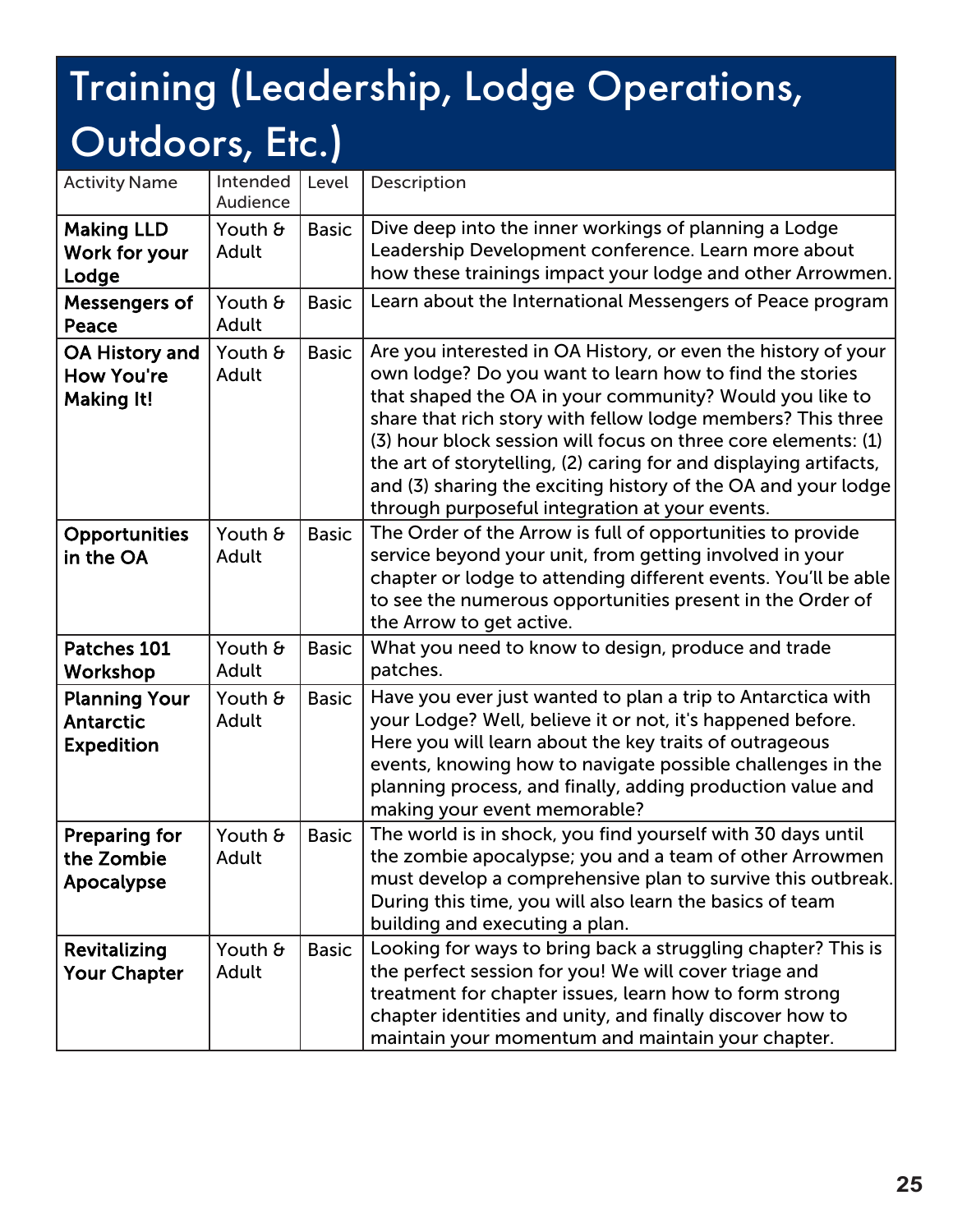| <b>Activity Name</b>                                        | Intended<br>Audience | Level | Description                                                                                                                                                                                                                                                                                                                                                                                                                                    |
|-------------------------------------------------------------|----------------------|-------|------------------------------------------------------------------------------------------------------------------------------------------------------------------------------------------------------------------------------------------------------------------------------------------------------------------------------------------------------------------------------------------------------------------------------------------------|
| Serving as an<br>Officer:<br>Administration                 | Youth &<br>Adult     | Int.  | This position-specific training session invites administration<br>officers from around the country to receive an introduction<br>to their role and responsibilities, such as preparing an annual<br>budget and maintaining membership relations. Connect<br>with other administration officers and receive a collection of<br>resources to support your leadership over the coming year.                                                       |
| Serving as an<br>Officer:<br><b>Chapters</b>                | Youth &<br>Adult     | Int.  | This position-specific training session invites officers<br>supporting chapters and service areas from around the<br>country to receive an introduction to their role and<br>responsibilities, such as supporting chapter and area<br>programs and cultivating a team of local officers. Connect<br>with peers and receive a collection of resources to support<br>your leadership over the coming year.                                       |
| Serving as an<br>Officer:<br>Communicatio<br>ns             | Youth &<br>Adult     | Int.  | This position-specific training session invites<br>communications officers from around the country to<br>receive an introduction to their role and responsibilities,<br>such as maintaining a social media presence and<br>coordinating with lodge leaders to build a communications<br>outreach plan. Connect with other communications officers<br>and receive a collection of resources to support your<br>leadership over the coming year. |
| Serving as an<br>Officer:<br>Fellowship &<br><b>Service</b> | Youth &<br>Adult     | Int.  | This position-specific training session invites program<br>officers from around the country to receive an introduction<br>to their role and responsibilities, such as organizing lodge<br>events and balancing meaningful service with exciting<br>fellowship. Connect with other program officers and receive<br>a collection of resources to support your leadership over the<br>coming year.                                                |
| Serving as an<br>Officer:<br><b>Inductions</b>              | Youth &<br>Adult     | Int.  | This position-specific training session invites inductions<br>officers from around the country to receive an introduction<br>to their role and responsibilities, such as organizing<br>induction events and driving outreach to support<br>Brotherhood completion. Connect with other inductions<br>officers and receive a collection of resources to support<br>your leadership over the coming year.                                         |
| Serving as an<br><b>Officer: Lodge</b><br><b>Chief</b>      | Youth &<br>Adult     | Int.  | This position-specific training session invites lodge chiefs<br>from around the country to receive an introduction to their<br>role and responsibilities, such as organizing a lodge<br>executive committee and leading a team of officers.<br>Connect with other lodge chiefs and receive a collection of<br>resources to support your leadership over the coming year.                                                                       |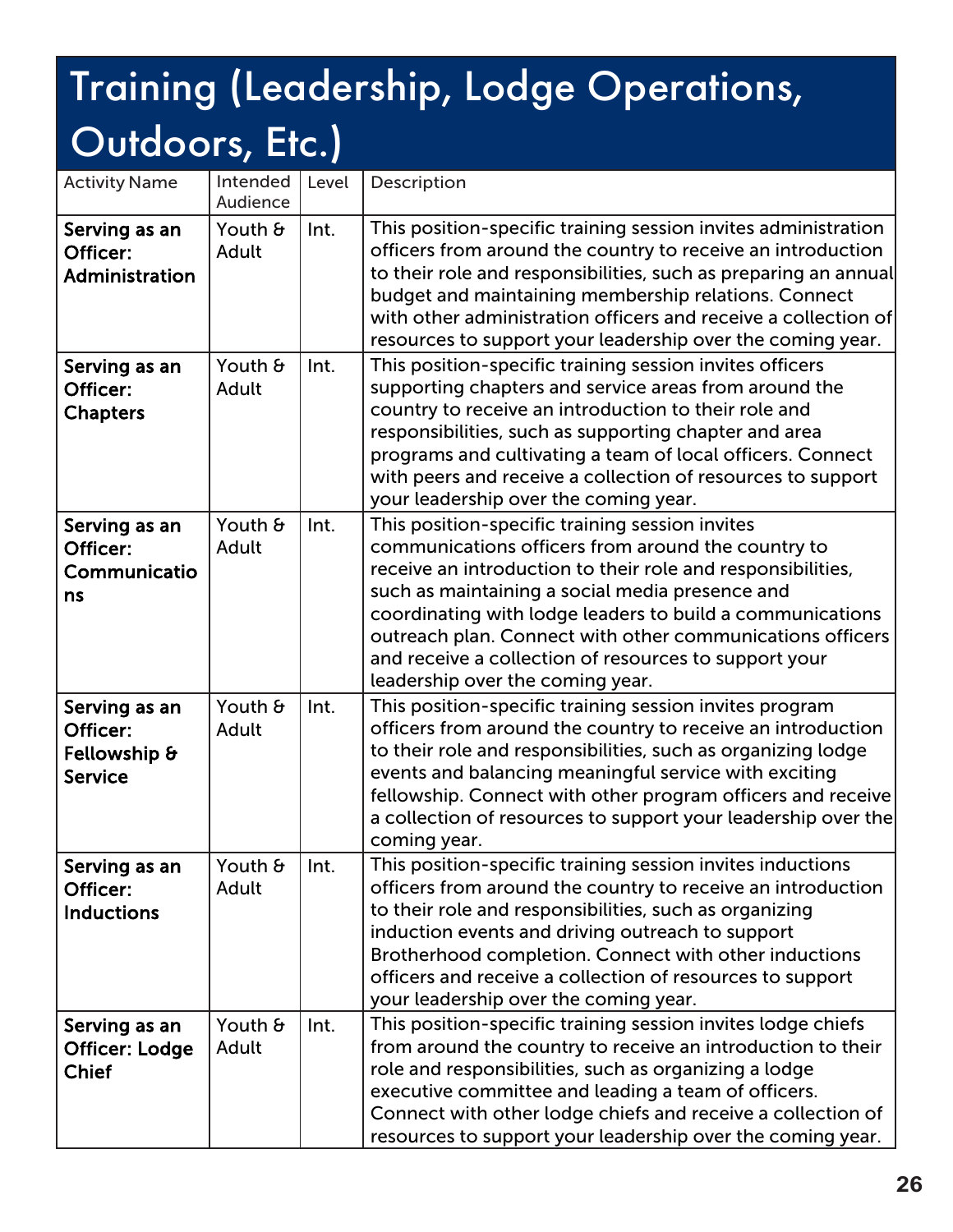| <b>Activity Name</b>                                                   | Intended<br>Audience | Level        | Description                                                                                                                                                                                                                                                                                                                                                                                                                                                                                                                                                                                                                                                                                                                                                                                                                                                                                                                                                                                                                                             |
|------------------------------------------------------------------------|----------------------|--------------|---------------------------------------------------------------------------------------------------------------------------------------------------------------------------------------------------------------------------------------------------------------------------------------------------------------------------------------------------------------------------------------------------------------------------------------------------------------------------------------------------------------------------------------------------------------------------------------------------------------------------------------------------------------------------------------------------------------------------------------------------------------------------------------------------------------------------------------------------------------------------------------------------------------------------------------------------------------------------------------------------------------------------------------------------------|
| <b>Shows 101:</b><br><b>Behind the</b><br><b>Scenes</b>                | Youth &<br>Adult     | <b>Basic</b> | Tips for planning and executing shows, from script writing<br>to video editing, as well as a tour of the shows facilities.<br>Perfect for Arrowmen helping out at a conclave, or anyone<br>who is interested in acting, producing, and much more.                                                                                                                                                                                                                                                                                                                                                                                                                                                                                                                                                                                                                                                                                                                                                                                                       |
| <b>Signature</b><br>Session - NOAC Adult<br><b>Training</b><br>Keynote | Youth &              | <b>Basic</b> | Kick off the training experience at NOAC 2022 with the<br>Signature Session! This year's keynote speaker is Matt<br>Brown, 2013 National Chief, and current Wa-Hi-Nasa Lodge<br>Adviser. Matt will share living illustrations of people who<br>have been diligent in their goals and visions for their futures,<br>where their tomorrow began today. These messages of<br>preparation and action will set a growth-oriented tone that<br>prepares attendees for training and activities through the<br>rest of the week. There's no better way to start your NOAC<br>experience!<br>We encourage contingents to make an effort to attend the<br>Signature Session together, as a chance for a shared and<br>meaningful experience on the first day of training and<br>activities at NOAC.<br>The Signature Session is also part of the three-day<br>leadership experience designed for lodge/section chiefs and<br>emerging leaders, along with Leadership Academy, position-<br>specific officer training, and the 2022 National Council of<br>Chiefs. |
| <b>STEM Hands-on</b> Youth &<br>Workshop                               | Adult                | Int.         | Hands-on STEM activities.                                                                                                                                                                                                                                                                                                                                                                                                                                                                                                                                                                                                                                                                                                                                                                                                                                                                                                                                                                                                                               |
| STEM:<br><b>Delivering</b><br>Tomorrow,<br><b>Today</b>                | Youth &<br>Adult     | <b>Basic</b> | STEM training to guide lodges on how to deliver STEM-<br>based activities and leadership in their home councils.                                                                                                                                                                                                                                                                                                                                                                                                                                                                                                                                                                                                                                                                                                                                                                                                                                                                                                                                        |
| Supporting the<br><b>Local Program</b>                                 | Youth &<br>Adult     | <b>Basic</b> | The success of our local programs is vital to our success as<br>an organization. They serve as the backbone for the<br>organization, and as an Order, you will learn how to support<br>our communities, our units, and our council to make our<br>Order thrive.                                                                                                                                                                                                                                                                                                                                                                                                                                                                                                                                                                                                                                                                                                                                                                                         |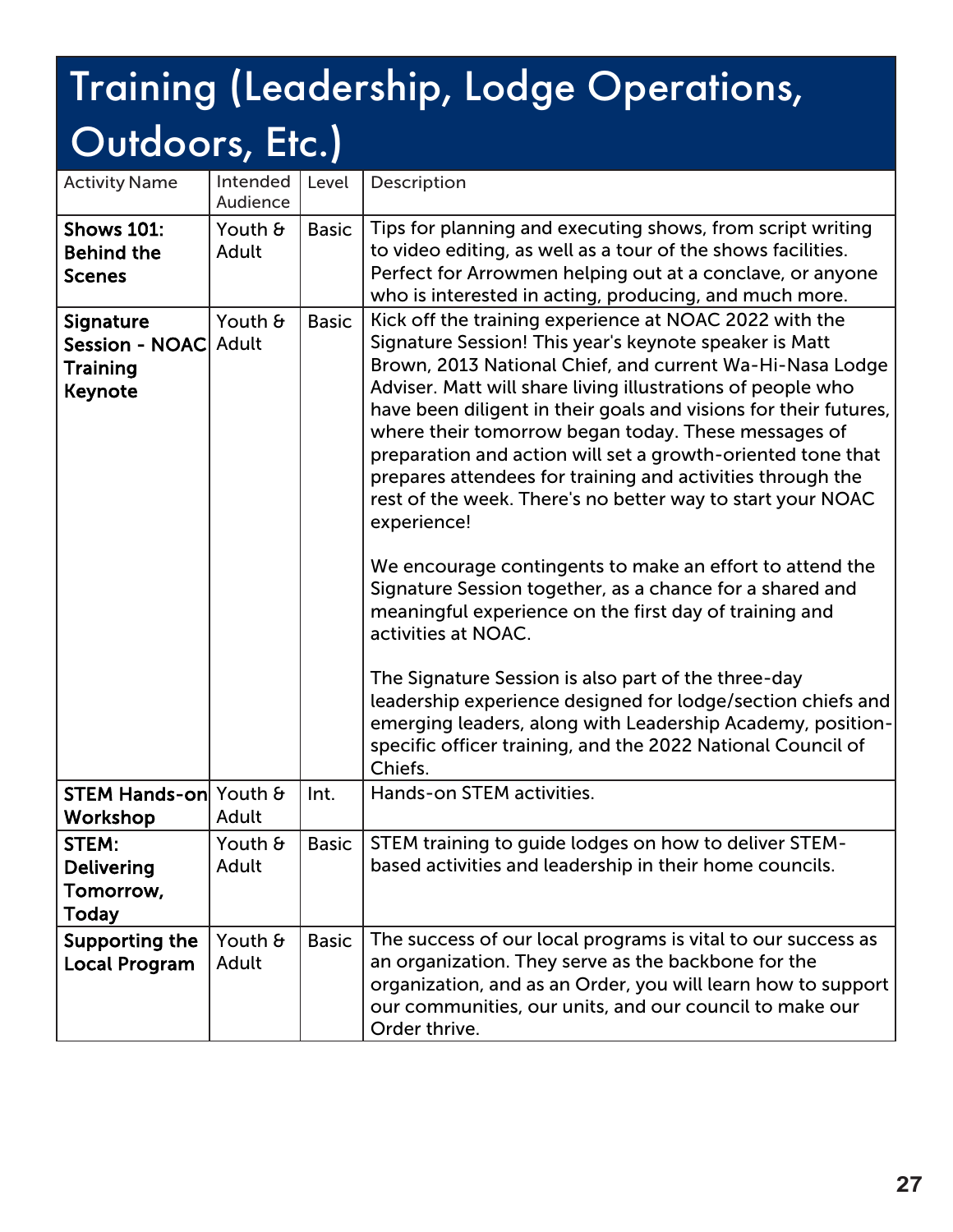| <b>Activity Name</b>                                                                                                                            | Intended<br>Audience | Level        | Description                                                                                                                                                                                                                                                                                                                                                                                                                                                                                                                                                                                                                                                                                                                    |
|-------------------------------------------------------------------------------------------------------------------------------------------------|----------------------|--------------|--------------------------------------------------------------------------------------------------------------------------------------------------------------------------------------------------------------------------------------------------------------------------------------------------------------------------------------------------------------------------------------------------------------------------------------------------------------------------------------------------------------------------------------------------------------------------------------------------------------------------------------------------------------------------------------------------------------------------------|
| <b>Sustainability</b><br><b>Service Project</b>                                                                                                 | Youth &<br>Adult     | <b>Basic</b> | Volunteers will work alongside the Arrowman Conservation<br>School staff, participants, and OA High Adventure foreman<br>at the nearby off-site Ijams Nature Center. Volunteers<br>choosing the sustainability project will work on the<br>sustainability aspects of the Service Project. Typical<br>participation involves physical labor as crew members, but<br>we will accommodate persons of all abilities to meaningfully<br>participate in the service project. Participants will be<br>provided hardhats, gloves, and eye protection. Participants<br>need to bring and wear their own work clothes (sturdy long<br>pants, work boots, and optional long-sleeve shirt), as well as<br>bring their own water bottle(s). |
| <b>Sustainability</b><br>Service Projects Adult<br>101                                                                                          | Youth &              | <b>Basic</b> | In this interactive two-hour training session, participants will<br>gain a foundational understanding of sustainability and<br>conservation in an outdoor setting and learn the basics to<br>plan and implement outdoor sustainability service projects<br>back home, such as invasive species removal, habitat<br>restoration and protection, and camp projects. This session<br>is a two-hour segment of the three-day Arrowman<br><b>Conservation School - Sustainability Track. For a more</b><br>holistic training on organizing sustainability-related<br>conservation service projects, please consider signing up for<br>the full ACS Sustainability Track.                                                            |
| Technology 101<br><b>For Dummies</b>                                                                                                            | Youth &<br>Adult     | <b>Basic</b> | The COVID-19 pandemic showed us the true impact of<br>technology, yet somehow we still struggle with how to use<br>it. In this session learn different ways to utilize technology to<br>your advantage.                                                                                                                                                                                                                                                                                                                                                                                                                                                                                                                        |
| The Order of<br>the Arrow and<br><b>Outdoor Ethics,</b><br>what is our role<br>as Arrowmen<br>with Outdoor<br><b>Ethics and</b><br>Conservation | Youth &<br>Adult     | <b>Basic</b> | Learn about the Outdoor Code, Leave No Trace, Tread<br>Lightly and Aldo Leopold's "Land Ethic", the four pillars of<br>Outdoor Ethics in the BSA; where the Arrowmen of today fit<br>in and how our practices lead the way; and what it takes to<br>step up and lead by example, as an Outdoor Ethics guide.                                                                                                                                                                                                                                                                                                                                                                                                                   |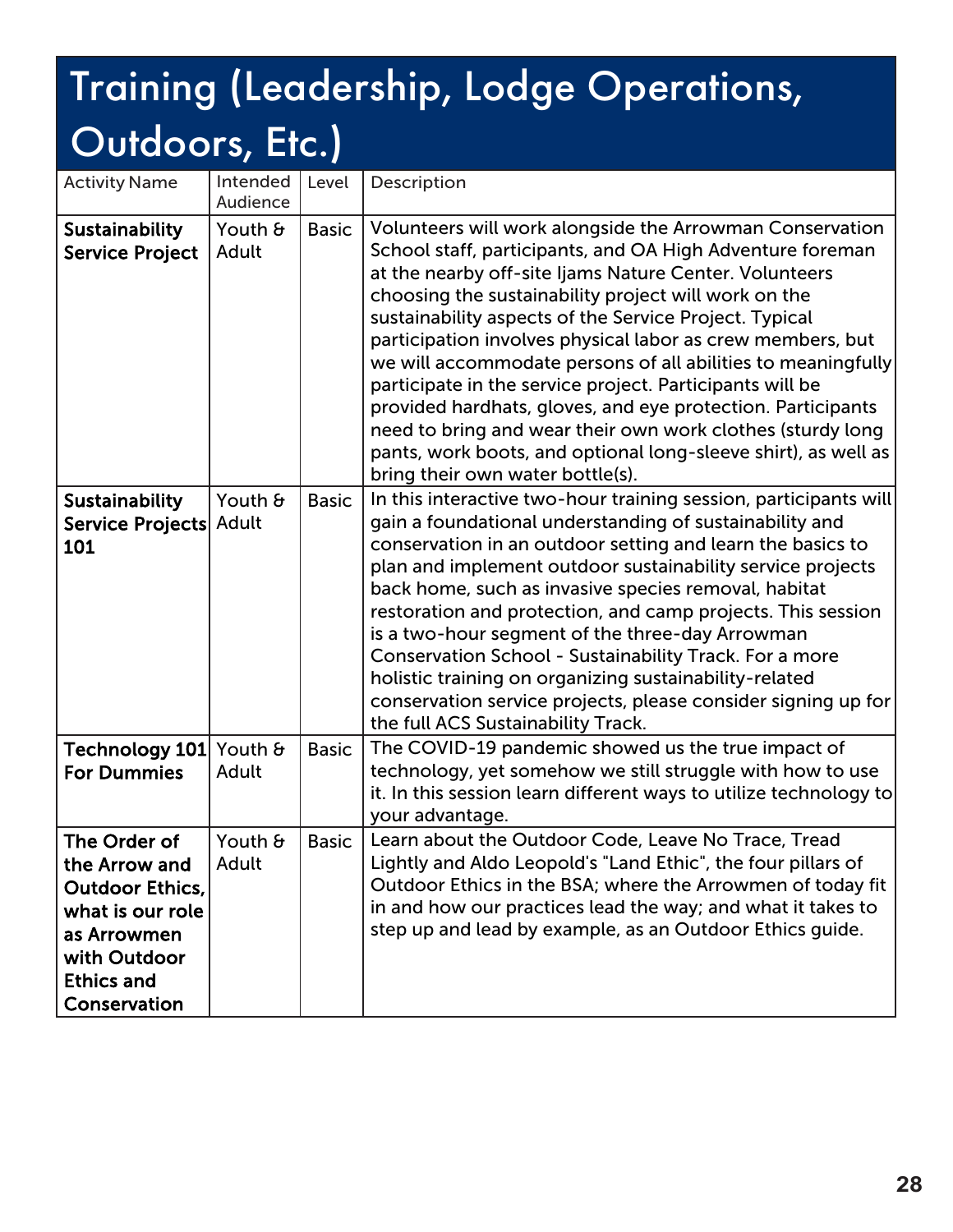| <b>Activity Name</b>                                                                                                   | Intended<br>Audience | Level        | Description                                                                                                                                                                                                                                                                                                                                                                                                                                                                                                                     |
|------------------------------------------------------------------------------------------------------------------------|----------------------|--------------|---------------------------------------------------------------------------------------------------------------------------------------------------------------------------------------------------------------------------------------------------------------------------------------------------------------------------------------------------------------------------------------------------------------------------------------------------------------------------------------------------------------------------------|
| The Order of<br>the Arrow and<br>the Outdoor<br><b>Ethics Guide,</b><br>the natural<br>position for<br><b>Arrowmen</b> | Youth &<br>Adult     | <b>Basic</b> | Learn how an Arrowman is a natural fit as an Outdoor Ethics<br>guide. Leave with an understanding of the position and the<br>impact it can have on your unit.                                                                                                                                                                                                                                                                                                                                                                   |
| Using<br>LodgeMaster<br>Successfully in<br><b>Your Lodge</b>                                                           | Youth &<br>Adult     | <b>Basic</b> | New lodge leaders and advisers and new LodgeMaster users<br>are all invited to come and see everything LodgeMaster can<br>do to help your lodge. In the first half, we'll talk about the<br>basics for newer users including managing and<br>communicating with members plus a detailed walkthrough<br>for using LodgeMaster to manage your events. In the second<br>half, we'll talk in-depth about the new induction tools that<br>help lodges manage the entire induction process from<br>election to Ordeal to Brotherhood. |
| <b>Using</b><br>Technology in<br>Lodge<br><b>Operations -</b><br><b>Experienced</b><br><b>Users</b>                    | Youth &<br>Adult     | Int.         | Take a deep dive into using social media to keep your lodge<br>members engaged and active.                                                                                                                                                                                                                                                                                                                                                                                                                                      |
| Using<br>Technology in<br>Lodge<br><b>Operations -</b><br><b>New Users</b>                                             | Youth &<br>Adult     | <b>Basic</b> | Could your lodge improve how it communicates with its<br>members? Learn how to use OA LodgeMaster, social media<br>channels, and collaboration tools to ensure that your lodge<br>members are engaged and well informed.                                                                                                                                                                                                                                                                                                        |
| <b>Vision (NOT</b><br><b>THE</b><br><b>SUPERHERO)</b>                                                                  | Youth &<br>Adult     | <b>Basic</b> | If you can see it, you can be it. During this discussion, you<br>will learn how to develop your picture of future success,<br>convey your ideas to others, and finally execute your vision<br>and accomplish your goals.                                                                                                                                                                                                                                                                                                        |
| Warning:<br><b>Iceman Ahead</b>                                                                                        | Youth &<br>Adult     | <b>Basic</b> | In this session, we discover what it means to tackle tough<br>challenges. In this interactive experience, you will work in<br>small teams to conceptualize, plan, and present an idea to<br>save our Order.                                                                                                                                                                                                                                                                                                                     |
| Working in the<br>Woods -<br>Forestry as a<br><b>Life Pathway</b>                                                      | Youth &<br>Adult     | <b>Basic</b> | Forestry is one of the most sustainable natural resource<br>practices there is. Join this training to get a quick<br>understanding of what forestry is and how you could do<br>many of the things you love doing outside now as a job in<br>the future.                                                                                                                                                                                                                                                                         |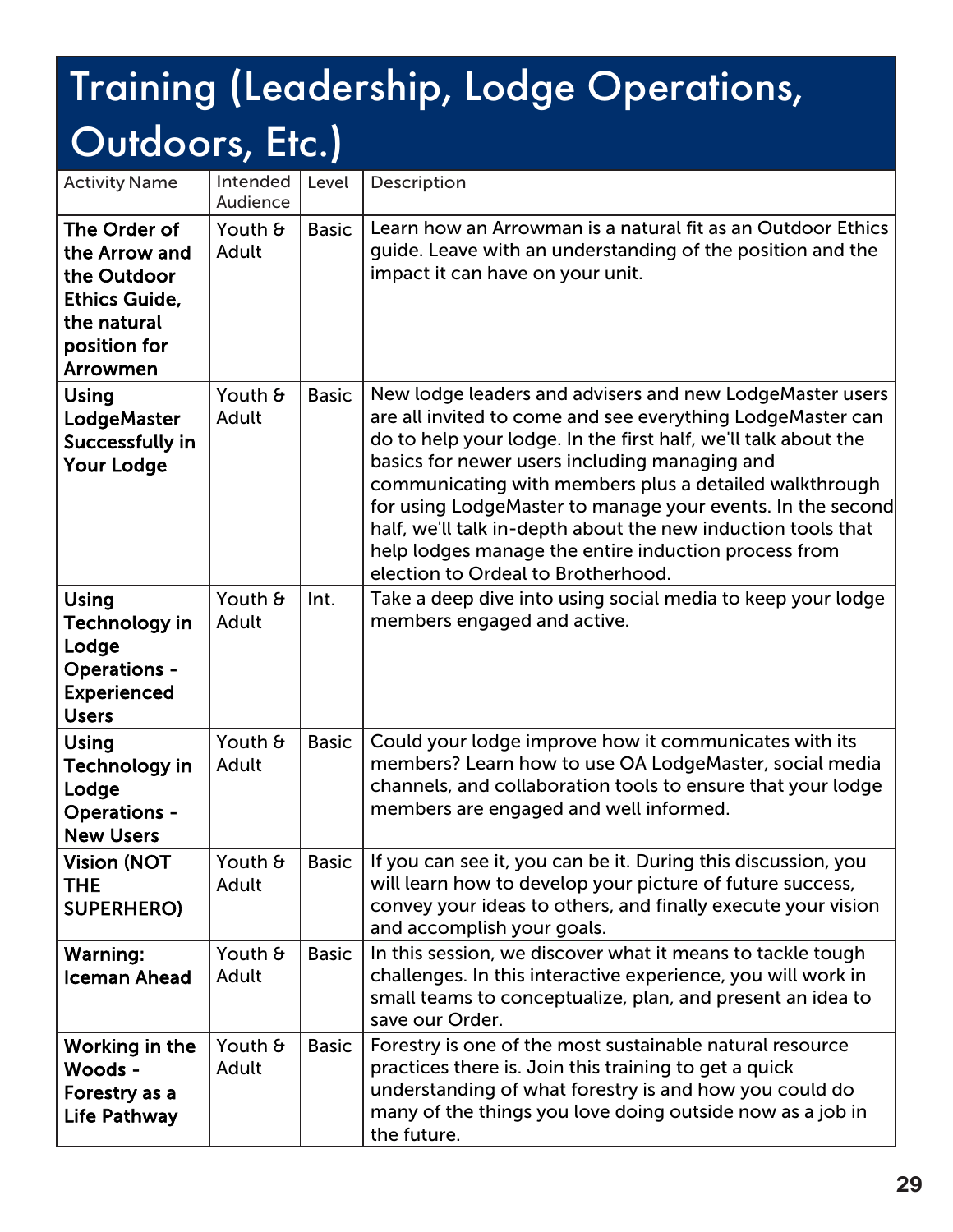| <b>Activity Name</b> | Intended<br>Audience | Level        | Description                                                                                                                                                                                                                                                                                                                                    |
|----------------------|----------------------|--------------|------------------------------------------------------------------------------------------------------------------------------------------------------------------------------------------------------------------------------------------------------------------------------------------------------------------------------------------------|
| Youth<br>Roundtable  | Youth                | <b>Basic</b> | In this session, we uncover several problems facing our<br>youth and discuss them in a large group setting. Learning<br>how to work effectively with advisers, discovering how to<br>get along despite divisions, and unearthing barriers to the<br>induction cycle are a few of the key skills vital to our Order's<br>success we will study. |

#### Contingent Athletics

| <b>Activity Name</b>               | Intended<br>Audience | Level        | Description                                                                                                                                                                                                                                                                                           |
|------------------------------------|----------------------|--------------|-------------------------------------------------------------------------------------------------------------------------------------------------------------------------------------------------------------------------------------------------------------------------------------------------------|
| 3v3 Basketball<br>Tournament       | Youth &<br>Adult     | <b>Basic</b> | Teams of 3 compete in the classic basketball tournament to<br>determine the NOAC 2022 champions. Lodges can have<br>more than one team sign up and compete. Teams can have<br>unlimited substitutions.                                                                                                |
| 4x100m Relays                      | Youth                | <b>Basic</b> | Join us on the track for a team 4x100m relay<br>This event will be offered in the following categories:<br>-Under-18<br>$-18-20$                                                                                                                                                                      |
| 4x200m Relays                      | Youth                | <b>Basic</b> | Join us on the track for a team 4x200m relay<br>This event will be offered in the following categories:<br>-Under-18<br>$-18-20$                                                                                                                                                                      |
| 4x400m Relays                      | Youth                | <b>Basic</b> | Join us on the track for a team 4x400m relay<br>This event will be offered in the following categories:<br>-Under-18<br>$-18-20$                                                                                                                                                                      |
| 5v5 Basketball<br>Tournament       | Youth                | <b>Basic</b> | Teams of 5 compete in the classic basketball tournament to<br>become the NOAC 2022 champions. Lodges can have more<br>than one team sign up and compete. Teams can have<br>unlimited substitutions. Each team must provide an adult to<br>serve as a referee or time-keeper/record-keeper.            |
| <b>Flag Football</b><br>Tournament | Youth                | <b>Basic</b> | NOAC 2022 is bringing back the Flag Football tournament.<br>Each team will be made up of seven on-the-field players.<br>Each team can have unlimited substitutions, and lodges can<br>have more than one team. Each team must provide an adult<br>to serve as a referee or time-keeper/record-keeper. |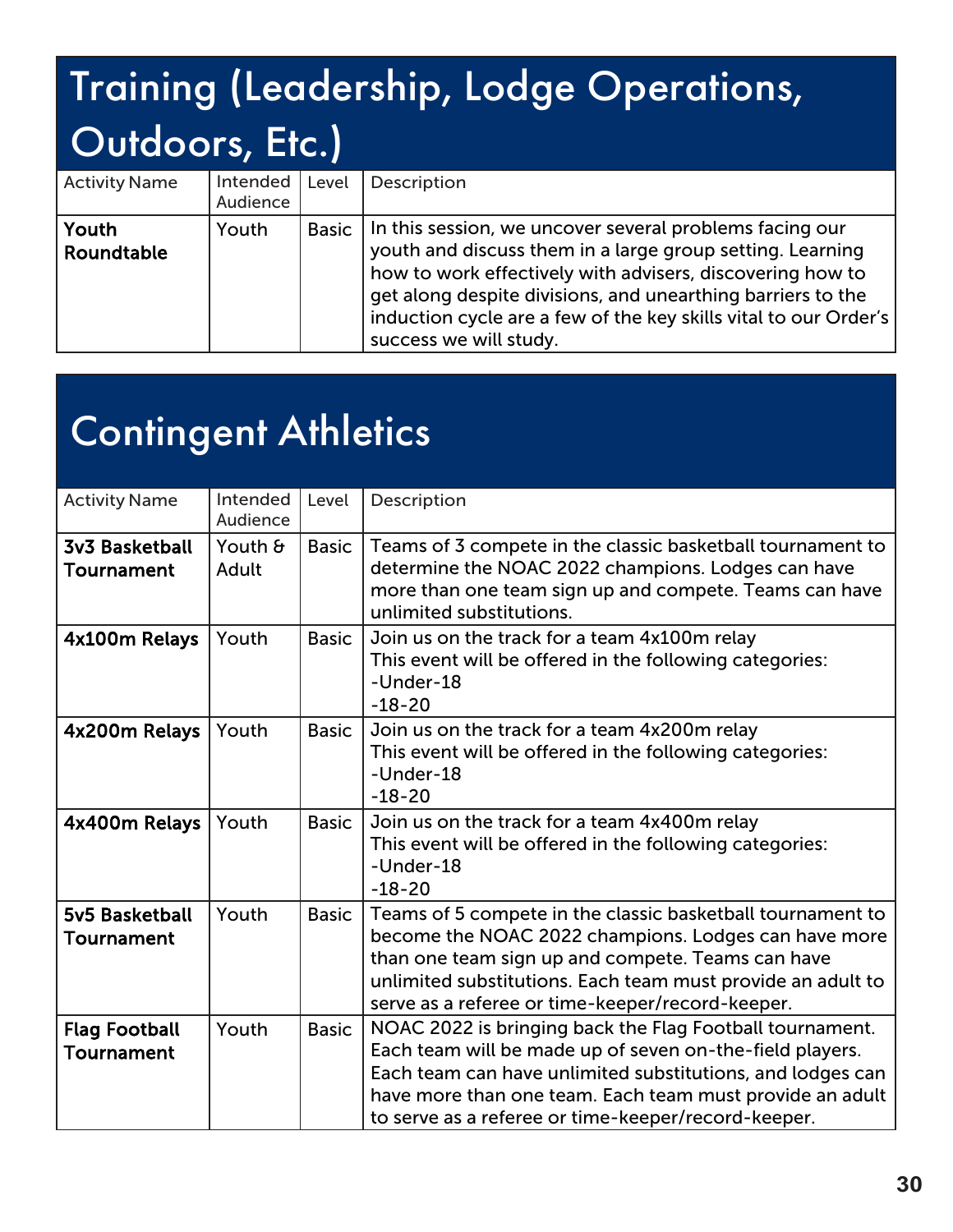## Contingent Athletics

| <b>Activity Name</b>                            | Intended<br>Audience | Level        | Description                                                                                                                                                                                                                                                                                                                                                                              |
|-------------------------------------------------|----------------------|--------------|------------------------------------------------------------------------------------------------------------------------------------------------------------------------------------------------------------------------------------------------------------------------------------------------------------------------------------------------------------------------------------------|
| <b>GaGa Ball</b><br>Tournament                  | Youth                | <b>Basic</b> | This tournament of one of Scouting's greatest games will be<br>a highlight of NOAC. Teams of 4-6 will compete for the title<br>of NOAC Champion. Each team must provide an adult to<br>serve as a referee or time-keeper/record-keeper.                                                                                                                                                  |
| <b>Pickleball</b><br><b>Tournament</b>          | Youth                | <b>Basic</b> | Pickleball will be making its debut at NOAC 2022! Teams of<br>2 players each.                                                                                                                                                                                                                                                                                                            |
| Triathlon<br>(Team)                             | Youth                | <b>Basic</b> | Can you and two other teammates swim, bike, and run<br>faster than your fellow Arrowmen? Then you all should enter<br>into the NOAC Triathlon as a team. This event will be a swim<br>in the UTK pool, a bike around campus, and a run to<br>complete the course. (Co-ed teams of 3)<br>This event will be offered in the following categories:<br>-Under-18<br>$-18-20$<br>$-21$ & over |
| <b>Ultimate</b><br><b>Frisbee</b><br>Tournament | Youth                | <b>Basic</b> | NOAC is ready for the largest Ultimate Frisbee Tournament<br>the Order of the Arrow has ever seen! Each team must<br>consist of up to seven players on the field and may have an<br>unlimited number of substitutes, and lodges can have more<br>than one team sign up and compete. Each team must<br>provide an adult to serve as a referee or time-<br>keeper/record-keeper.           |
| Volleyball<br>Tournament                        | Youth                | <b>Basic</b> | NOAC is bringing back the tradition of the volleyball<br>tournament. Teams of 6 players will be able to have an<br>unlimited number of substitutes and lodges can have more<br>than one team. Each team must provide an adult to serve as<br>a referee or time-keeper/record-keeper.                                                                                                     |

#### Contingent Competitions

| <b>Activity Name</b>                                 | Intended  <br>Audience | Level        | Description                                                                                                                                                                                                                                                                                           |
|------------------------------------------------------|------------------------|--------------|-------------------------------------------------------------------------------------------------------------------------------------------------------------------------------------------------------------------------------------------------------------------------------------------------------|
| <b>Brotherhood</b><br>Ceremony<br><b>Evaluations</b> | Youth                  | <b>Basic</b> | An opportunity for teams to work with an experienced<br>evaluator at a chance towards earning honor medal status.<br>The teams will workshop the ceremony with one of our<br>trained and experienced evaluators from across the nation<br>to improve the quality of their lodge's inductions process. |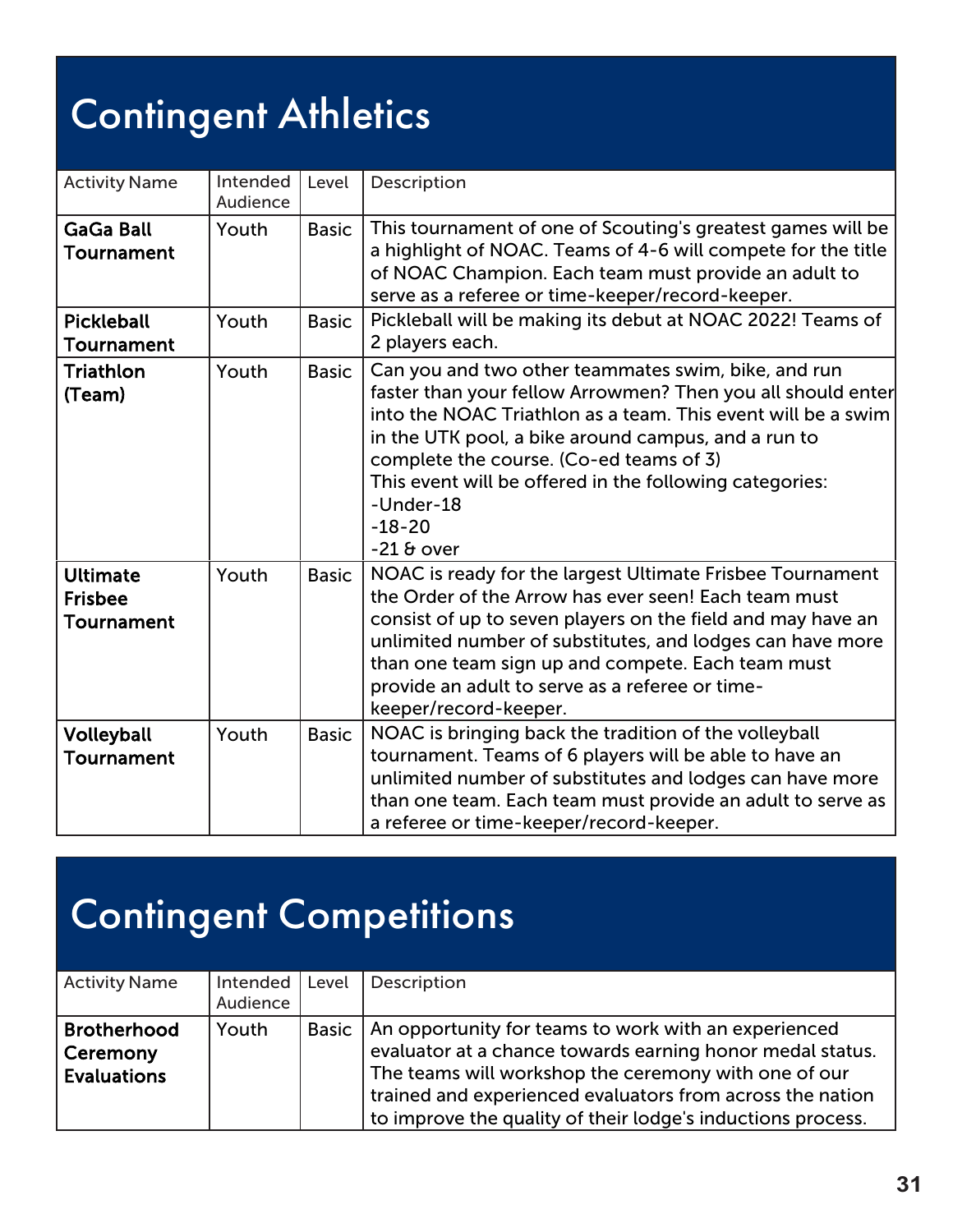# Contingent Competitions

| <b>Activity Name</b>                                            | Intended<br>Audience | Level        | Description                                                                                                                                                                                                                                                                                                                                                                                    |
|-----------------------------------------------------------------|----------------------|--------------|------------------------------------------------------------------------------------------------------------------------------------------------------------------------------------------------------------------------------------------------------------------------------------------------------------------------------------------------------------------------------------------------|
| <b>Exemplar</b><br>Program                                      | Youth                | <b>Basic</b> | The Exemplar program recognizes the best ceremony teams<br>in the nation. Teams must submit a video of their ceremony<br>(pre-Ordeal or Brotherhood) to be reviewed by Ceremony<br>Evaluators prior to NOAC. The best of the teams who<br>demonstrate that they meet the Exemplar standard via their<br>video will be invited to a follow-on Exemplar demonstration<br>and evaluation at NOAC. |
| <b>Hand Drum</b><br>Competition                                 | Youth                | Int.         | The Hand Drum Competition is for youth Arrowmen. Each<br>individual or group (up to 3) will be evaluated on their<br>singing and preforming of at least two round dance songs.<br>Register through your contingent leader.                                                                                                                                                                     |
| <b>Northern</b><br>Singing<br>Competition                       | Youth                | Int.         | The Northern Singing Competition is for youth Arrowmen.<br>Each drum will be evaluated on their singing and preforming<br>of Northern-style songs as well as their knowledge of the<br>songs' history. Register through your contingent leader.                                                                                                                                                |
| Powwow<br><b>Exhibition</b><br><b>Team Dance</b><br>Competition | Youth                | Int.         | The Powwow Exhibition Team Dance Competition for<br>groups of youth Arrowmen from a lodge. Teams will be<br>evaluated as to whether the dance(s) performed are<br>acceptable, non-religious dances. The current use of the<br>dance(s) and their proper interpretation by the team will also<br>be considered. Register through your contingent leader.                                        |
| <b>Pre-Ordeal</b><br>Ceremony<br><b>Evaluations</b>             | Youth                | <b>Basic</b> | An opportunity for teams to work with an experienced<br>evaluator at a chance towards earning honor medal status.<br>The teams will workshop the ceremony with one of our<br>trained and experienced evaluators from across the nation<br>to improve the quality of their lodge's inductions process.                                                                                          |
| Southern<br>Singing<br>Competition                              | Youth                | Int.         | The Southern Singing Competition is for youth Arrowmen.<br>Each drum will be evaluated on their singing and preforming<br>of Southern-style songs as well as their knowledge of the<br>songs' history. Register through your contingent leader.                                                                                                                                                |
| <b>Vigil Honor</b><br>Ceremony<br><b>Evaluations</b>            | Youth                | <b>Basic</b> | An opportunity for teams to work with an experienced<br>evaluator at a chance towards earning honor medal status.<br>The teams will workshop the ceremony with one of our<br>trained and experienced evaluators from across the nation<br>to improve the quality of their lodge's inductions process.                                                                                          |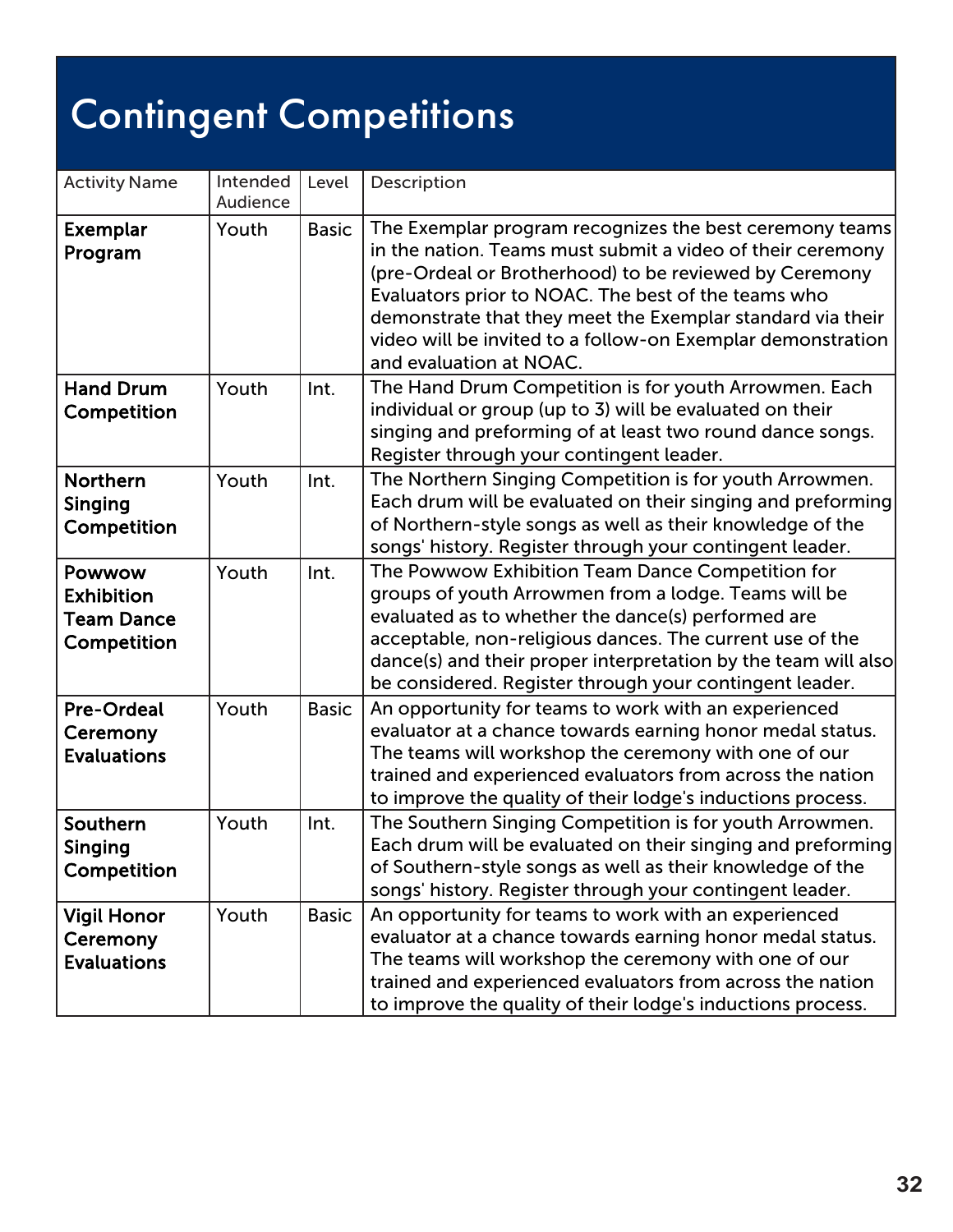#### Contingent National Council of Chiefs

| <b>Activity Name</b>               | <b>Intended</b><br>Audience | Level        | Description                                                                                                                                                                                                                                                                                                   |
|------------------------------------|-----------------------------|--------------|---------------------------------------------------------------------------------------------------------------------------------------------------------------------------------------------------------------------------------------------------------------------------------------------------------------|
| National<br>Council of<br>  Chiefs | Youth &<br>Adult            | <b>Basic</b> | Open to 5 total per lodge: lodge chief, lodge adviser and<br>staff adviser, one up-and-coming youth lodge leader, and<br>one up-and-coming adult lodge leader. This meeting will be<br>significant and impactful, and will serve as a launching point<br>for future meetings of the NCOC throughout the year. |
| <b>NCOC</b><br>Reception           | Youth &<br>Adult            | <b>Basic</b> | Open to members of each Lodge Key 3, this event will<br>celebrate our Thriving Lodges and provide a more in-depth<br>preview of the Thursday NCOC Meeting.                                                                                                                                                    |

## Contingent Recreation

| <b>Activity Name</b>                      | Intended<br>Audience      | Level        | Description                                                                                                                                                                                                                                                                                                                                                                                               |
|-------------------------------------------|---------------------------|--------------|-----------------------------------------------------------------------------------------------------------------------------------------------------------------------------------------------------------------------------------------------------------------------------------------------------------------------------------------------------------------------------------------------------------|
| Are you<br>Smarter than an<br>Arrowman?** | Youth                     | <b>Basic</b> | Based on the popular game show, "Are You Smarter than a<br>5th Grader?", this activity pits participants against a variety of<br>potential opponents, from random Arrowmen to national<br>officers and other prominent Scouting figures. The activity<br>will be focused on general knowledge in a variety of topic<br>areas, including Scouting trivia.                                                  |
| <b>Escape Room</b><br>#1 - Bank Vault     | Youth $\theta$<br>  Adult | <b>Basic</b> | Your group of illustrious thieves crept into a bank. You<br>bypassed a complex security system, and you cracked open<br>the bank vault. You grab as much money as you can, but<br>right as you're planning to leave you set off the vault's<br>emergency locking system. You are trapped in the<br>maximum-security vault. Disable the security system and<br>escape from the Bank before you get caught! |
| <b>Escape Room</b><br>#2 - Jailbreak      | Youth &<br>Adult          | <b>Basic</b> | Ever heard the urban myth that it's illegal to trade patches<br>outdoors in Knoxville, TN unless you have a permit? Guess<br>what? It's not a myth. Welcome to OAlcatraz.                                                                                                                                                                                                                                 |
| <b>Escape Room</b><br>#3 - Science<br>Lab | Youth &<br>Adult          | <b>Basic</b> | You've been kidnapped by a MAD SCIENTIST! You wake up<br>trapped in a laboratory with no memory as to how you got<br>there. The Mad Scientist had to leave his laboratory, and you<br>need to escape before he comes back and uses you as his<br>lab rats. Can your group use his lab equipment and your<br>own knowledge of science to escape his lab before he gets<br>back?                            |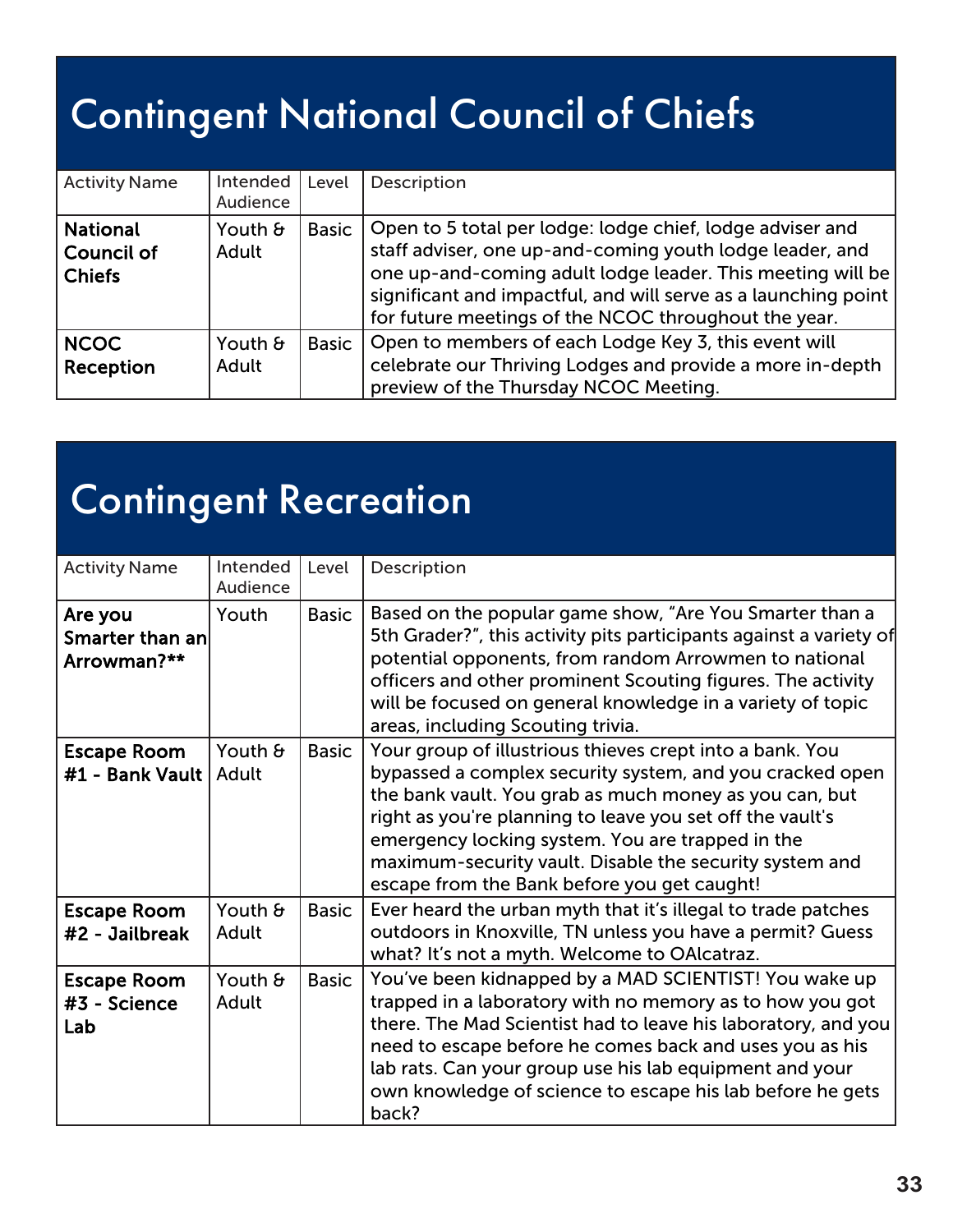#### Contingent Recreation

| <b>Activity Name</b>                               | Intended<br>Audience    | Level        | Description                                                                                                                                                                                                                                                                                                                                                                                                                                                                   |
|----------------------------------------------------|-------------------------|--------------|-------------------------------------------------------------------------------------------------------------------------------------------------------------------------------------------------------------------------------------------------------------------------------------------------------------------------------------------------------------------------------------------------------------------------------------------------------------------------------|
| <b>Escape Room</b><br>#4 - Zombie<br><b>Bunker</b> | Youth &<br>Adult        | <b>Basic</b> | Humanity has faced a catastrophic disaster. A mutated<br>zombie virus has altered the human body composition,<br>turning people into blood-thirsty zombies. A small survivor<br>group has hidden in basements and military vaults. A few<br>days ago, a vaccine researcher made a radio broadcast. He<br>was able to create a vaccine! He suddenly stopped<br>responding to you over the radio. Can your group find the<br>researcher and his vaccine to save the human race? |
| Log<br>Chopping**                                  | Youth $\theta$<br>Adult | <b>Basic</b> | Competitions between two to five people to determine who<br>can chop a piece of wood in half the quickest. Get your<br>swinging arms ready!                                                                                                                                                                                                                                                                                                                                   |
| Minute to Win<br>$It**$                            | Youth                   | <b>Basic</b> | Test your skills in eight different games designed to be<br>completed in a minute or less! See if you have what it takes<br>to be a speed champion. And remember, you'll only have a<br>Minute to Win It!                                                                                                                                                                                                                                                                     |
| Where in the<br>World?**                           | Youth                   | <b>Basic</b> | Based on the 1990s kids' show and computer game, "Where<br>in the World is Carmen Sandiego?"; this activity allows<br>participants to utilize vast geographic knowledge to find a<br>fictionally stolen artifact. Using photoshopped images of our<br>national officers in well-known locations as clues, this is an<br>immersive mashup of Scouting and geography.                                                                                                           |

#### Contingent Special Receptions & Meals

| <b>Activity Name</b>                        | Intended<br>Audience | Level        | Description                                                                                                                                                                                                                                                                                                                                                                                                                                                                                                                                                                         |
|---------------------------------------------|----------------------|--------------|-------------------------------------------------------------------------------------------------------------------------------------------------------------------------------------------------------------------------------------------------------------------------------------------------------------------------------------------------------------------------------------------------------------------------------------------------------------------------------------------------------------------------------------------------------------------------------------|
| Lodge Adviser<br>Coffee                     | Adult                | <b>Basic</b> | All lodge advisers, or their designees, are invited to join the<br>national OA committee for a continental breakfast and discussion.<br>Don't miss your chance to receive the latest updates on the Order<br>of the Arrow program and meet members of the national OA<br>committee. (Limited to 1 adult per lodge)                                                                                                                                                                                                                                                                  |
| VIA - Gateway<br>Region / Eastern<br>Region | Youth                | <b>Basic</b> | Very Important Arrowman (VIA) – These youth-only gatherings<br>are comprised of selected Arrowman (VIAs, the OA equivalent of<br>VIPs) from across the nation. Our VIA gatherings will be held by<br>Region. VIA delegates will be selected by each lodge and will<br>include two youth Arrowmen: the lodge chief and one additional<br>youth selected by the lodge chief and lodge adviser from the<br>lodge contingent. The lodge contingent leader or lodge adviser<br>will be able to indicate their lodge's two VIAs in the online<br>registration system. (2 youth per lodge) |